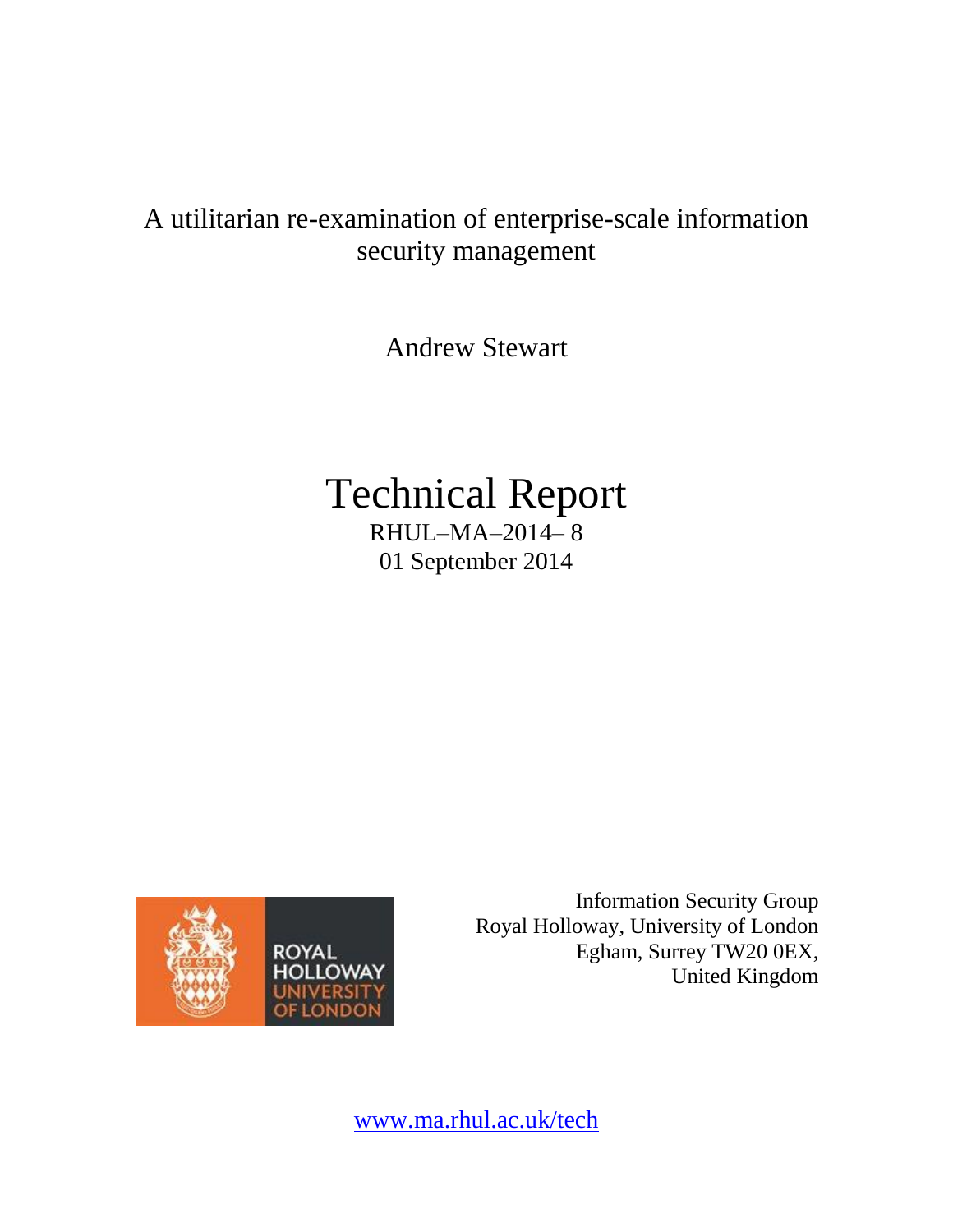Andrew Stewart; student number 090390922

## A utilitarian re-examination of enterprise-scale information security management

Andrew Stewart

March, 2013

Supervisor: John Austen

Submitted as partial requirement for the degree of M.Sc in Information Security from Royal Holloway, University of London

I declare that this assignment is entirely my own work and that I have acknowledged all quotations from published or unpublished work created by other parties. I also declare that I have read the statements regarding plagiarism in section one of the Regulations Governing Examination and Assessment O↵enses. In accordance with these regulations I submit this project report as my own work.

Signature:

Date: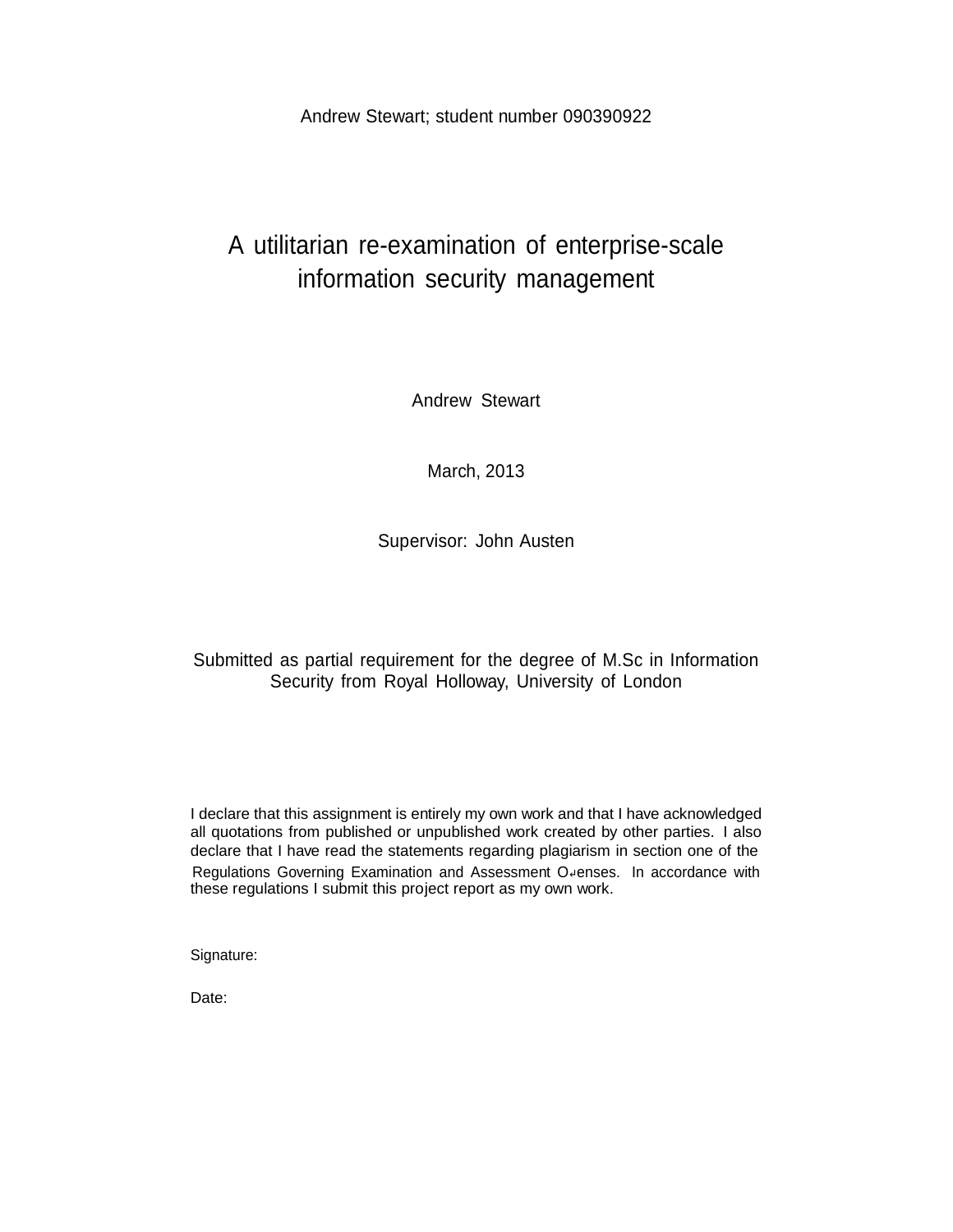## **Table of contents**

| Abstract                                          | 1.  |
|---------------------------------------------------|-----|
| Introduction                                      | 1.  |
| Definition of terms                               | 2.  |
| The implications of operating at enterprise-scale | 4.  |
| Key challenges                                    | 5.  |
| Common responses                                  | 7.  |
| Literature review                                 | 10. |
| Gap analysis                                      | 11. |
| Security management frameworks                    | 11. |
| End-user security awareness training              | 15. |
| Security policies                                 | 18. |
| The security organization                         | 19. |
| <b>Budgeting</b>                                  | 24. |
| New directions                                    | 29. |
| Opportunities for future work                     | 31. |
| Conclusion                                        | 33. |
| Acknowledgements                                  | 34. |
| References                                        | 34. |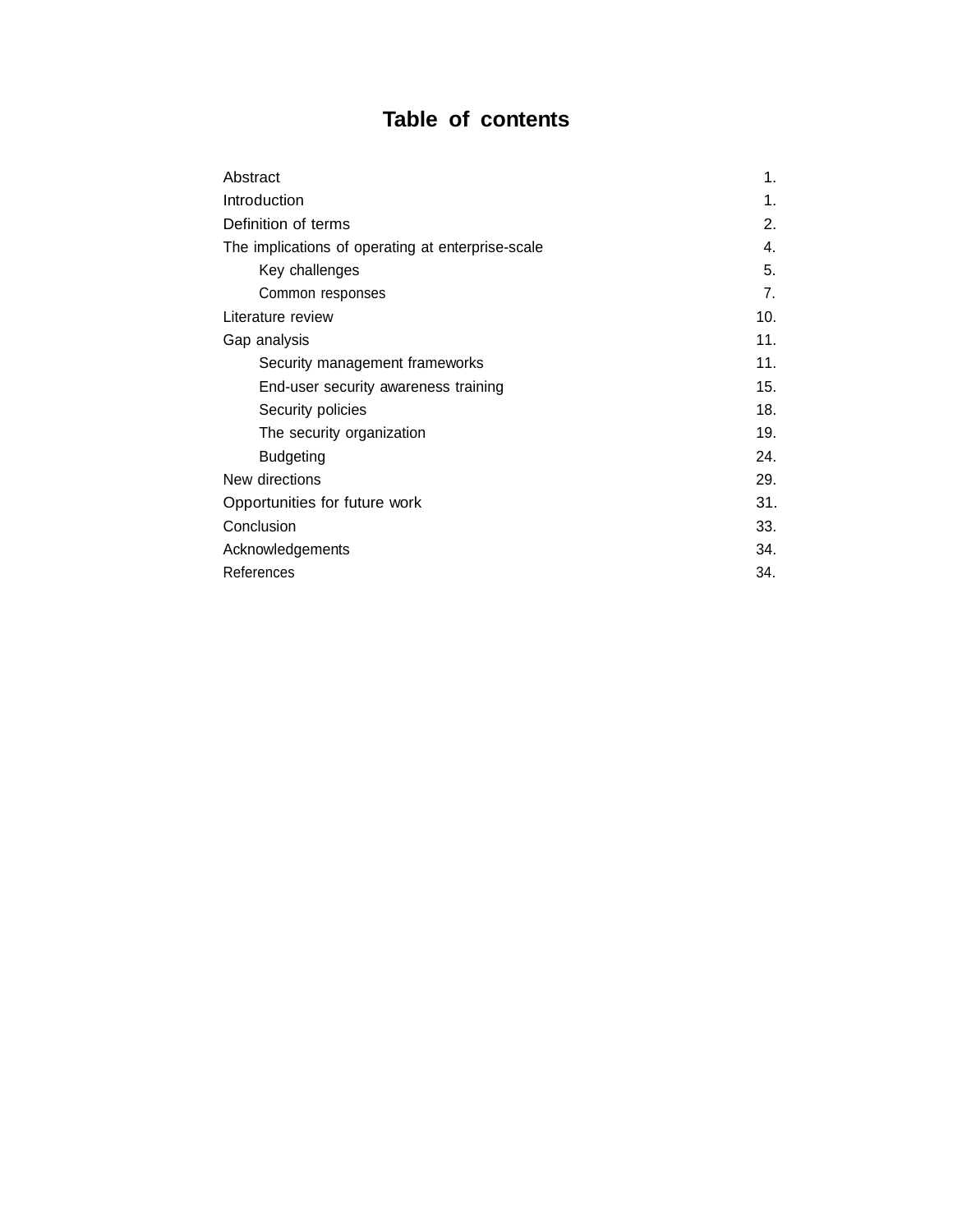## A utilitarian re-examination of enterprise-scale information security management *⇤*

Andrew Stewart*†*

March, 2013

**Abstract.** An action is utilitarian when it is both useful and practical. In this paper we examine a number of traditional information security management practices in order to ascertain their utility. That analysis is performed according to the particular set of challenges and requirements experienced by very large organizations. Examples of such organizations include multinational corporations, the governments of large nations, and global investment banks. We identify a number of information security management practices that are considered to be "best practice" in the general case but that are suboptimal at the margin represented by very large organizations. A number of alternative management practices are proposedthatcompensatefortheidentifiedweaknesses.

*Keywords and phrases:* Information security; management; best practices; budgeting; spending; security management frameworks; BS 7799, ISO/IEC27001,NISTspecialpublication800-100,end-usersecurityawareness training; security policies; organizational structures; configuration management; change management; entitlement management.

## **1 Introduction**

There is a danger when activities that are considered to be "best practice" become tradition – when they are applied in all cases regardless of the specific circumstances. Human beings are prone to taking shortcuts and it can be easier to say "we do this because it's a best practice" than to assess the pros and cons. A "best practice" that is applied in an unthinking way could conceivably do more harm than good.

It is therefore a useful exercise to periodically assess where "best practices" are best and where they are not. Our goal in this paper is not to critique current information security management practices necessarily but rather to examine them through the eyes of a particular set of constituents, namely very large organizations. A best

*<sup>⇤</sup>*Submitted as partial requirement for the degree of M.Sc in Information Security from Royal Holloway, University of London. *†*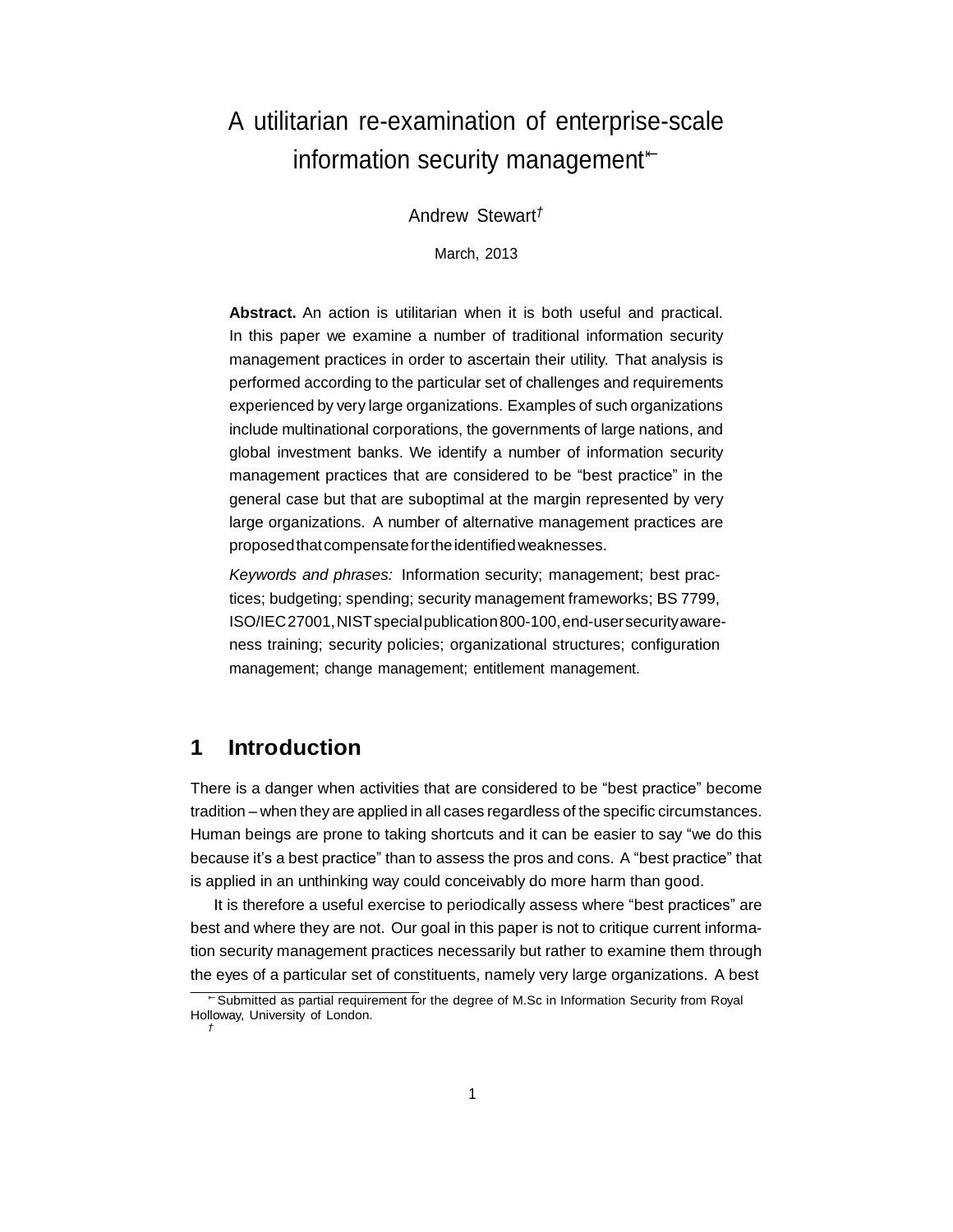practice might be useful in the general case but perhaps not useful at the margin represented by such organizations.

This is not a survey paper nor one with a mathematical proof. This is a discussion paper based on observation, review of existing literature, and analysis. Our goal is to identify weaknesses in current approaches and thereby identify new, potentially more beneficial ways of working.

The analysis we perform in this paper is *utilitarian* in the sense that our focus is on assessing management practices to determine their utility, i.e. the degree to which they are they are both useful and practical rather than simply being attractive. The paper is a *re*-examination because there is an existing doctrine of thought regarding the management of information security.

We believe that it is always a worthwhile exercise to examine first principles and revisit conventional wisdom with a skeptical eye. From that analysis, new insights andapproaches canflow.

The paper is organized as follows. We begin in *§*2 by defining terms. *§*3 contains a description of some of the key challenges faced by very large organizations along with some common approaches to those challenges. A review of the existing literature is performed in *§*4. *§*5 provides an analysis of a select number of topic areas within the field of information security management. *§*6 proposes a number of new approaches to information security management within very large organizations. Opportunities for future work are identified in *§*7. Acknowledgments are listed in *§*8. The conclusion is presented in *§*9 and references are provided in *§*10.

## **2 Definition of terms**

In this paper we are primarily concerned with the requirements of very large organizations. It is from the point of view of such organizations that we will evaluate a number of traditional information security management practices. We must begin therefore by describing how we define a 'very large organization'. We will also provide the definitions of some additional terms that we will employ within the paper.

Various institutions employ terminology to describe and categorize organizations of di↵erent sizes. For example, the European Union, the World Bank, and the World Trade Organization all use the term 'small and medium enterprise' (or SME). They collectively define an SME as an organization with less than 250 employees and either a turnover of less than 50 million euro or a balance sheet total of less than 43 million euro [1]. The U.S. Small Business Administration defines a 'small business' as an independent business having fewer than 500 employees [2]. Also in the U.S., the Inland Revenue Service defines a 'large corporation' as one that had taxable income of at least one million dollars for any of the three tax years immediately preceding the current tax year [3].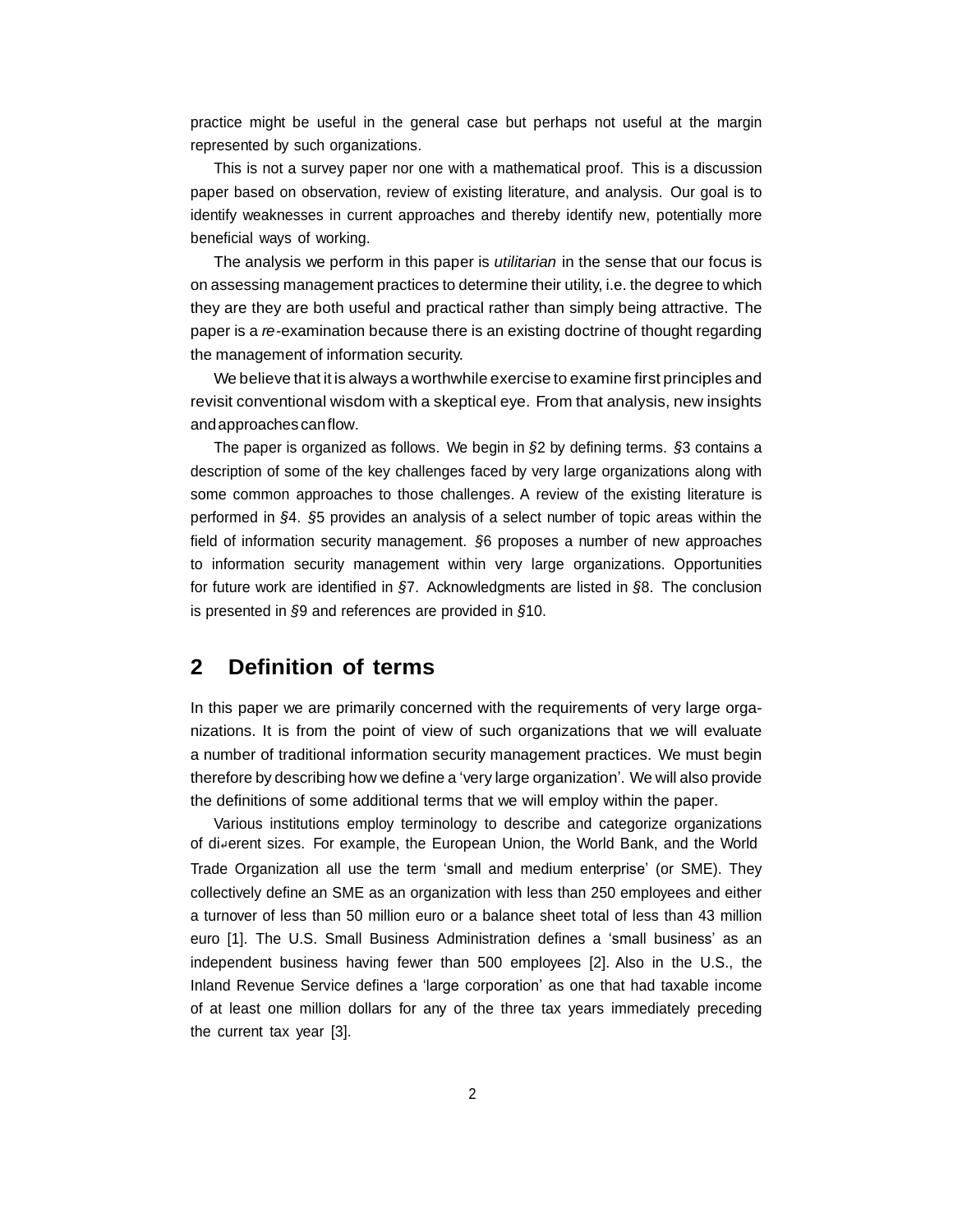We can see from the above that an organization with operations in both the U.S. and Europe can be classified as an SME under the European Union scheme and simultaneously classified as a large corporation under the U.S. Inland Revenue scheme. This situation occurs because the two schemes are independent; they are separated by both geography and legal jurisdiction. Perhaps recognizing the challenges associated with the act of classification, the approach employed by the U.S. Census Bureau is not to define terms, but simply to provide data that enables the categorization of businesses in several ways. (In other words, the onus is on the user.) That data includes the number of employees that work in the organization, the industry type, receipt size, and many other items of interest [4].

The field of finance might appear to provide the tools that could be used to create a categorization scheme that will function globally. Financial markets are certainly global and foreign-exchange mechanisms allow the value of one country's currency to be described in terms of the currencies used in other countries. Financial markets can therefore be used to compare companies in terms of their market capitalization with those values normalized into one currency. A cut-o $\mu$  can then be employed to identify companies with a certain minimum value. This is essentially the method employed for defining 'large-cap' stocks (meaning large capitalization). In the U.S. a large-cap stock is typically defined as one where the company has a market capitalization of more than five billion dollars [5].

It is not necessarily the case however that a certain *economic* value means that a company is large. A company with a high economic valuation could conceivably have a relatively small number of employes and be housed in a single building in a single city. A high-technology start-up that has had a recent public o↵ering of shares is one example of how such a scenario can occur.

A second issue with attempting to use a categorization scheme that employs a method based on an economic valuation is that numerous large organizations are not present in the market for stocks. Examples of such organizations are the governments of large countries, private companies, and non-profits. None of these organizations are public companies and therefore none are represented within equity markets. (Government bonds represent a proxy for the inherent value of the economy of a country and not for the government itself.) We want to include organizations of these various types in our analysis and therefore a finance-based scheme is not sufficiently inclusive for our purposes.

There is no widely agreed terminology for defining very large organizations, nor is there an existing scheme that would enable the sorts of organizations in which we are interested to be both categorized and identified. We prefer not to narrow the scope of our analysis and therefore the approach we will employ is to define our own terms for the purposes of this paper.

We will define a 'very large organization' as one that satisfies the following two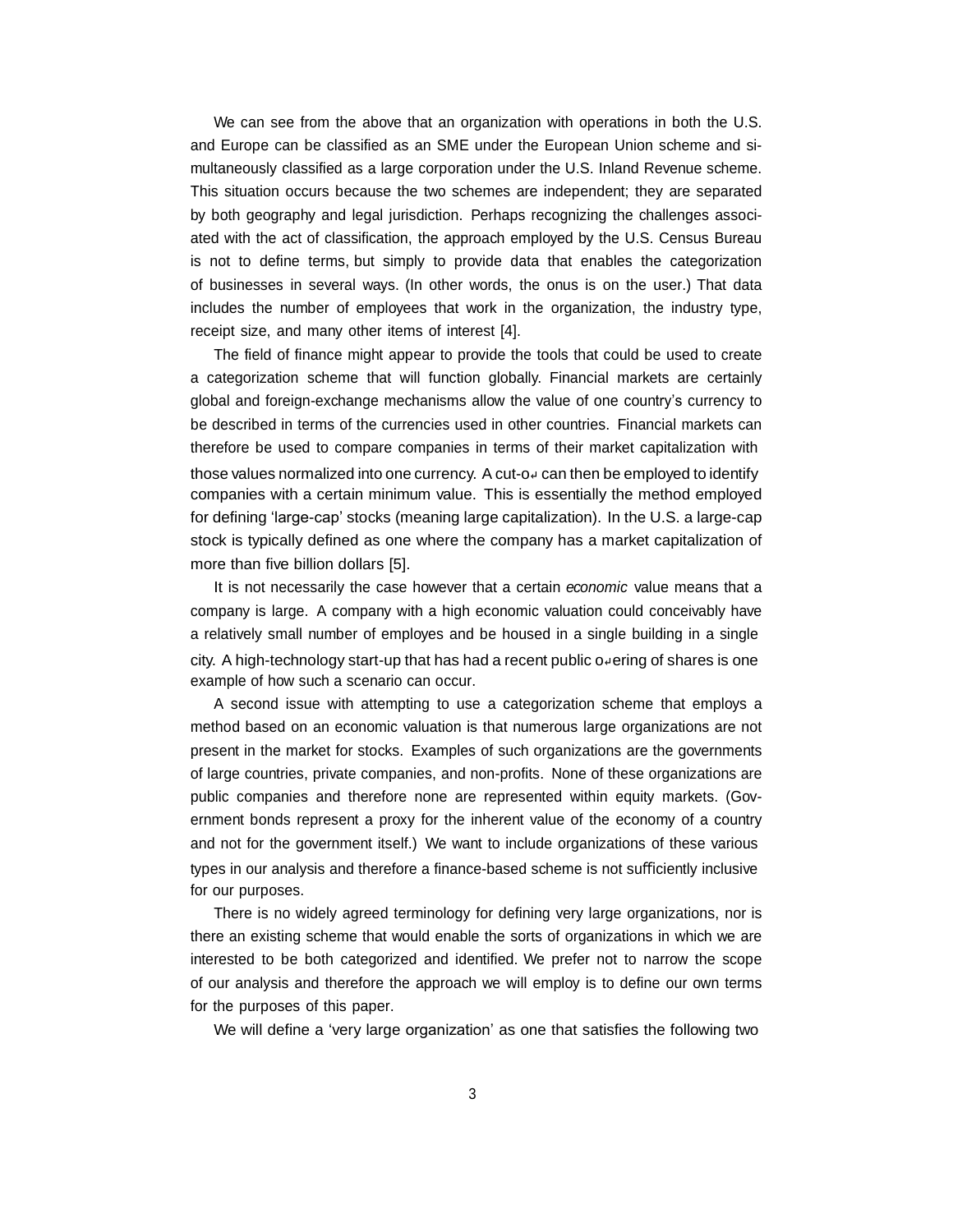conditions. First, that the organization has workers numbering in the tens of thousands, with those workers being present on a number of continents. Second, that the organization is dependent on the capabilities provided by its computing infrastructure as an operational necessity. This second condition is not to say that the organization could *never* recover in some fashion from losing its information technology base, but that the impact would be both severe and long-lasting.

Information security is sometimes said to require a consideration of three fundamental aspects: people, process, and technology [6]. In our definition above we have addressed the people and technology aspects directly. We will assume that any organization that meets the two criteria we have described will necessarily employ policies and procedures in some manner and not note that aspect in our definition explicitly. Using our definition, most multinational corporations, global investment banks, governments of large nations, and large non-profit organizations are all considered to be very large organizations. The definition is therefore sufficiently broad for it to encompass a useful variety of organizations upon which to perform our analysis.

We will borrow two other terms that are in common use. The first is 'enterprisescale'. This term is used colloquially within the information technology field and refers to the considerations that must be made when developing software that will operate within very large organizations. Enterprise-scale software typically has requirements that include the software being highly available, having the ability to handle a large number of simultaneous users, having a user population that is geographically diverse, and so on [7] [8]. We will use this term so that we can more easily refer to 'enterprise-scale' rather than 'the requirements imposed by operating within a very large organization'. Following from our definition of enterprise-scale we will also employ the term 'enterprise environment' as a synonym for 'the underlying computing environment that supports a very large organization'.

Having now defined terms we proceed in *§*2 with a description of some fundamental challenges faced by very large organizations.

## **3 The implications of operating at enterprise-scale**

The management of an enterprise environment involves the consideration of a particular set of requirements and constraints. These primarily emerge from the matter of *scale*. At enterprise-scale a number of challenges are present that typically do not exist in smaller organizations. (If any are present in a smaller organization they will be at a much lower degree of difficulty.)

In this section we explore these challenges and the broader implications. We do so in order to provide a context for later sections that discuss the management of information security within very large organizations. We will first describe some of the key challenges then describe some common responses. Note that these topics are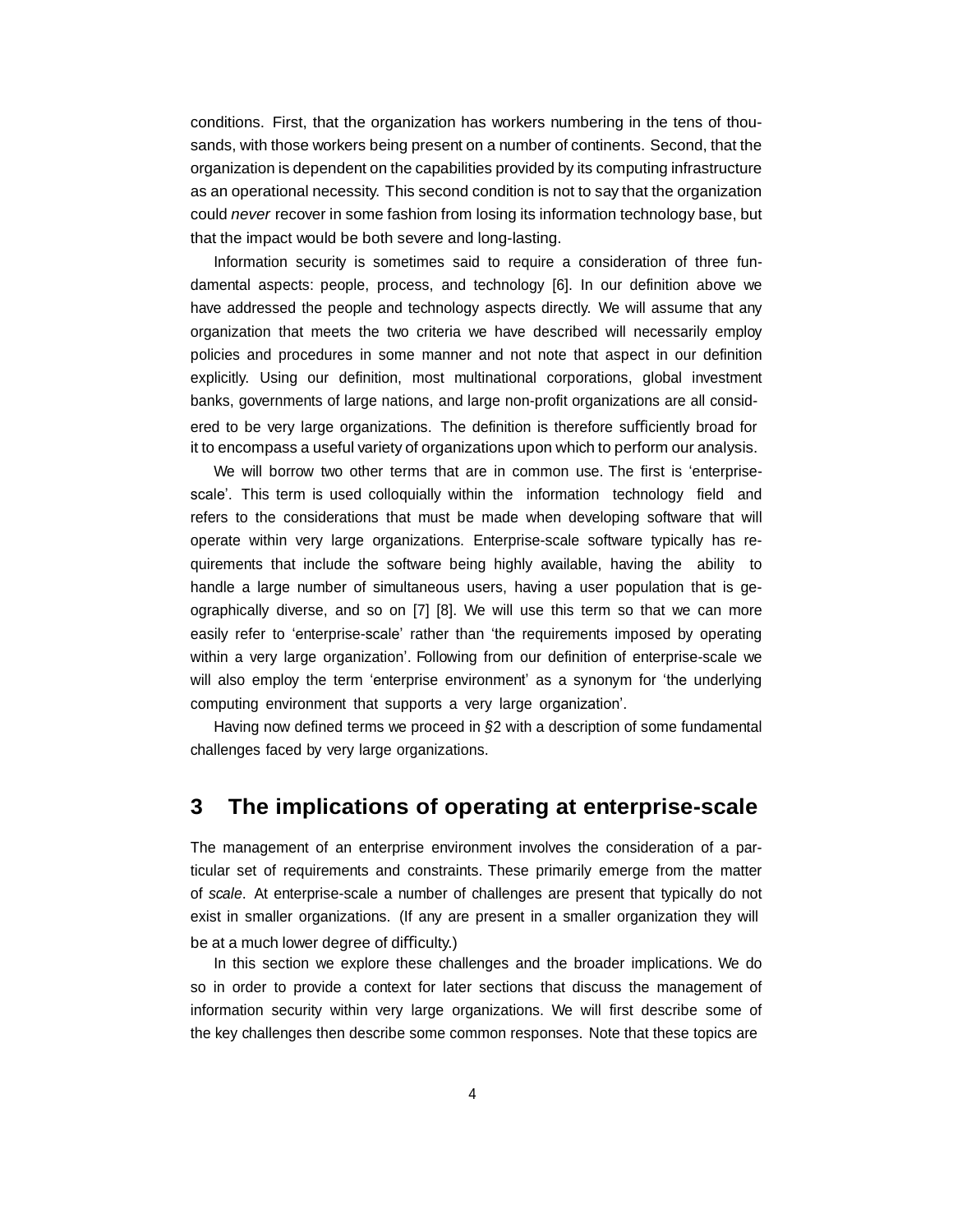not normally a direct security issue. Rather, they are technological or managerial challenges that have a security *implication*.

#### **3.1 Key challenges**

Within an enterprise environment there are simply a *lot* of 'moving parts'. There are a large number of data centers, servers, workstations, applications, network-aware devices, networking equipment, and so on. There are a large number of gateways where the internal network connects to external networks such as the Internet. A large amount of private network connectivity with partners, customers, and subsidiaries is also to be expected. Configuring the rule set of just a single firewall to avoid errors is known to be a challenging task [9] [10]. As a firewall rule set grows, the number of configuration errors increases sharply and the performance of the firewall degrades [11]. One of the challenges in an enterprise environment is to configure *hundreds* of firewalls in a manner that ensures their policies are logically consistent and that they do not contain errors that could compromise security. In addition to the challenge of managing the network perimeter there are tens of thousands of computers within the environment that must receive regular software updates such as security patches. These large numbers of computers must also be monitored to ensure they have not been compromised by hostile code or by other attacks. These are just a few examples of areas where security e↵orts are made more challenging by the complicating e↵ects of scale.

There are various factors that can drive the enterprise environment towards a high degree of heterogeneity in the computer hardware and software that is in use. It is difficult to impose purchasing requirements globally, especially when suppliers do not sell into every country in which the organization operates. So-called 'legacy' systems (meaning old) can become entrenched because of the high cost to replace them with more modern systems. The organization might also acquire companies whose technology environments then have to be integrated, and those companies may have employed a very di⊌erent strategy in their past technology purchasing decisions.

From a security point of view, a heterogeneous environment might be perceived to have some advantages. A virus or worm that infects a particular flavor of operating system would not spread as rapidly or a⊌ect as many computers as in a homogeneous environment [12]. The challenge with a heterogeneous environment is that it imposes a logistical burden in tracking newly announced vulnerabilities and understanding their potential impact. The task of testing and deploying security patches is also made more difficult because of the large amount of variety in the types of software being used.

Within the enterprise environment there is a very large amount of data. We can distinguish between "data at rest" (meaning data that is stored), "data in use" (meaning data that is actively being used by a computer program), and "data in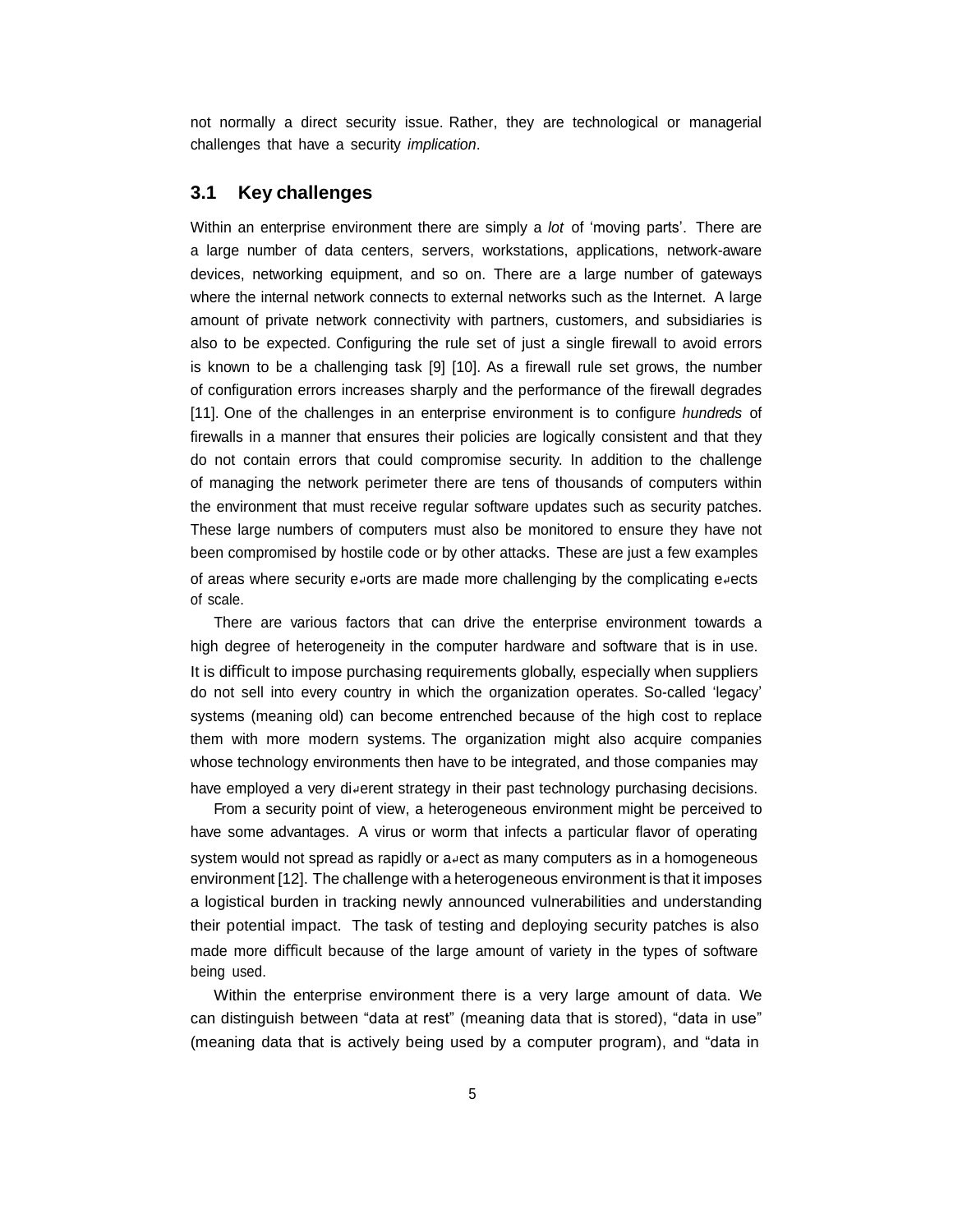motion" (where the data is in transit across the network). All three types of data exist in large quantities within enterprise environments. A further distinction is sometimes made between "structured data" that is organized and stored according to a schema (such as in a relational database or a directory such as LDAP) and "unstructured data" that is found in presentations, spreadsheets, text files, and a large number of other formats. Unstructured data within an enterprise environment is usually stored in shared file directories, on wiki sites, and in document management systems such as Microsoft SharePoint.

Data has a tendency to proliferate and this has the  $e \cdot$ ect of making the implementation of certain security controls and security processes more difficult. For example, a Chinese wall that is intended to restrict two classes of worker from interacting might be subverted by file systems or other data stores being used as a 'drop box'. Another example is where regulators require evidence that access to certain data is restricted. This can be a challenging task if that data has 'escaped' into unstructured formats that can then be freely and easily copied by workers.

In addition to there being a large number of technological components and a large quantity of data within enterprise environments, there are a large amount of human beings interacting with those various components and ultimately creating and altering the underlying data. Workers in very large organizations come in a variety of flavors: full-time employees who work on-site, employees who are full-time but work remotely (telecommuters), independent contractors, contractors provided through agencies, workers who are employed by another organization but are collaborating on a joint venture and are present on-site, and many other instances and permutations of working arrangement. Each worker and each category of worker has a set of resources within the organization to which they require access and that access must typically be limited to only those specific resources.

Workers may have remote access to the organization's internal network via the Internet or via dial-up connectivity. The ability of a worker to interact with the computer systems within the environment is therefore not restricted by the need to be physically present. Crucially, the set of workers who are permitted access to internal systems changes on a daily basis as workers join or leave the organization or when contracts begin or end. For these reasons it is very valuable to have the ability to quickly suspend all of the access associated with a particular individual. This is useful in the situation where a worker is fired in acrimonious circumstances or where the credentials used by a worker to access the environment remotely are believed to have become compromised in some way.

Per our earlier definition, a very large organization has operations that span a number of continents. Depending on the nature of the organization, in some countries in which the organization operates there may be a large number of small offices in order to provide a distributed local presence. An example is retail banking with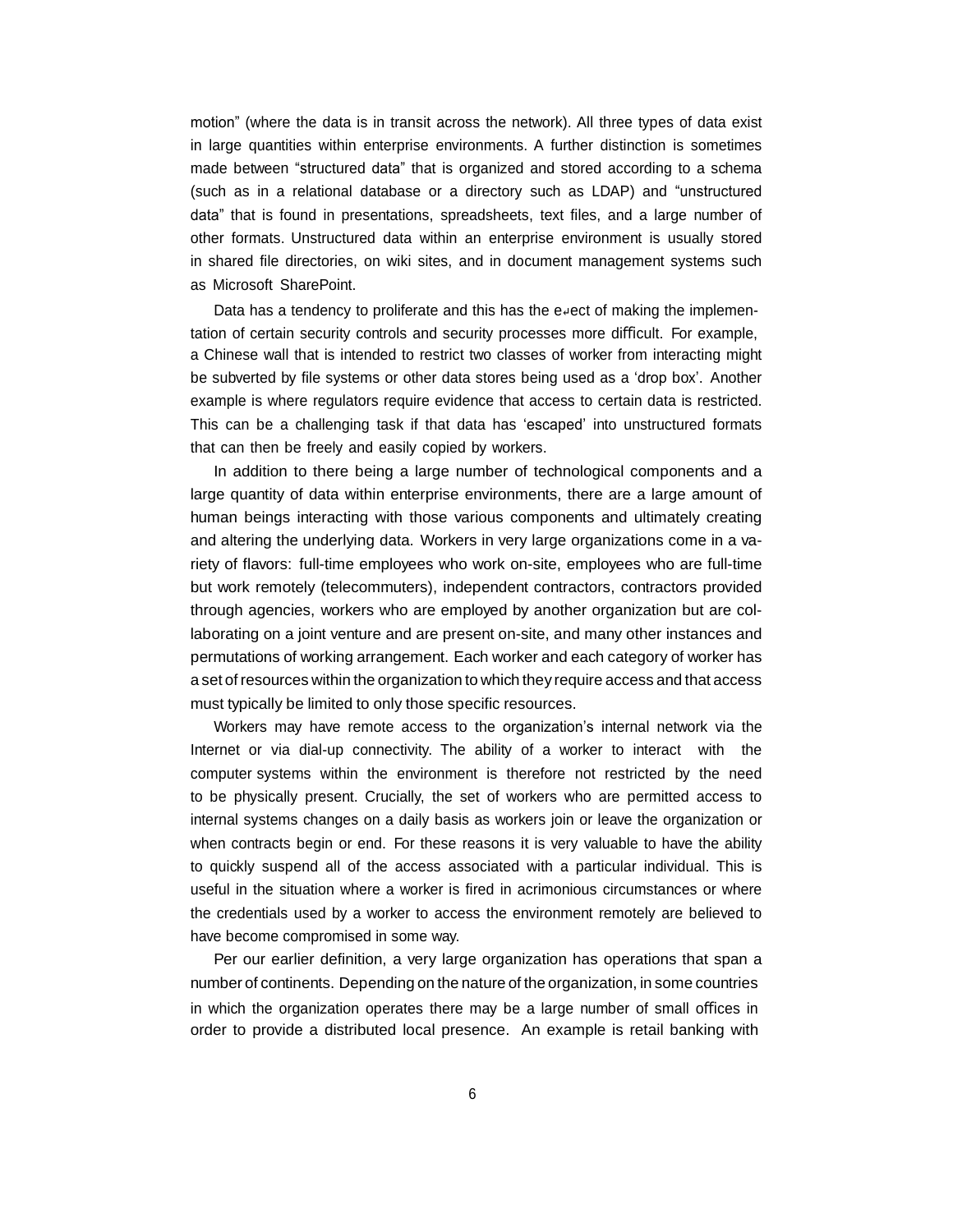those offices being local branches of the bank. In 'hub' cities such as London, Tokyo, and New York, operations are probably restricted to a relatively small number of buildings, albeit with large numbers of workers inside those buildings. The result is a high degree of variation in the size of each computing facility, ranging from major data centers down to offices with just a handful of desktop machines. Of note here is that the available bandwidth for communicating with satellite offices might be very small. Connectivity might also only be available to those offices on an unpredictable and intermittent basis. This poses challenges for monitoring the security of those distant computers and in the remote installation of security patches and security software.

A large geographic span can also introduce challenges of internationalization and localization. Text within software such as instructions for the user must be converted into the native language in each country where English cannot be used. This could be because English is not spoken as a primary or secondary language in those countries or because country-specific laws require the native language to be used (this is the case with the French language in Quebec for example). The need for internationalization and localization can a↵ect timelines for the development and use of security software and the development and delivery of security training.

When an organization spans multiple countries it is a↵ected by the laws in each of those nations. There are particular implications for information security here, such as in the permissible use and potential 'export' of encryption technologies. Other laws that are known to vary between legal jurisdictions and that can a↵ect security controls include those relating to the monitoring of employees, retention requirements for digital records such as log files, and the laws surrounding the handling of personally identifiable information (also known as PII). For examples of the latter see the Swiss Federal Data Protection Act [13] and the UK Data Protection Act [14].

Two consistent themes in all of the above are the complicating e↵ect of scale and the e⊌ect of a high rate of change over time. In summary, the enterprise environment is characterized by a torrent of new workers, new computer hardware, new software, and new policies and procedures.

#### **3.2 Common responses**

Having now described some of the key challenges that exist within very large organizations we will note some common responses to those challenges. These approaches are not widely documented in the literature, nor in the popular press. In most cases this is either because the approach was developed in-house, or because the approach is not novel per se, but rather a collection of standard practices that have been combined to produce a novel result. Not all enterprise-scale organizations have implemented these techniques and this could be for various reasons: they might be unaware of them, the techniques might not be suitable for use in their specific environment, or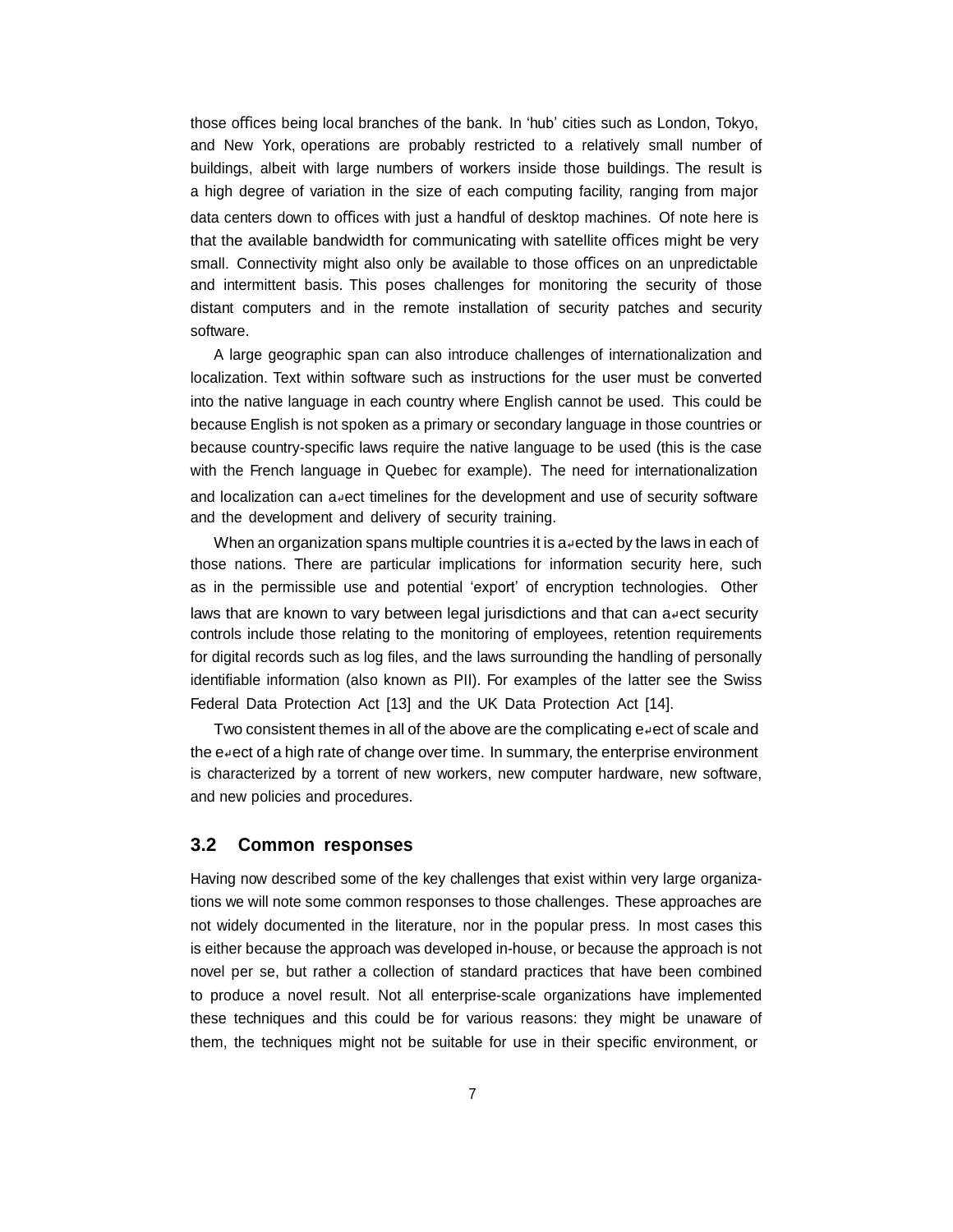they might not have completed the work or are struggling with the implementation. Additionally, commercial products that provide these capabilities might simply not yet exist or the current products might not be able to function at the scale required.

An important technique for attempting to address challenges of scale, of heterogeneity, and of a high rate of change, is to place an emphasis on collecting, maintaining, and using metadata. Metadata is "data about data" (or see the more formal definition from ISO/IEC [15]). The responsibility for maintaining metadata may rest with a single dedicated group within the organization or the responsibility for maintaining metadata of particular types might be held by the relevant internal teams.

The type of data that is of particular interest from a security perspective includes inventories of computer devices such as servers and workstations, human resources data such as join-dates and leave-dates for workers, and data concerning application software within the environment – who the 'owner' of the application is, what type of data is processed by the application, and so on.

By combining these various types of data, a type of triangulation can be performed. This allows control logic to be defined such as "ensure that applications that are identified as being in production only run on registered servers" or "ensure that only full-time employees are allowed access to confidential data" [16]. Enforcing that control logic at a higher layer within the environment is in some regards a more tractable problem than trying to enforce the same control at lower layers.

As the scale of the computing environment increases, so does the degree of difficulty in tackling even basic engineering and operational tasks. To administer tens of thousands of computer servers by hand is simply not practical, just as one example. In a similar manner to the way in which mechanization was essential in the transition from craft production to mass production, so has automation become central to enterprise-scale computing. We will note three dieerent types of automation that are used to help tackle the previously described challenges and discuss each in turn. These are: configuration management, change management, and entitlements management.

*Configuration management* is focused on ensuring that computing devices such as servers, workstations, and network devices such as switches and routers are all configured as desired. "As desired" is normally defined by a policy statement that describes specific goals. Configuration management is not just concerned with the *initial* configuration of a computing device but also with the maintenance of that desired configuration over time. Computer systems that are used day-to-day tend to experience a type of decay where their configuration drifts from its initial state and that drift can introduce security vulnerabilities [17]. The goal of configuration management is to ensure that the initial state is correct and then to help stop that configuration from slipping over time.

*Change management* is concerned with testing changes before they are imple-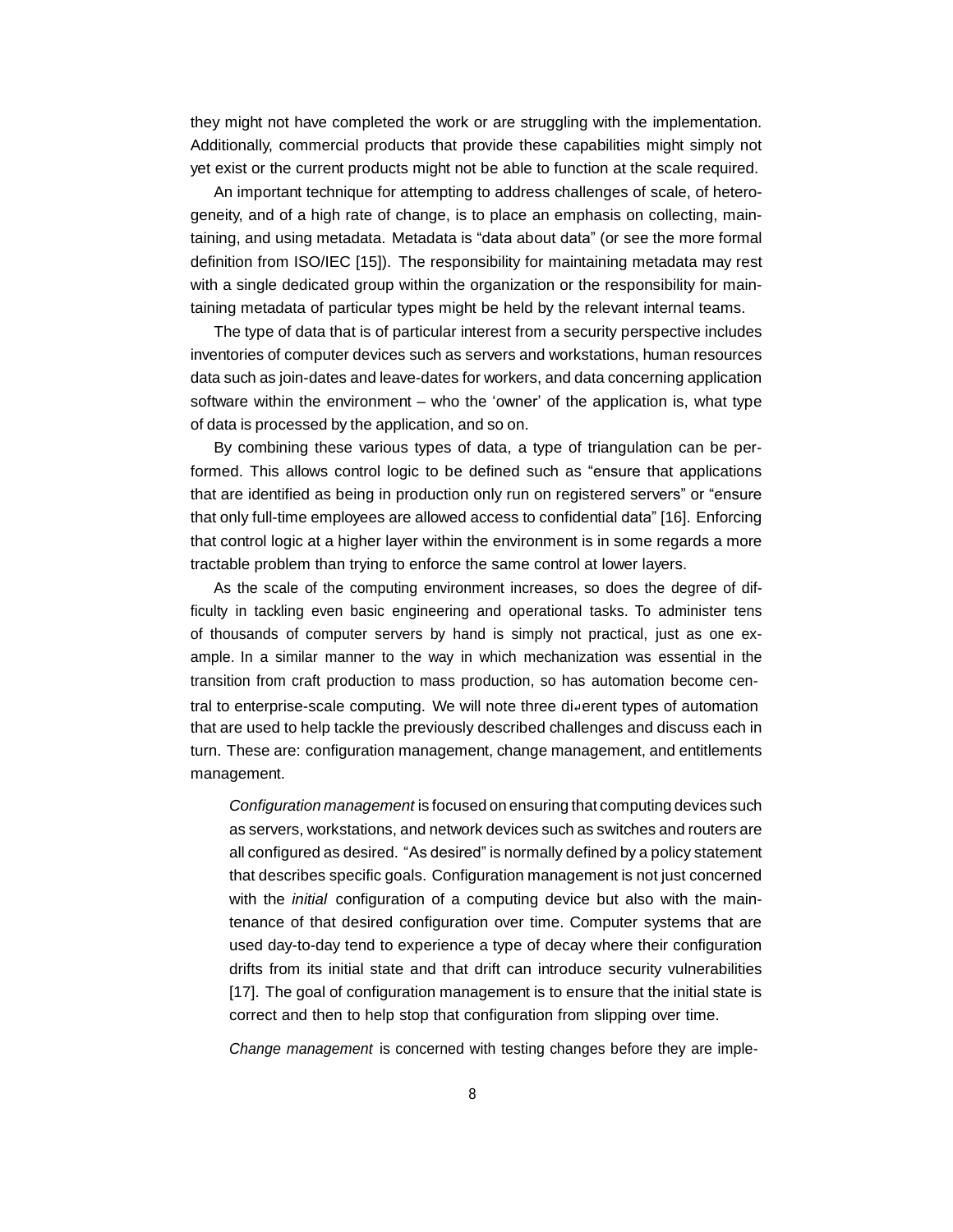mented within the environment. The goal is to avoid making changes that would cause problems such as slowing a system down or causing a crash. Most enterprise-scale organizations create multiple computing environments labeled as either a 'production' or 'non-production' environment. Production environments contain live systems such as those used by customers. Non-production environments contain systems used for development and testing. To 'promote' code from non-production to production requires a formal process to be followed where proof of adequate testing must be provided. These safeguards also help to reduce security risk by limiting the set of workers that can make changes to production systems.

Over time, security vulnerabilities are identified in software and the software vendors who created that software release security patches for those vulnerabilities. Change management is therefore an important process when testing and deploying those security patches. When considering the installation of security patches there must be a consideration of the need to balance 'patch risk' (the risk that a patch will break a functioning system) against 'vulnerability risk' (the risk that an attacker will exploit the vulnerability before the patch is applied). For an in-depth exploration of this topic see the paper "Timing the Application of Security Patches for Optimal Uptime" [18].

*Entitlement management* is the set of technologies and processes that attempt to ensure that only those workers who should have access to computer systems are able to access those systems. There are two fundamental types of entitlement: business entitlementsandtechnologyentitlements. Business entitlements enableworkers toaccessbusinessapplications. Anexampleisanequities trader within an investment bank who is permitted to access a system that provides pricing information regarding equities. Technology entitlements enable technologists to access the underlying computing infrastructure that supports business applications, such as a Unix machine or the administrative interface to an application.

As workers move around the organization they tend to accumulate entitlements – their old access is not taken away when they transition into their new role. As a result they gain more and more access to resources over time. This situation creates risk and can violate segregation of duties policies. When workers leave the organization their access can also persist even though that access is no longer required. Enterprise-scale organizations face a particularly bad calculus with regards to this problem. A large number of systems and applications combined with a large number of users (workers) can create a large amount of redundant entitlements over time. To tackle this problem some enterprisescale organizations have built systems and put processes in place to remove access that is no longer required. This is the key role played by entitlement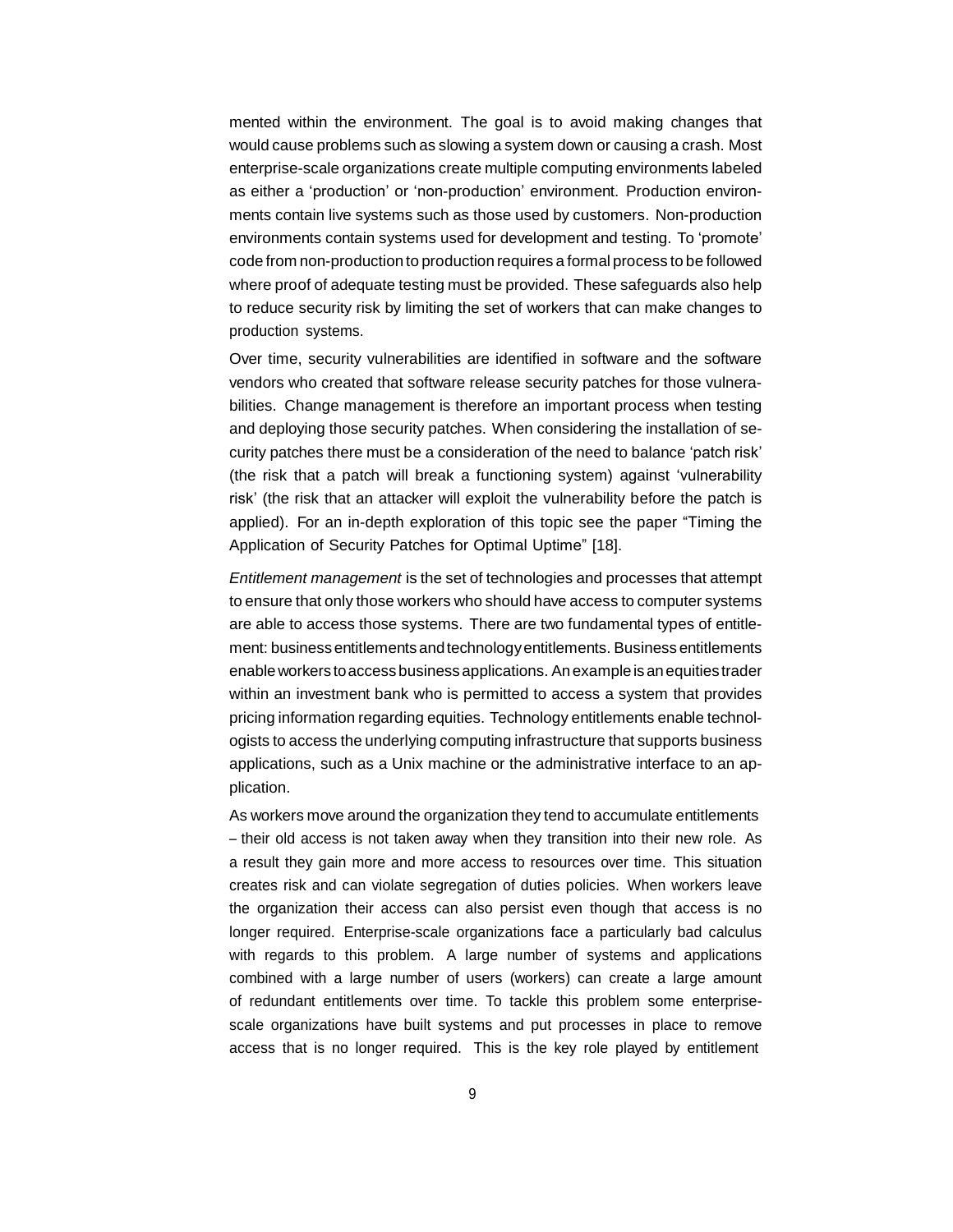management. (The task of *granting* access to workers is typically the domain of identity management and provisioning systems.) On a periodic basis such as every three or six months, an 'entitlement review' is carried out that requires system owners and application owners to review the access to their system or application. These entitlement reviews are typically automated using a webbased workflow. Participants have a certain window of time to perform their reviews and entitlements that are identified as no longer being required are purged. If an entitlement is not flagged as being required then it is removed – a type of default-deny. Auditors and other interested parties can review the results of the review to verify compliance.

In the area of entitlement management some commercial products have begun to enter the marketplace that provide similar capabilities to systems that enterprise-scale organizations have built for themselves [19].

We have now identified some of the key challenges faced by very large organizations plus some common responses to those challenges. In later sections that examine security management practices we will consider the degree to which those practices help to mitigate these problems or perhaps exacerbate them.

## **4 Literature review**

There are a relatively small number of academic journals that focus directly on information security. Those journals also tend to focus on the technical aspects of information security or on the mathematical aspects (such as with cryptography) rather than on the management of information security.

We performed a search using the Microsoft Academic Search service to identify journals relating to information security. Microsoft Academic Search is an online search engine service provided by Microsoft that covers more than 48 million academic papers [20]. This search identified 19 journals that were then reviewed to identify those with a history of published articles relating to security management. Most journals contained no articles relating to security management, such as the *Journal of Cryptology* and the *Journal of Computer Security*. Some journals contained only a small number of articles relating to the management of information security, such as *Information Management & Computer Security*.

However, one of the most significant journals in the field does have an ongoing history of publishing articles relating to various aspects of security management. *Computers & Security* has been continuously published since 1982 and has a 5-year impact factor of 1.075 [21].

We then performed a search for articles published in Computers & Security relating to the management of information security. Articles that included the word 'management' in their title but where the topic of the article was not some aspect of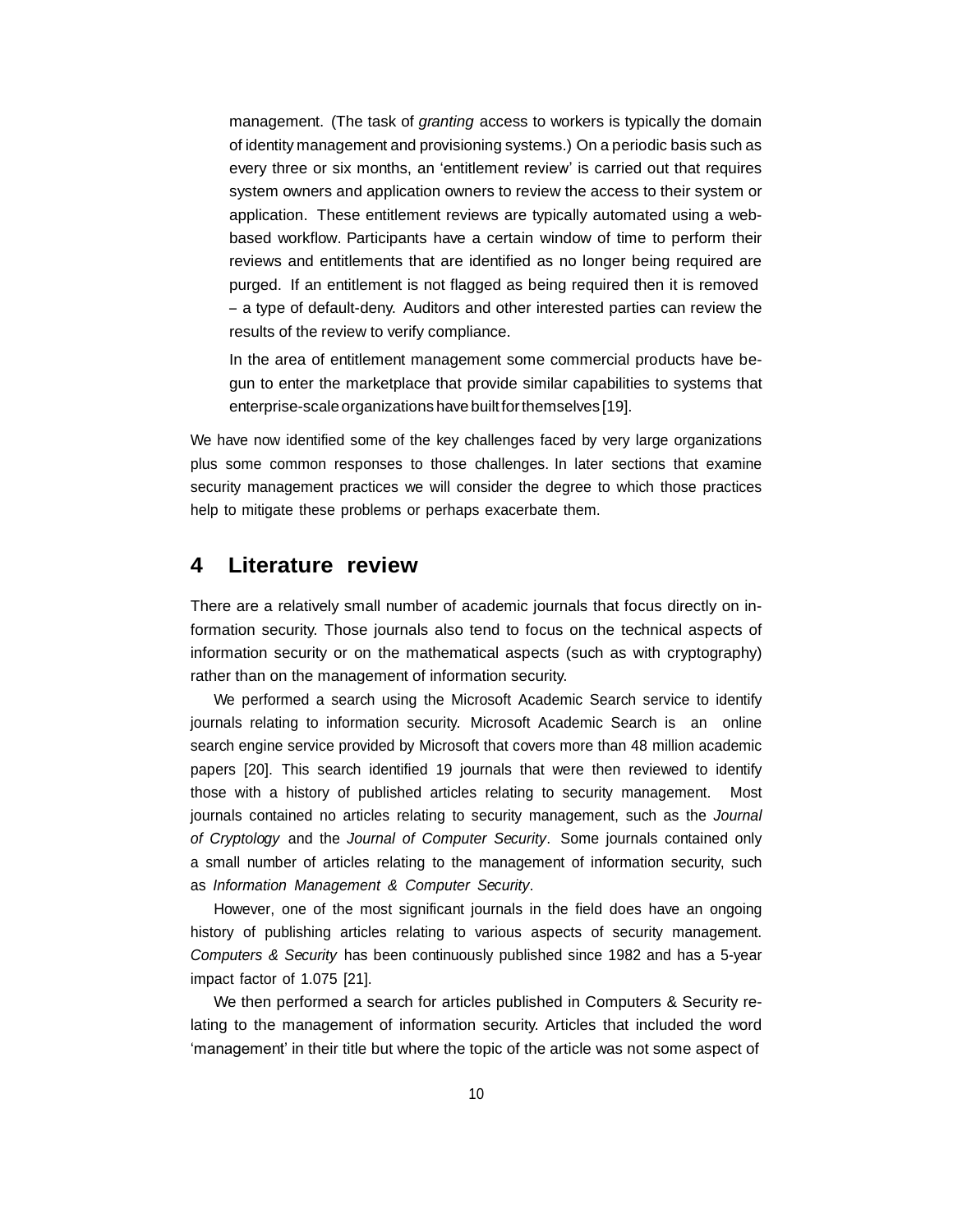security management were not included, such as with articles relating to certificate management or database management. There were 59 articles meeting these criteria published between 1982 and 2012. The eight year period from 1982 to 1990 contained 18 articles relating to the management of information security. From 1990 to 2000 there were 26 articles. From 2000 to 2012 there were 15 articles. The number of articles can be seen to peak in the 1990s, but this might simply reflect the desires of the editor to publish papers of a particular type. We can also examine the subject matter of each article and in doing so we can identify what appears to be three periods in which articles about security management share similar themes.

Articles published in the initial ten year period from 1984 to 1994 stress the need for information security to be considered a key concern of senior management. The articles also propose strategies for requesting funding for security projects. See for example: "Data security is a management responsibility" [22], "How security fits in – a management view" [23], "Discussing security with top management" [24], "Security systems: getting management to shell out" [25], and "Getting management buy-in to IT Security" [26].

The concerns regarding management support and funding for security projects appear to be reduced by the beginning of the second period. Beginning in 1997 and running for six years until 2003, the majority of articles in this period focus on the *frameworks* employed to deliver information security goals. See for example: "New organizational forms for information security management" [27], "A conceptual framework for information security management" [28], "Information security management: a hierarchical framework for various approaches" [29], and "An integral framework for information systems security management" [30].

Articles post-2003 tend to focus on particular aspects of security management and this trend continues to the current day. Examples include "Improving the ROI of the security management process" [31] and "Holistic security management framework applied in electronic commerce" [32].

## **5 Gap analysis**

In this section we perform an analysis of a number of security management practices. The various security management practices that we will consider are commonplace. Our examination is focused on the question of whether these practices are both useful and practical when employed within very large organizations.

#### **5.1 Security management frameworks**

There are a number of well-established frameworks that are often used to structure and guide the implementation of a security management program within organizations. COBIT and BS <sup>7799</sup> / ISO/IEC <sup>27001</sup> are two examples [33] [34]. Over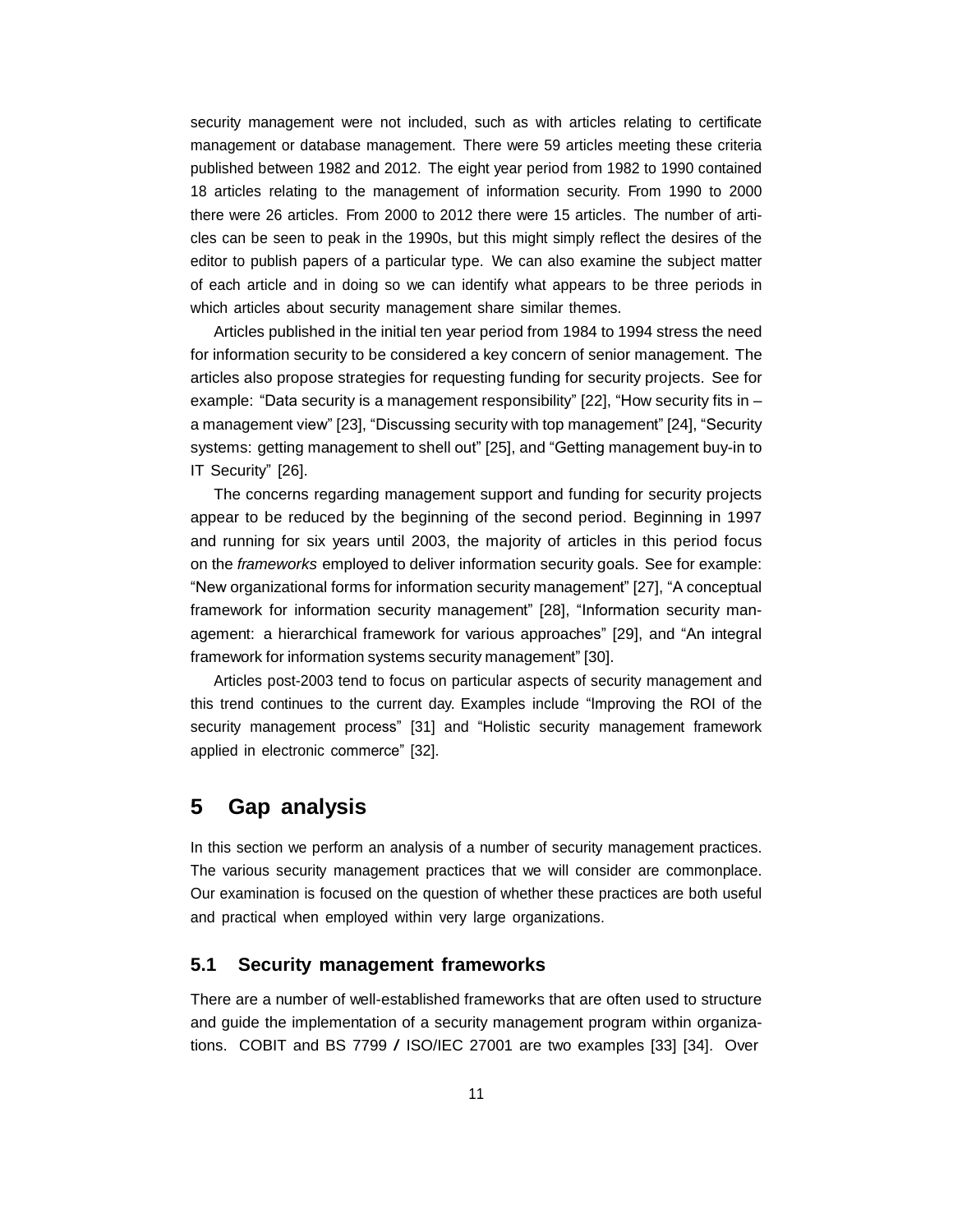time, new frameworks emerge and become popular for various reasons. For example, frameworks are sometimes used to satisfy specific legislative requirements that are placed on organizations. The development of COBIT was largely the result of the U.S. Sarbanes-Oxley act of 2002 and in particular section 404 of the act that requires top-down risk assessments and the use of internal controls around IT systems.

The academic literature contains a number of papers that attempt to determine the strengths and weaknesses of certain security management frameworks, whether frameworks are compatible or can be integrated, and various other types of analysis [35] [36]. Some studies have directly investigated the efficacy of security management frameworks, i.e. whether the use of a particular framework can deliver measurable improvements within an organization. Gene Kim studied 25 performance measures across a number of di⊌erent organizations [37]. Organizations were then examined that followed some or all of the 63 practices recommended in the version of COBIT that was available at the time of the study. The finding was that 21 of the 63 COBIT practices had a major impact on performance with 4 being key. If this finding is correct then two thirds of COBIT recommended practices have no demonstrable value and only 4 are critical.

It may be that the benefit received from using a security management framework such as COBIT is as much in the signal that it sends to other parties that interact with the organization, versus any direct benefits received through the use of the framework itself. An organization might find the use of a well-known framework to be a convenient way to demonstrate to auditors and customers that it is taking a structured approach to the management of information security. The use of a common framework can also create a shared view and a shared vocabulary. There may be a network e↵ect in the use of particular frameworks: as a framework becomes more popular it becomes more widely recognized, and as it becomes more widely recognized it becomes more popular, with this feedback loop feeding in on itself. It is conceivable that a security management framework could become widely used because of network e↵ects such as this, even if it is not e↵ective at improving security!<sup>1</sup>

As noted above, COBIT was designed primarily to address specific legislative requirements. Other frameworks are concerned with the management of information security more generally. BS 7799 is considered to be the first significant attempt to formalize security management guidance. BS 7799 was well-received and gathered a great deal of momentum within the commercial world through its certification ecosystem. BS 7799 was later used as the basis for the creation of ISO/IEC standard 27001 which is also in widespread use. It is therefore a useful exercise within the context of this paper to consider the extent to which BS <sup>7799</sup> / ISO/IEC <sup>27001</sup>

<sup>1</sup>This thought brings to mind undergraduate education. Other than in some specialized fields of study, the value in an undergraduate degree is perhaps not in what is learnt in pursuing the syllabus but rather the signal to prospective employers that the person is able to complete a multi-year period of study at the undergraduate level; i.e. as a proxy for the ability to learn.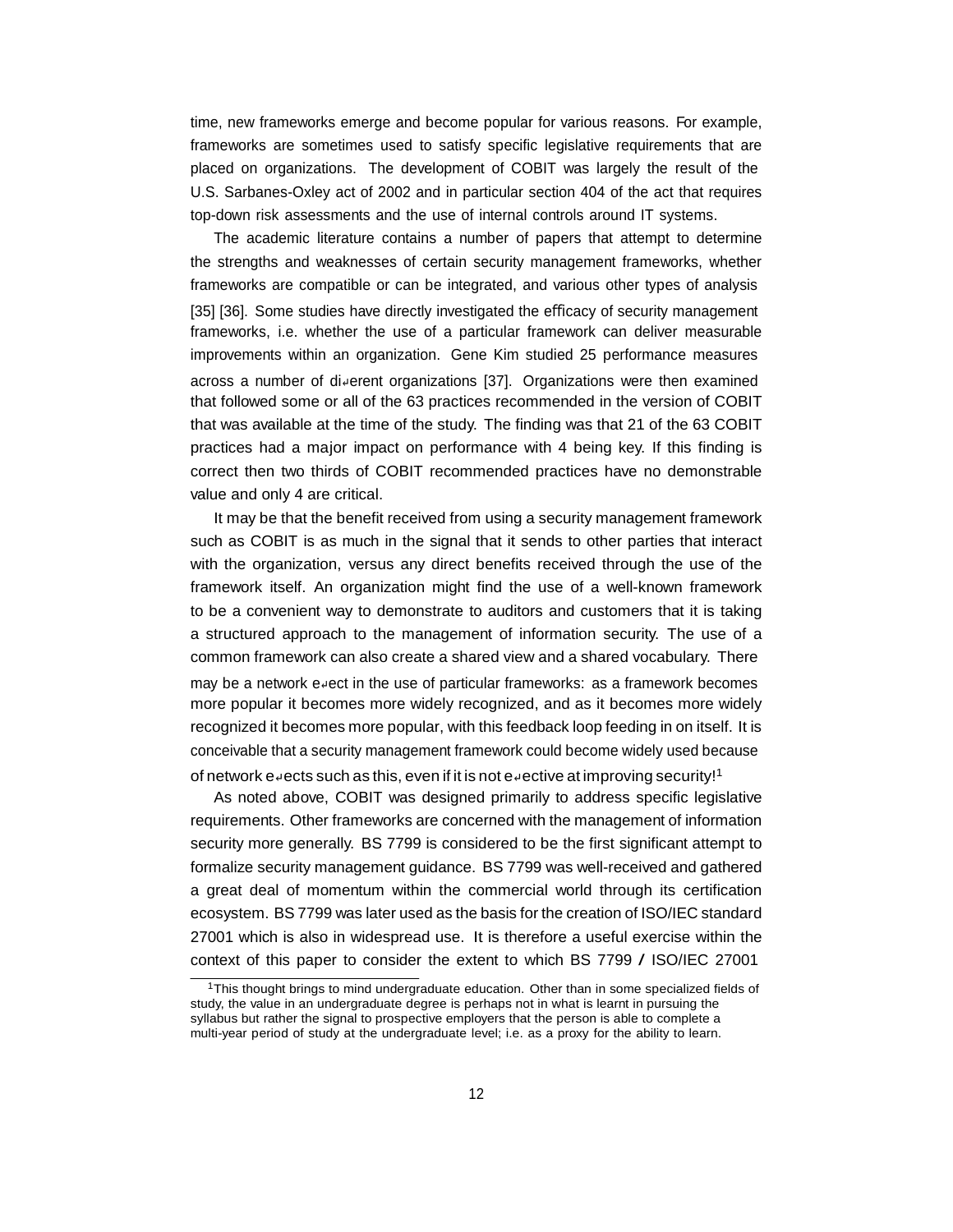can add value to the task of implementing security management within a very large organization.

BS 7799 is primarily focused on the process of constructing what it describes as an ISMS or *Information Security Management System*. The purpose of the ISMS within an organization is to define the various strategic and operational processes that will deliver the security capabilities that are required by the organization. In addition to describing the core ISMS mechanism, BS 7799 lists a number of potential controls. These are described as an "*information security starting point*" where the listed controls "*are either based on essential legislative requirements or considered to be best practice for information security.*"

The authors of the first version of BS 7799 were a combination of UK government departments such as the Department of Trade and Industry and commercial companies such as Midland Bank plc and Marks & Spencer plc. There was no academic representation within the authors at the level of a university or an academic working group. Perhaps as a result of this fact, the BS 7799 document does not cite any references and there is no mapping between the controls recommended within BS 7799 and the academic literature. The guidance within BS 7799 is essentially the best guess of the authors as to what is desirable and e↵ective. This is a"brain trust" approach rather than one that is based on findings from controlled studies. Such an approach might be a reasonable one in order to overcome the bootstrap problem. It would be an interesting exercise however, to determine what percentage of organizations that follow the BS 7799 or ISO/IEC 27001 controls guidance are aware that those recommendations were created almost 20 years ago. The list of controls within BS 7799 must necessarily have reflected the pressures and circumstances of the time at which the initial version of the document was created – in 1995. The technology landscape and the threat environment have both evolved substantially within the last 20 years and the list of recommended controls within BS 7799 has only received relatively minor updates during that 20 year period.

Similar observations can be made when examining other security management frameworks. <sup>A</sup> more recent security management framework than BS <sup>7799</sup> / ISO/IEC 27001 is NIST Special Publication 800-100: Information Security Handbook: A Guide for Managers [38]. Intended for use by U.S. federal agencies, the document describes a number of 'program elements' that agencies should focus their security management e↵orts upon. Those program elements are selected "*based on the laws and regulations relevant to information security, including the Clinger-Cohen Act of 1996, the Federal Information Security Management Act (FISMA) of 2002, and Office of Management and Budget (OMB) Circular A-130*". It is not clear how the specific guidance in the document was derived from those laws. For example, NIST Special Publication 800- 100 recommends that an organization implement a security awareness and training program (section 4; page 26 of the document). The various laws noted above make no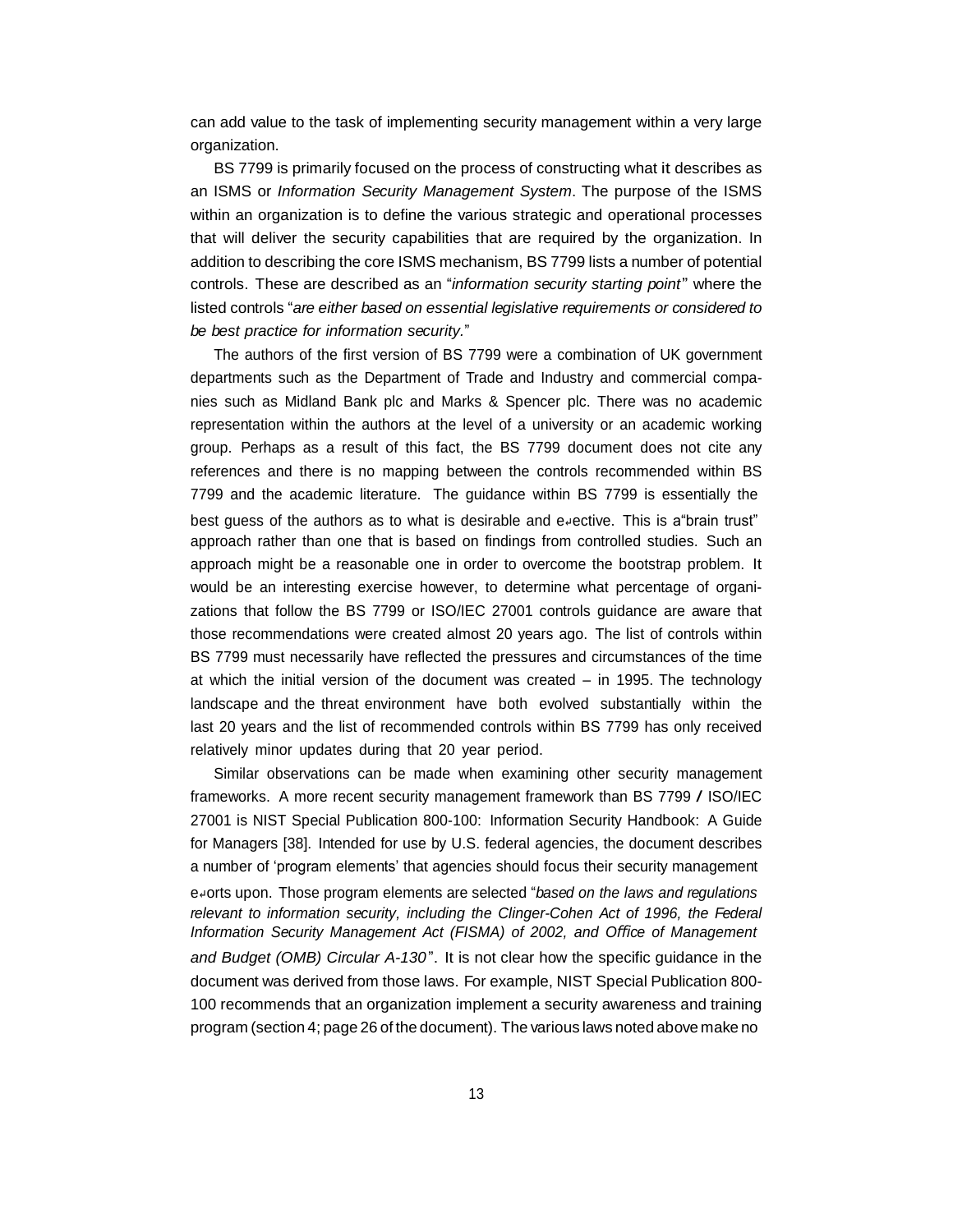such recommendation. The authors of NIST Special Publication 800-100 appear to have attempted to translate the spirit of those various pieces of legislation into lower level activities that are actionable. The process by which this was accomplished is not specified. There is no description of the discussions that must have taken place around prioritization and the tradeo⊌s that led to the specific guidance being selected. Why for example was incident response included as a top-level category but not security monitoring? The act of security monitoring would seem to be a prerequisite for detecting security incidents that could then be responded to.

The approach taken in the creation of NIST Special Publication 800-100 appears to be the same as with BS 7799 – the specific guidance represents the best guess by the authors of the document. The guidance is not based on findings from within the literature, or at a minimum the sources used to construct the guidance are not quoted as references within the document.

Asecondkeyobservation that canbemaderegardingsecuritymanagementframework documents such as COBIT, BS <sup>7799</sup> / ISO/IEC 27001, and NIST Special Publication 800-100 is that they are designed to satisfy the general case, i.e. to benefit the average organization. This is deliberate on the part of the authors so that their work can have the largest possible audience and – in theory – provide the most widespread value. It is unlikely that such generic guidance can apply equally to all types and sizes of organization. Itismore likely that the usefulness of generic guidance degrades as the target organization moves away from the platonic form that the framework authors had in mind. At some point the target organization is sufficiently dieerent from the average organization that the guidance stops adding value and has a negative e<sup>↓</sup>ect. A simple example would be a control that is more expensive to implement in the target organization than the maximum loss that could occur if no control existed.

There are numerous axis upon which an organization might be di $\nu$ erent from the type of organization that the authors of management framework documents envisioned. The organization might be very small or very large, it might be highly centralized or highly distributed, it might operate in a country with very particular regulatory compliance requirements or have no pressing requirements at all in those areas.

In this paper we are specifically concerned with the requirements of very large organizations. It can be seen that much of the fundamental guidance provided in securitymanagement framework documents is very difficult to accomplish within such large organizations. One example is section 4.2.1 of ISO/IEC 27001 which describes the risk assessment process that will dictate what controls should be implemented: "*Identify the assets within the scope of the ISMS and the owners of those assets the threats to those assets the vulnerabilities that might be exploited by the threats [and] the impacts that losses of confidentiality, integrity, and availability may have on the assets.*" *§*3.1 has described the very significant challenges within an enterprise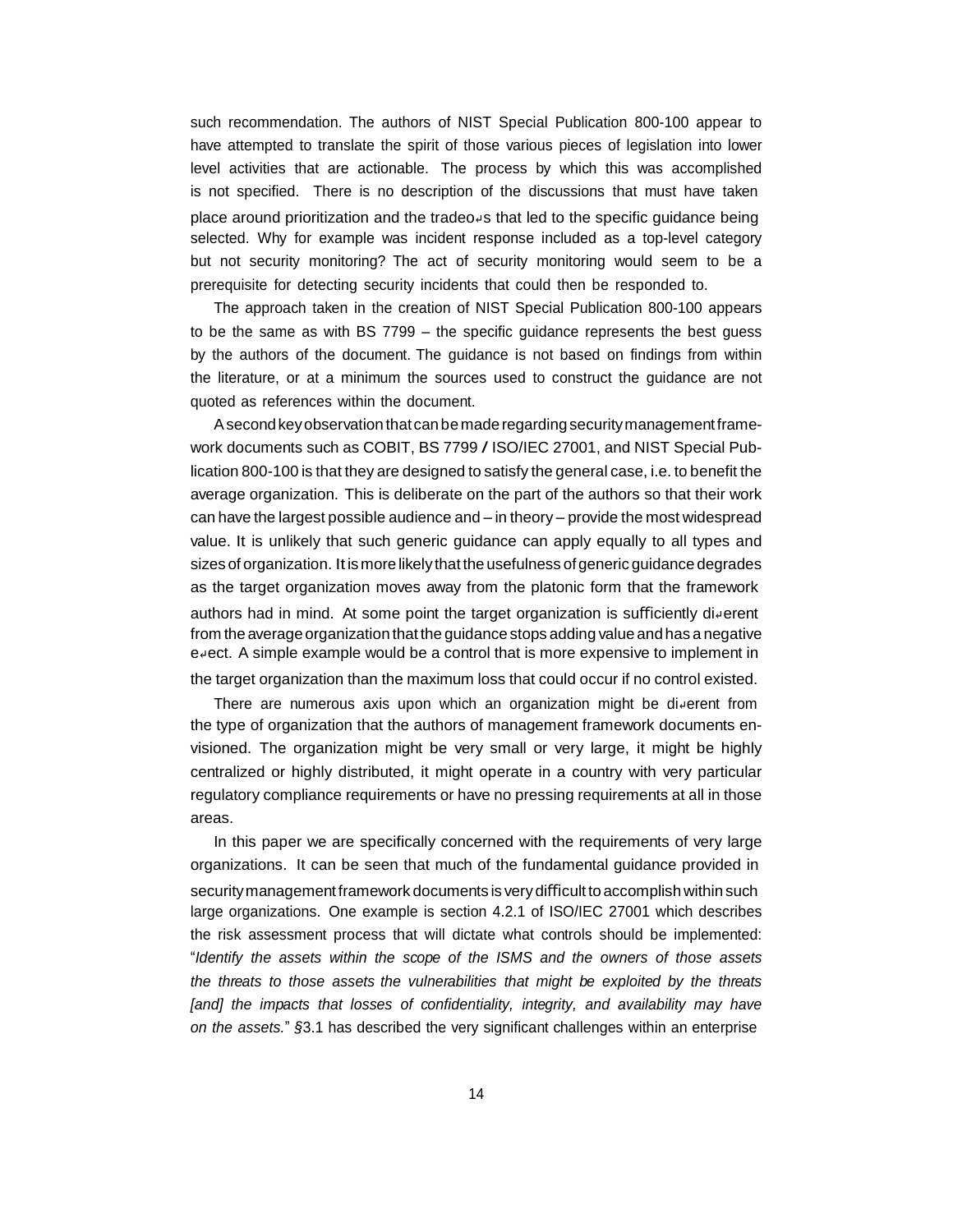environment that make accomplishing this 'basic' risk assessment process extremely difficult. This is true even if the scope of the ISMS is relatively small. A number of other examples are provided below in *§*5.2.

There are several problem areas that have been identified through experience as common reasons why implementations of BS <sup>7799</sup> / ISO/IEC <sup>27001</sup> fail. These include the scope of the implementation being too big, an inability to identify key assets, a failure to identify shared assets such as shared infrastructure, and not identifying dependencies such as third parties and outsourced services [39]. For the reasons described in section *§*3.1, these specific tasks are some of the *most* difficult to accomplish in an enterprise-scale environment. The authors of ISO/IEC 27002 which is a supplementary document to ISO/EIC 27001 list a 'critical success factor' for implementation of ISO/IEC 27001 within an organization as "*visible support and commitment from all levels of management*". It is difficult to imagine what management project would *not* be successful if that guarantee was met. As such, it is a rather obvious 'get out of jail free' clause on the part of the authors.

Lastly, if a manager within a very large organization were to rely primarily on the guidance within security management frameworks such as BS <sup>7799</sup> / ISO/IEC <sup>27001</sup> and NIST Special Publication 800-100, they would miss the critical importance of activities such as configuration management, change management, and entitlement management, as described in *§*3.2. The challenges described in *§*3.1 are some of the most pressing and most difficult faced by enterprise-scale organizations and framework documents do not address them directly.

We continue our analysis below by reviewing guidance that is common across various security management frameworks.

#### **5.2 End-user security awareness training**

The first specific security management practice that we will evaluate is security awareness training. The goal of security awareness training is to provide guidance to workers so that they do not perform actions that would expose the organization to information security risks.

Techniques to defend against 'social engineering' are an example of a topic that is traditionally taught in a security awareness training class. Social engineering in the context of computer security refers to an attacker manipulating a worker into performing an action that would assist the attacker in carrying out an attack. An example is where an attacker persuades a worker to reset the password of a legitimate user and then uses that credential to access the system [40] [41].

In the popular press it is a well-worn trope that human beings are the "weakest link" when considering security measures at the unit of an organization. See for example the articles 'Humans: The Weakest Link In Information Security' [42] and 'How to toughen the weakest link in the security chain' [43]. The idea that people are the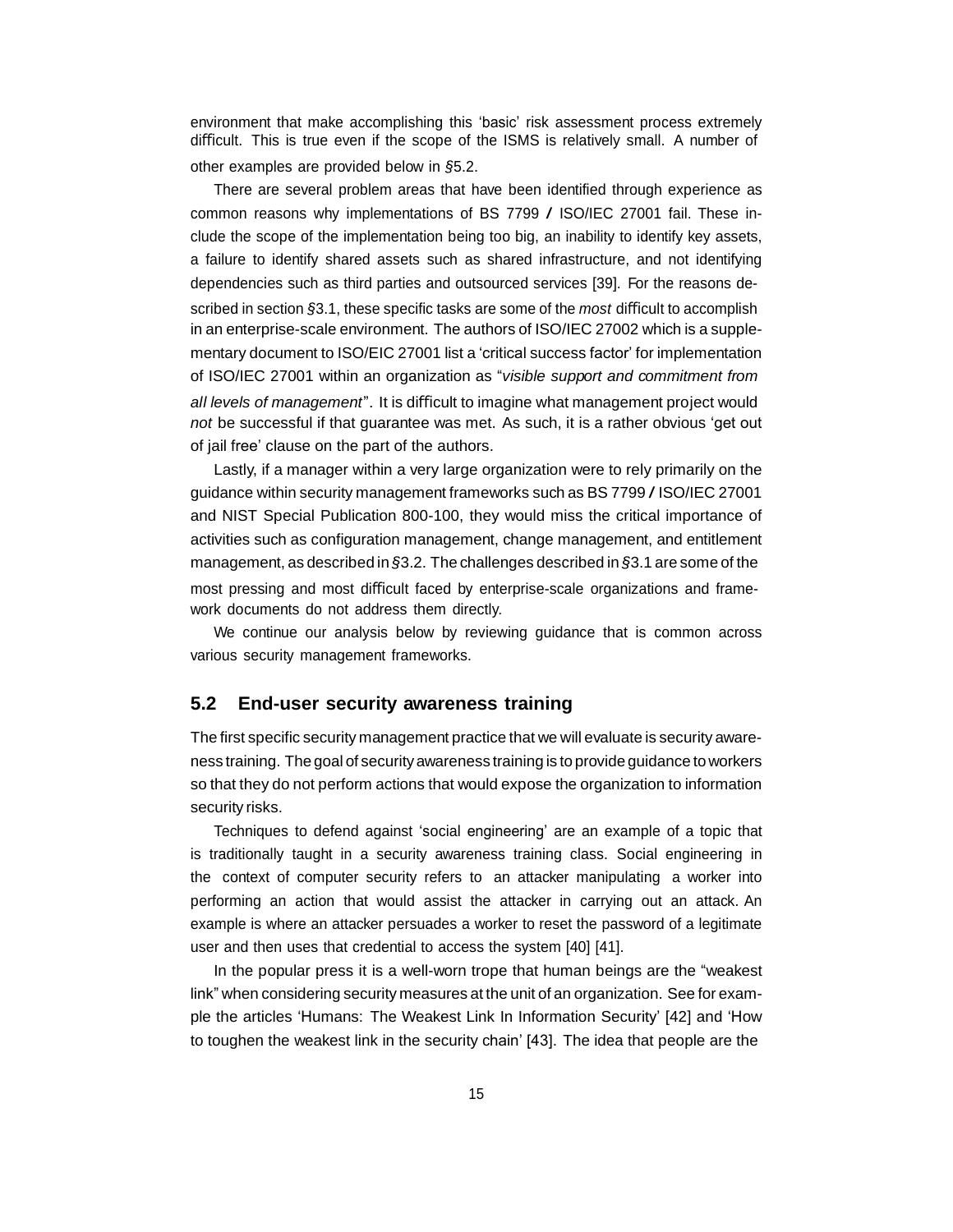weakest link is attractive, perhaps because the sophistication of security technologies is ever-increasing but human beings are viewed as being endlessly fallible.

The logic of end-user security awareness training is as follows: workers may unwittingly perform actions that weaken security because they do not understand the security *implications* of those actions; therefore workers should be educated so that they have the knowledge to not perform those actions. If human actions allow technical security controls to be circumvented or weakened then it follows that there should be an element within a security program to attempt to influence or control those human actions. The canonical example here is with user passwords. A password cannot be considered secure if the user writes their password on a post-it note and attaches it to the underside of their keyboard. Security awareness training would seek to educate the user about the security implications of writing down their password so that they do not introduce that risk into the environment.

Security awareness training is a staple of framework documents that provide guidance regarding the development, structure, and operation of a security program. In performing the research for this paper we were unable to identify *any* general frameworks for managing information security that do not include the recommendation to employ security awareness training.

All of the following notable frameworks for managing information security contain the recommendation to develop and employ a security awareness and training program: NIST Special Publication 800-100, COBIT, and BS <sup>7799</sup> / ISO/IEC 27001. The authors of NIST special publication 800-100 are particularly  $e<sub>Y</sub>$ usive in describing the level of importance they place on security awareness training. Quoting from the document: "*The security awareness and training program is a critical component of the information security program. ... In terms of the total security solution, the importance of the workforce in achieving information security goals and the importance of training as a countermeasure cannot be overstated.*" We can consider such arguments in support of security awareness training as having one of two forms: a strong-form and a weaker-form. The strong-form argument of which the above text from NIST special publication 800-100 is one example, is that security awareness training is both essential and non-fungible. In other words, that security awareness training should always take place and that it has no substitute. Policies of this type are in widespread use. An example is the U.S. Office of Management and Budget who have published a legal requirement that all U.S. government agencies ensure that security training is delivered to all workers before they are granted access to computer systems [44].

The weaker-form of the argument is that security awareness training continues to be important but the most value that an organization can receive is when the training is focused on specific populations of workers within the organization such as software developers [45]. Typically, the weaker-form of the argument also intro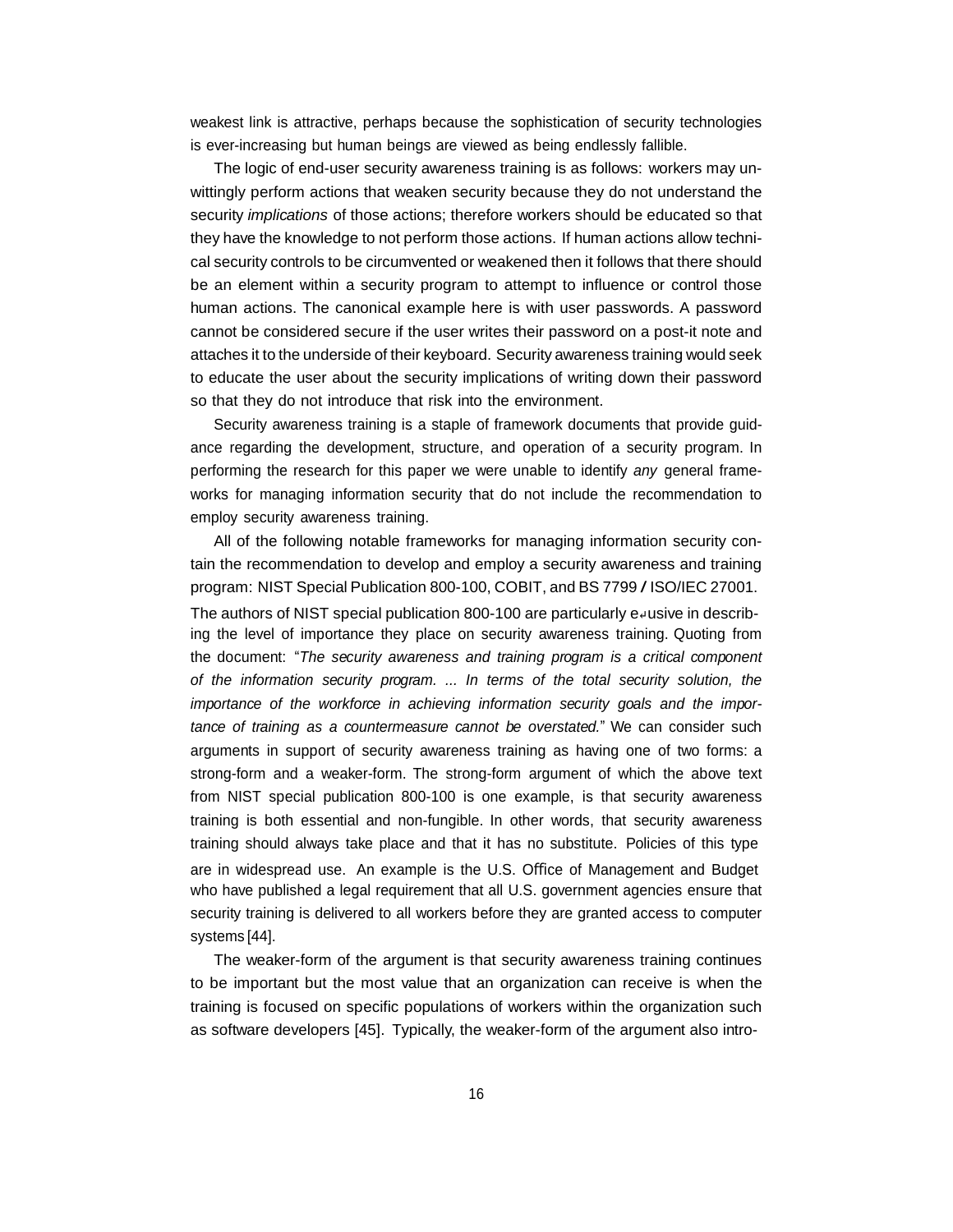duces the concession that security awareness training will reduce but not eliminate instances where workers make decisions that impact security. The downgrade from the strong-form to the weaker-form is perhaps a response to a number of studies that have shown that security awareness training is not fully e↵ective at removing user error. This is generally understood to be because workers sometimes simply make mistakes. The finding also exists that workers are not particularly motivated to learn about security (viewing it as a secondary task that is separate to their main job responsibilities) and that it is difficult to teach workers how to identify security threats without also increasing their tendency to misjudge non-threats as threats [46]. There are many reasons why workers might make mistakes even after they have received training. People can experience stress and tiredness, they can forget to eat or become distracted, and for lots of other reasons. As a result, the amount of protection that security awareness training can deliver is asymptotic – it never reaches 100%.

Consider this asymptotic property in conjunction with the asymmetric nature of attacking and defending. An organization must defend against all attacks but an attacker requires only one attack to be successful. It follows that over an adequate time period an attacker will always be successful in subverting any particular control that is not 100% e↵ective. Certainly, it is a rare security control that is actually expected to be 100% e↵ective. The use of a defense in depth strategy, the use of compensating controls, and the approach of balancing security e↵orts across the categories of protection, detection, and response all exist because it is unlikely that any single control will be sufficient to provide adequate security. This approach aligns with the modern view of information security as a risk management function [47] [48]. The desire is to understand the costs and benefits of individual controls. The objective is to maintain an appropriate level of security rather than overspending to create an unnecessarily high level of security. (An excessive number of security controls might also inhibit the ability of the organization to function efficiently.) We must therefore consider the costs and benefits of security awareness training for our particular scenario of interest, namely very large organizations.

Given the nature of the types of attack that end-user security awareness training is designed to protect against, and given the challenges just described regarding the fallibility of human actors, it is certain that some attacks will slip through. In a very large organization the pure numeric quantity of attacks that are successful could be substantial. Studies have shown that attacks that target workers such as phishing attacks have a success rate of around 5% [49] [50]. (Phishing attacks are where an attacker attempts to acquire information by pretending to be a trustworthy entity over email or some other form of electronic communication.) This means that a very large organization with 20,000 workers can expect a failure rate of perhaps 1,000 cases. 50,000 workers increases the failure rate to 2,500 cases. These numbers are a simplification because they assume that every worker will receive the phishing email,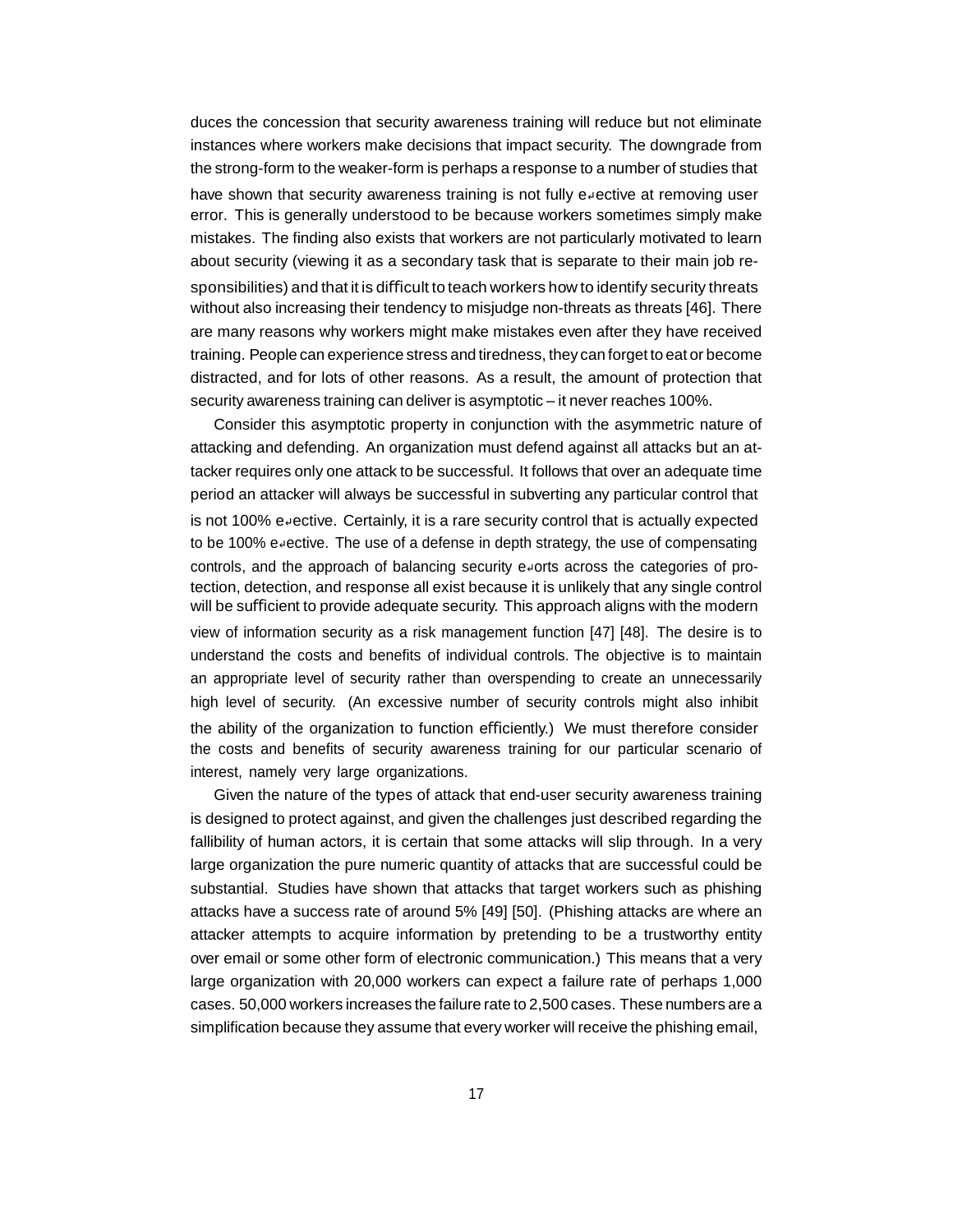which is unlikely. An attacker might perform multiple rounds of attack however, where the same user has the opportunity to make the incorrect decision on multiple occasions.

Security failures at this scale – where there are thousands of instances where the security measure failed – place a very large burden on the security operations and incident response capabilities within the organization to detect, investigate, and clean up after successful attacks. If a security technology such as a firewall or a piece of remote access software failed with a similar frequency requiring a similar amount of clean up, the organization would likely look to replace it with an alternative technology or approach. Worse still, when a worker provides their password over the phone to an attacker there is no record of this event.

In a small organization a small per-worker failure rate is itself a small number and might be considered manageable. In a very large organization a small per-worker failure rate translates into thousands of successful attacks which then sap resources.

We have described in *§*3.1 the costs associated with internationalizing content. These costs are also applicable to the development of security awareness training – to support required languages, ensure correctness with regards to local laws, and to accommodate cultural norms in the various countries in which the enterprise has a physical presence. Security awareness can therefore also be expensive to develop and deploy within an enterprise-scale organization. Given these observations, it is unclear if the cost/benefit for end-user security awareness training must always be worthwhile.

#### **5.3 Security policies**

As with security awareness training, the doctrinal view is that the development and use of security policies is a key component in the management of information security within an organization. Michael Whitman and Herbert Mattord make the claim that: "*Quality information security begins and ends with quality corporate policies*" [51].

Fundamentally, policies attempt to dictate behavior. Kerry-Lynn Thomson and Rossouw von describe the purpose of security policies as follows: "*The main aim of any policy, whether for information security or not, is to influence and determine decisions, actions, and other issues, by specifying what behavior is acceptable and what behavioris unacceptable*"[52].

At enterprise-scale the same types of problem that we have just described with regard to security awareness training also exist with regard to security policies. A small percentage of workers within a large organization that are unaware of the security policy and therefore do not act in accordance with the policy translates into a large number of potential policy violations (on the order of several thousand workers given our earlier definition of the size of a very large organization).

There are a number of other challenges that concern the use of security policies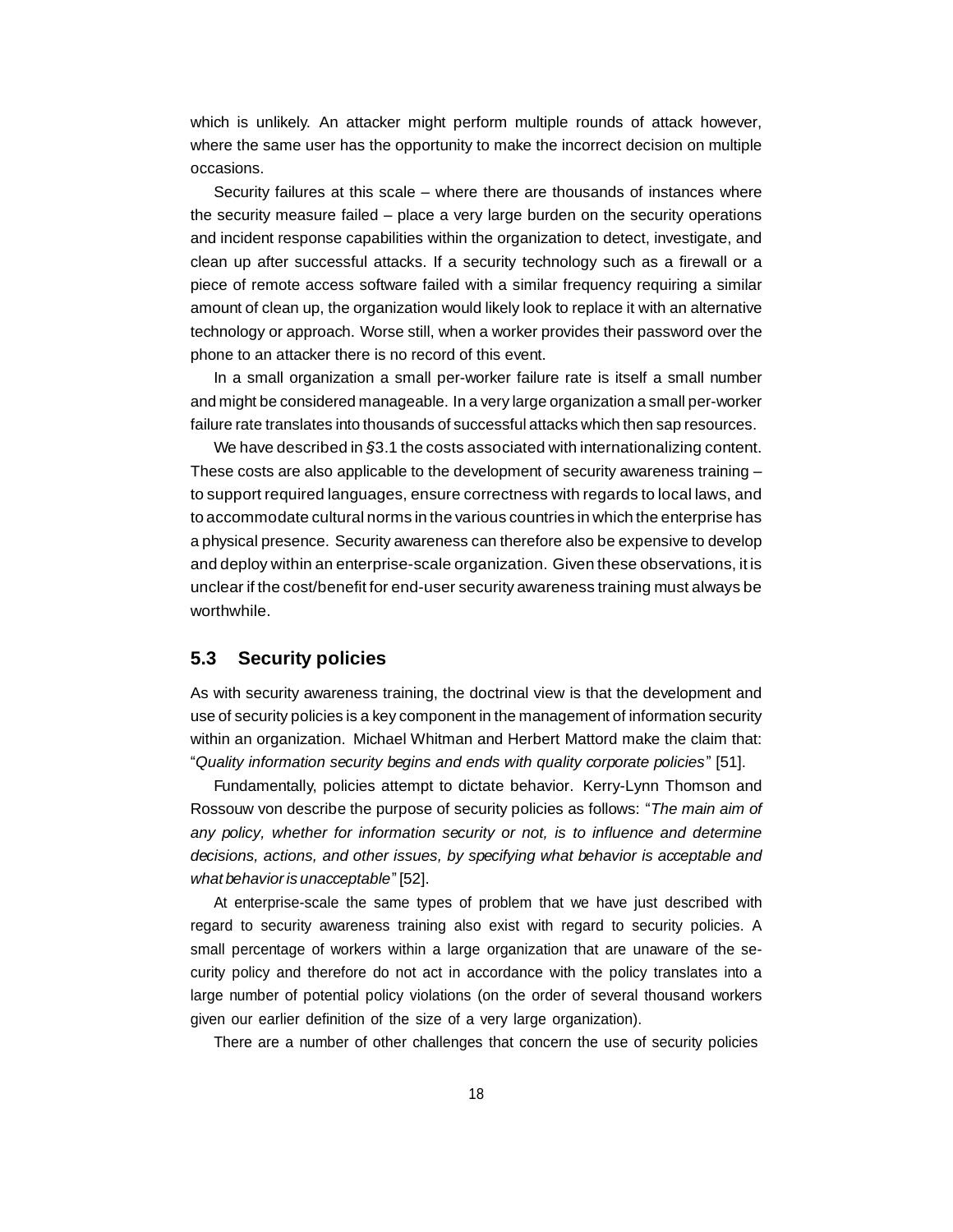within an enterprise environment. A worker cannot comply with a security policy unless they have read the policy document or are somehow made aware of the content of the policy. The logistics of putting a policy in front of tens of thousands of workers – with all of the associated localization challenges and costs – is non-trivial. The opportunity cost of having every worker spend several minutes reading a policy and perhaps taking an online quiz to demonstrate their understanding of the policy must also be considered significant. An organization with 50,000 employees that requires all employees to spend 15 minutes reviewing a policy consumes more than 12,000 hours of worker time.

A peculiar aspect of a number of papers written about security policies within the academic literature is that they make the statement that *every* worker within the organization is responsible for information security. For example, Basie von Solms states: "*Information Security involves everyone in a company - from the Chairman of the Board right through to the data entry clerk on the shop floor and the driver of the vehicle delivering products to the customers*" [53].

It is surprising that such a sweeping claim survived the peer review process. Realistically it cannot be true that the level of information security within an organization depends in any meaningful way on the junior cook who works in the company cafeteria, or on many other types of worker. Perhaps on balance it is a more efficient strategy to make a sweeping statement, a generalization, rather to have to specify which workers do or do not have responsibility for information security. The side e<sup>↓</sup>ect of that approach is probably to make workers view policy statements less seriously, and this might undermine other, more important security guidance. (A type of 'crying wolf' perhaps.)

Rather than create security policy documents from scratch it is common for organizations to use widely available policy templates. See for example the content made available by the SANS organization [54] and CSO magazine [55]. The "best practices" as represented in these templates is often not applicable to very large organizations. For example, the advice to "confront people in the office you do not recognize" might be useful in a small or medium-size office but it is not practical in a downtown Manhattan office with a high amount of foot traffic and thousands of employees on various floors. This is another example of the observation made in the introduction to *§*5 that "best practice" guidance that might be reasonable in the general case might simply not be practical at enterprise-scale.

#### **5.4 The security organization**

In *§*4 we identified a ten year period spanning from 1984 to 1994 where published articles on the topic of the management of information security focused largely on the need for information security to be considered a key concern of senior management. A number of articles within that period also proposed strategies for requesting funding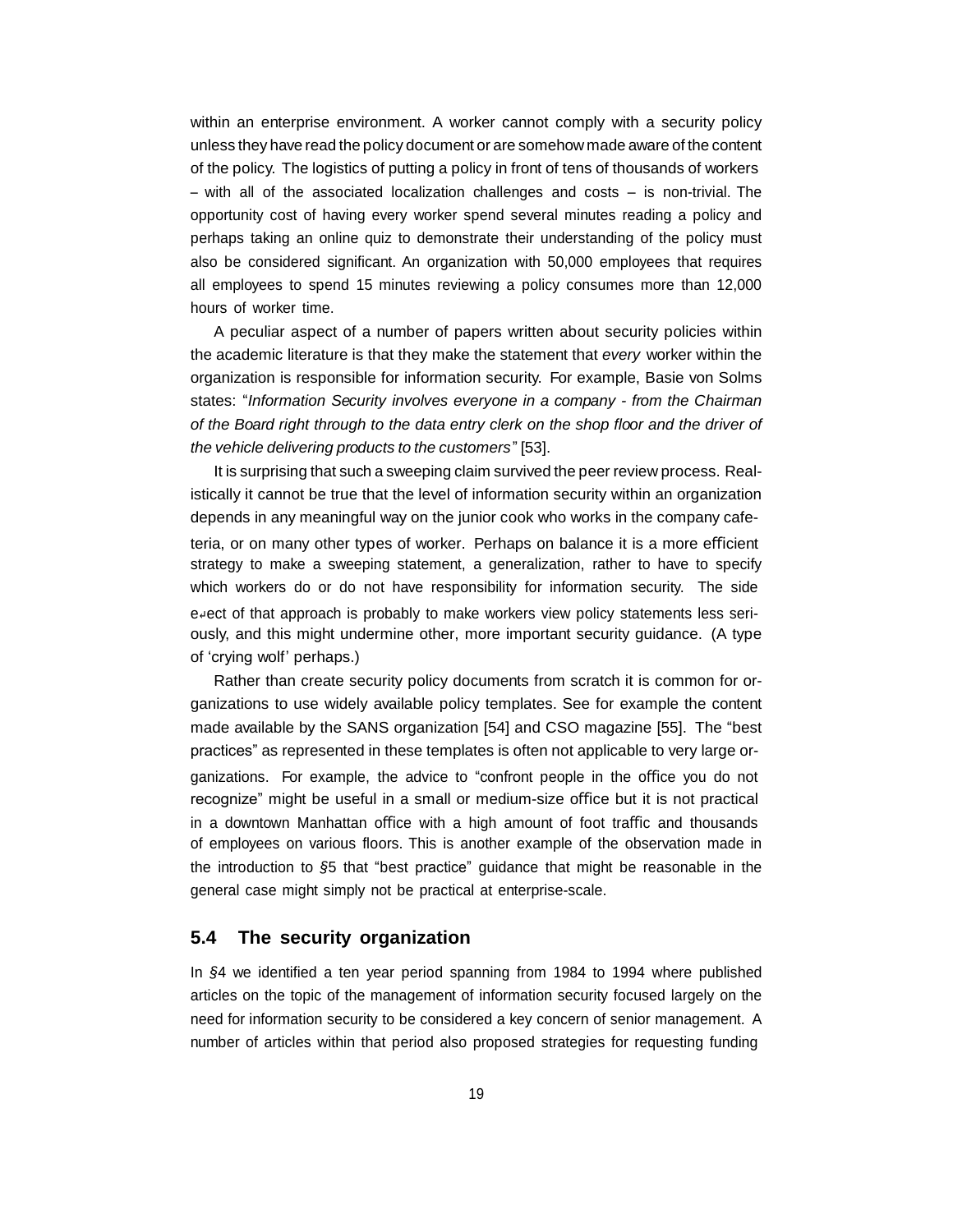for information security projects.

These various articles likely performed a useful service. It was valuable at that time to highlight the fact that organizations were introducing themselves to various emerging security risks if they did not recognize the need for information security measures and take a structured approach to managing information security. We can perhaps consider this period as the time when information security as a discipline was recognized and brought up to the level of other important topics that an organization should consider. The emphasis was still largely on the technical however, with information security usually being a responsibility of the IT group within the organization.

Today it can reasonably be expected that most enterprise-scale organizations have a senior manager with responsibility for information security. As noted in *§*3.1, large organizations have been assailed in recent years by a raft of legislation such as Sarbanes Oxley [56], HIPAA (the Health Insurance Portability and Accountability Act) [57], PCI (Payment Card Industry Standards) [58], and many others. Many of the e<sup>↓</sup>orts to meet these various standards within the enterprise involve information security measures, and so it is to be expected that there will be a large number of employees working on compliance, on IT Security, and on classical information security projects. These employees might not roll-up under the same top-level manager however.

Much has been written about which organizational structures are "best". A perennial criticism of upper and middle management within large organizations is that they are said to tinker with the organizational chart too frequently, trying to tweak it to improve performance but perhaps leaving employees constantly unsettled by those frequent changes. Such is life within a large organization. In the commercial press there continues to be articles published that discuss various organization structures for security. See for example the article "Who should the CISO report to?" in CSO Magazine [59].

In addition to assigning managerial responsibility for information security, it is safe to say that the majority of enterprise-scale organizations have implemented the standard set of IT Security technologies, that they have responded to legislation such as Sarbanes-Oxley by implementing compliance programs, and that they continue to investinmaintainingthosee↵orts. Itisunlikelythattherearemanyenterprise-scale organizations that have not invested in the various practices that are now considered standard. Battles within organizations might be fought over the *amount* of spending on information security, or on the specific technologies and practices upon which money will or will not be spent, but it is unlikely that there are internal battles over whether some funds *should* be spent on information security. Some amount of spending on information security within very large organizations is considered a cost of doing business.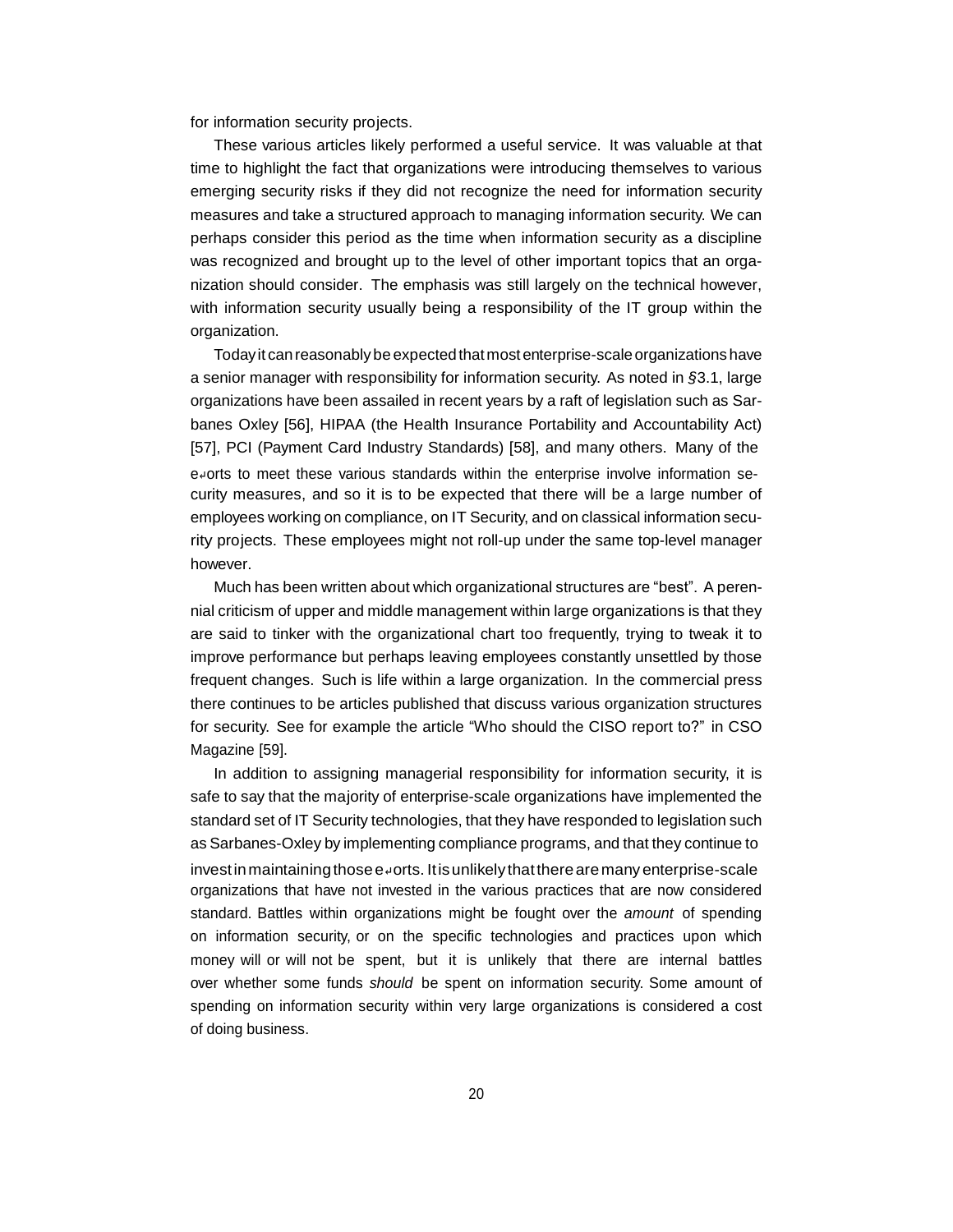For the above reasons we can say that considerable progress has been made since the early period. This observation is reflected in the change in the types of journal articles published after 2003. As noted in *§*4 there was a progressive shift in focus from articles focused on funding and establishing the security organization to articles that proposed how to optimize particular aspects of security management.

We will now evaluate three key structural aspects of the management of information security. The first is who should have management responsibility for information security within a very large organization – for convenience we will refer to that person as the 'security leader'. The second is the question of the optimal location for the security leader within the organizational chart. The third is the makeup and structure of the security organization that reports into the security leader.

As noted above, within a very large organization there are likely to be hundreds of employees working on information security, IT Security, and compliance-related initiatives. This suggests that the security leader should have a strong general management skill set. In some organizations the security leader achieved that position simply because they were the first person to champion information security within the organization. Such a person might have strong security knowledge and skills but perhaps might not have strong general management skills. Some people are able to develop management skills over time as the result of being in a leadership role, but some people are unable to do so.

A person with strong security knowledge and skills can identify the security weaknesses in a technology or system, either intuitively or through the application of skill. This is a useful ability for a security expert to have. Perversely however, in a security leader those same skills could potentially be detrimental. The so-called 'security mindset' enables a person to perceive weaknesses, threats, and risks. When not tempered by pragmatism, the security mindset can obscure other important factors that must be considered such as the cost of defensive measures and the opportunity costs of implementing them. The security leader within a very large organization must operate on a plane above the detail of individual vulnerabilities and the threat de jour. Their focus must necessarily be on the strategic rather than on the operational and tactical.

The need to manage hundreds of members of sta $\psi$  and the need to function at a high-level within the organization suggests that a security leader with a strong general management skill set is preferable over a security specialist.

The second key topic is the location of the security leader within the organizational hierarchy. Conventional wisdom holds that the security leader should not report into the CIO (the Chief Information Officer and leader of the IT organization). The justification for this guidance is that if the security leader were to report into the CIO then the security leader might have a disincentive to report weaknesses in the technology that is in use within the organization. This is probably correct. The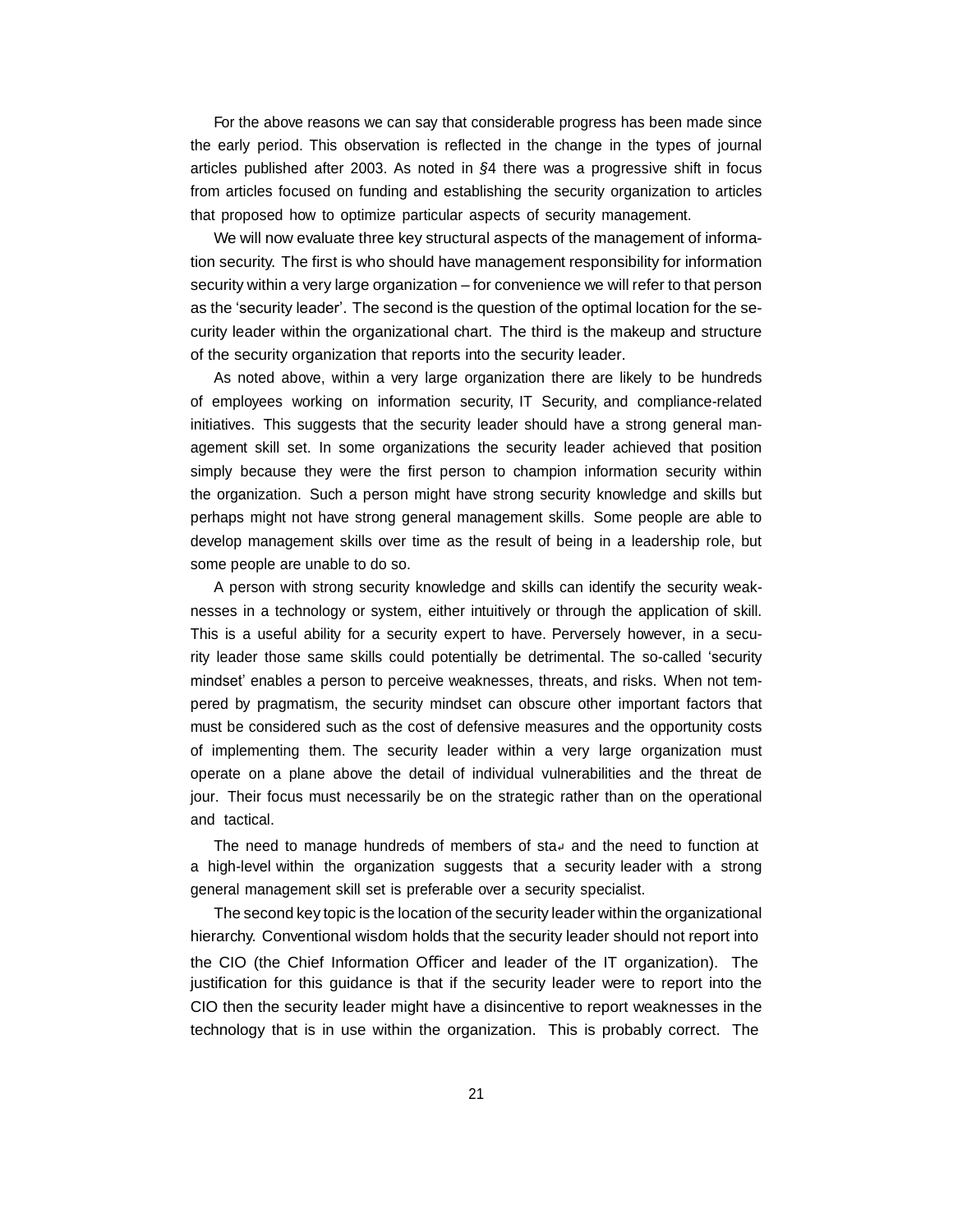IT audit function is typically held distinct from the IT organization for the same reasons. There is no apparent reason why the security leader and the CIO cannot report into the same manager however. The question of precisely where the security leader should report into within the organizational hierarchy is probably best dictated by the requirements of each individual organization.

Related to the question of where the security leader should report is the question of their title. A person with management responsibility for a specific and important area within an enterprise-scale organization is typically given a corporate or 'C-level' title. Examples include CIO (Chief Information Officer), COO (Chief Operating Officer), and CFO (Chief Financial Officer). There has been a proliferation of titular C-level titles in recent years with the existence of somewhat dubious titles such as CVO (Chief Visionary Officer) and CWO (Chief Web Officer) [60].

Within a very large organization there can realistically only be a limited number of individuals who sit on the management committee and report directly to the CEO. In a very large organization the security leader is very unlikely to be a member of that group, even with the CSO (Chief Security Officer) title. The responsibilities of managing information security cannot reasonably be considered to be at the same level of importance as managing the entire IT organization (CIO) or managing all of the finances of the organization (CFO).

The third key question concerns the structure of the security organization. The security organization within most enterprise-scale organizations is discipline-based. Workers in this model are aligned according to their core skill set or role, such as security engineering, security operations, security compliance, security consulting, security investigations, and so on. The granularity at which these various teams are defined is determined by the needs of the particular organization – the security investigations team could simply be part of the security operations team for example.

This approach is fundamentally oriented to deliver services to the IT organization – the security team engineers security solutions, there is a security operations group to operate them, and so on. It perhaps reflects the fact that in many organizations the security team grew out of the IT department. The concern here is that most organizations are not pure technology companies such as software vendors. Typically the role of the technology side of the organization is to support the 'business' side of the organization, which is the side that actually performs the specific work that allows the organization to act as a going concern. It is considered a cardinal sin if the technology organization does not listen-to and support the needs of the business.

(The ability to deliver what the business wants is a di↵erent question that requires the consideration of what is feasible. The business might also not know what it wants, or what can reasonably be accomplished within a certain time and budget.)

The discipline-based security organization is not best structured to identify and understand the needs of the business. This is because the discipline-based security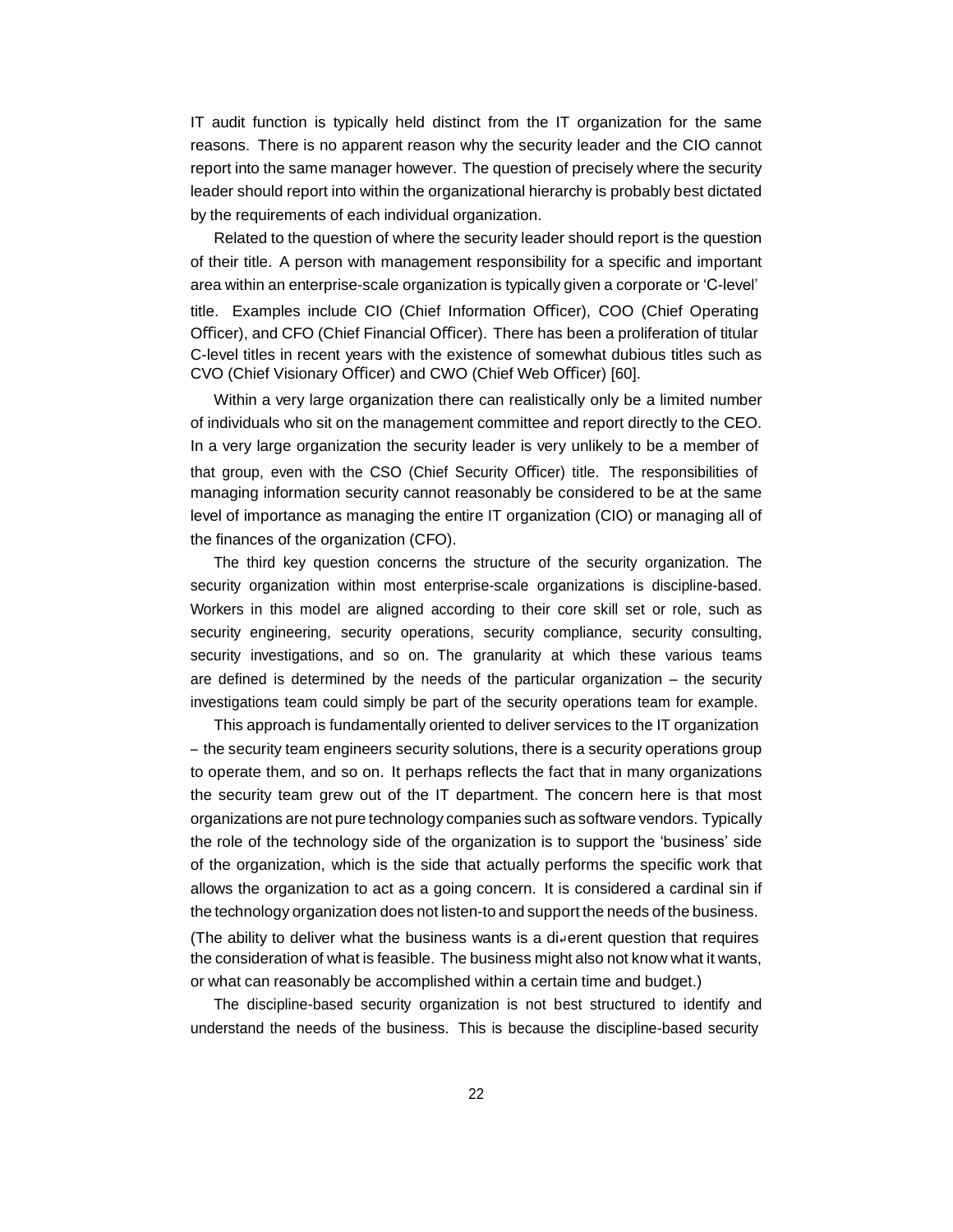organization is technology-oriented. As an example: it is improbable that a member of a security engineering or security operations team is meeting regularly with an investment banker in the Equities trading division within an investment bank. In order to close this gap some enterprise-scale organizations have established their own network of contacts inside the business organization. A BUISO or Business Unit Information Security Officer is a worker who has been given certain responsibilities relating to information security in addition to their day-to-day role. The job of being a BUSIO in most cases is not full-time and might constitute only a fraction of the worker's overall responsibilities. A BUSIO provides information to the security organization on a regular basis so that the security organization can understand the requirements of the business. A BUISO also disseminates security information into the business unit and acts as a focal point for queries relating to security. The BUSIO model can be compared to the practice of embedding a press reporter within a military unit. Without such a model the press is reduced to filing reports from their local bureau, potentially thousands of miles from the front line.

In the BUISO model we see in one sense a decomposition of the security organization. The responsibility for information security is partly taken on by the various business units themselves, i.e. by the BUISOs within each business unit. It is useful to consider extending this idea and the approach more broadly.

It can be seen that the skill set required to operate and manage many technologies shifts over time from initially being highly specialized to eventually becoming commoditized. This progression usually goes hand in hand with the technology becoming more widely understood and easier to manage. No longer the sole purview of highly trained specialists, the technology can be understood and operated by workers with a much lower level of expertise in that particular skill. One example is operating system administration. To administer a mainframe computer in the 1980s required a specialist who was dedicated to that topic whereas the skills required today to administer a Linux server are relatively common today even amongst general programmers.

The same progression can be seen in security technologies. It is unlikely within a very large organization that firewall management today is performed by the IT Security team. It is much more likely that a firewall is viewed as simply a piece of networking equipment and is managed by the network operations team. Network security monitoring is no di⊌erent from a structural perspective to general network monitoring. Indeed, security monitoring is considered by some organizations to be such a well-understood and commoditized activity that they outsource it to an external vendor. The industry category of 'managed security services' is well-defined and includes activities such as network perimeter vulnerability scanning, monitoring of intrusion detection systems, and such like [61]. A number of large technology vendors provide managed security services such as IBM, Dell, and Symantec [62] [63] [64].

Division of labor is a fundamental principle that underpins all management ef-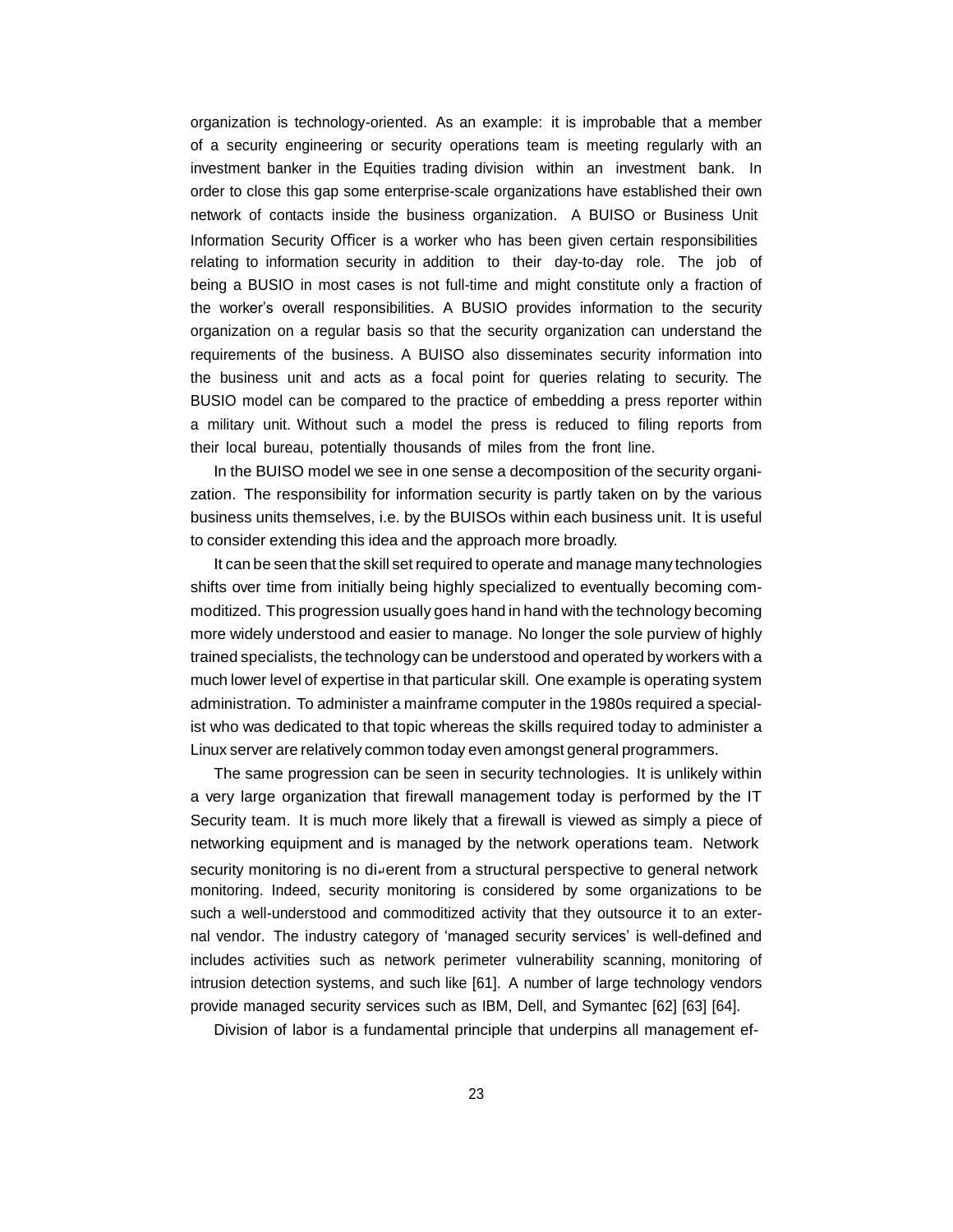forts. The computer security field is now too broad for any one individual to retain meaningful expertise in all of its dieerent facets. Where a skill can be commoditized it makes most sense for the worker with those responsibilities to roll-up into the appropriate functional team. The most e↵ective location within the organization for a Unix security engineer is inside the Unix engineering team; the most  $e \cdot$ ective location within the organization for a policy author is inside the team with responsibility for policy and compliance e↵orts.

These observations suggest that the dissemination of some of the traditional responsibilities of a security team could be a legitimate management strategy. An organization is by definition an integrated system. As such, security responsibilities should be integrated throughout the organization and not retained behind the castle walls of a centralized security team. If we look to history we can see processes such as 'Romanization' where independent states that had been conquered by the Roman Empire were slowly assimilated and ultimately adopted Roman cultural norms. This process of acculturation where one culture takes on the practices of a second culture is the fundamental mission of a security team: to inculcate security-conscious ways of working into the organization at-large. It may be that the most e↵ective way to accomplish this is not for these ideas to be imposed as a doctrine, but rather for them to be grown from within.

The IT industry has seen a number of oscillations over the last forty years between centralized and decentralized computing. From mainframe computers came the PC revolution, the client-server model, and now cloud computing and the proliferation of tablet devices. It is remarkable given the degree of change within the technology industry that the standard approach for managing information – building and operating a central security team – has remained so static.

#### **5.5 Budgeting**

A central and important managerial responsibility is budgeting. There are typically a number of projects that could potentially be carried out at any one time. With only a limited amount of budget funds available, a decision must be made about which projects to pursue. Budgeting is the process of evaluating the various projects that could be performed, weighing their pros and cons, and ultimately identifying the projects that will receive funds. In enterprise-scale organizations budgeting is typically a complex and lengthy exercise because it involves the whole organization. As a result the budgeting process tends to be carried out on an annual basis.

Budgeting decisions have essentially three possible outcomes: the decision to *spend* on a particular item, the decision to *delay* spending on the item until some future date or when certain future conditions arise, or the decision to *forgo* spending on the item altogether [65]. In addition to evaluating potential new projects there are most likely existing projects that also require consideration as to whether they will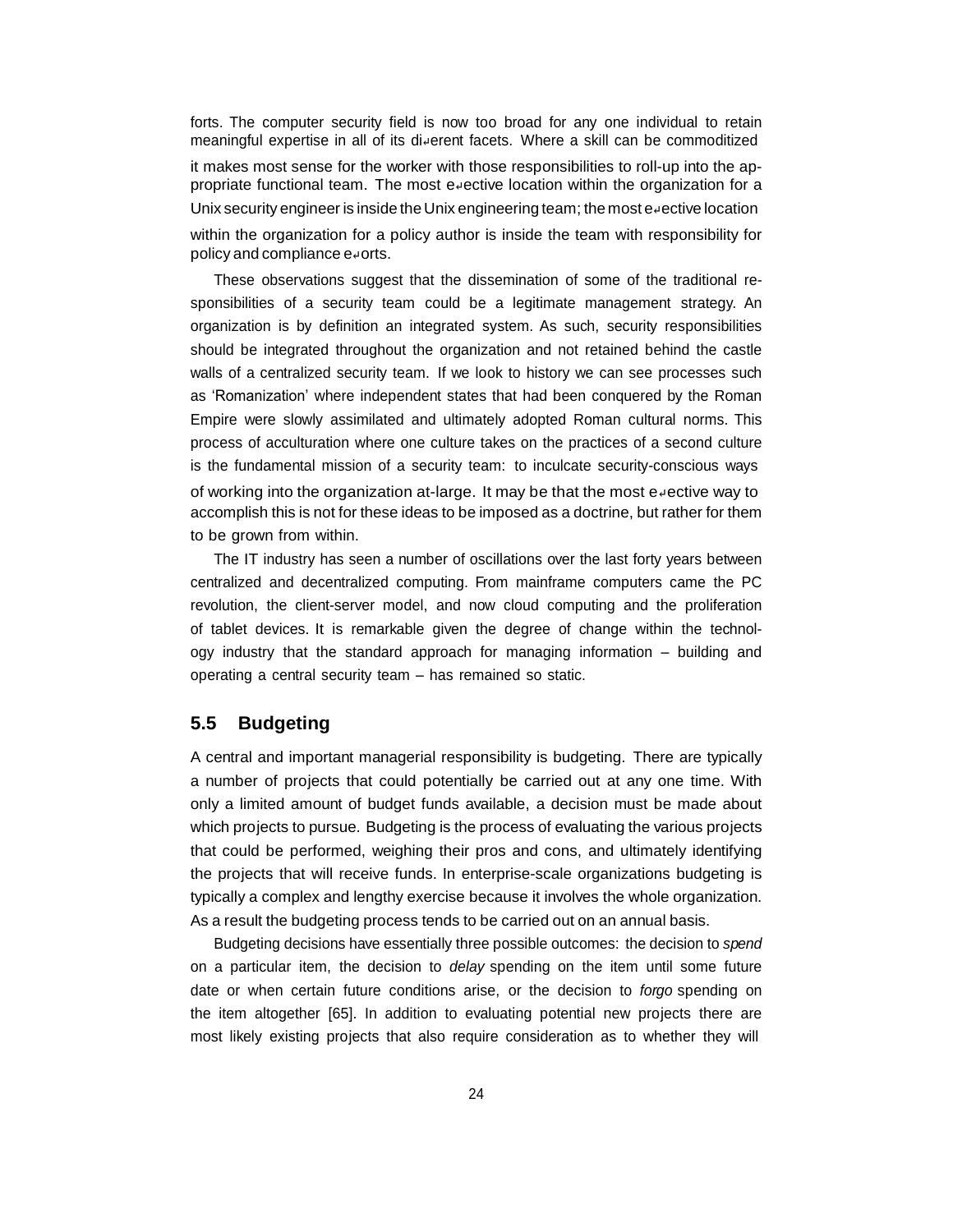continue to receive budget funds. The decision to fund a particular budget item can result in *capital spending* such as on IT hardware, on *operating spending* such as on software licenses and personnel, or more likely a mix of both capital and operating spending.

Budgeting decisions are by nature multivariate decisions. They require close consideration of the operating environment of the organization including matters such as the availability of funds, significant recent or upcoming business events, the macroeconomic climate, the current risk tolerance of the organization, and many other factors.

Budgeting decisions should be *rational* decisions and yet it is not unusual to see attempts to play on emotions in the commercial world during the sales process. Some information security professionals use the term 'FUD' (meaning *fear, uncertainty and doubt*) to refer to e⊌orts by commercial vendors to try and sell security products and services by exploiting the fear of attacks [66] [67]. The seemingly never-ending procession of new vulnerabilities and the availability of exploits that take advantage of those vulnerabilities provides the ammunition for these sales tactics.

FUD works because human beings are not purely rational actors. It is understandable that the security leader within an organization that has just su⊌ered a major security breach would feel the need to act quickly in response. The security leader might also feel the need to be *seen* to be acting decisively. The risk here is that spending decisions might not be made with the necessary consideration of other factors and that over-spending could result. Spending in an attempt to prevent the recurrence of a particularly painful event such as a security breach might also lead to "fighting the last war " – a military adage that refers to investing in solutions that would have been useful in the past but might not necessarily be useful in the future. There are a number of ways in which fear and other emotions can negatively impact decision making [68] [69].

Within the academic literature a number of papers have provided an economic perspective on the management of information security and on related matters that fall under the banner of economics [70] [71] [72]. Examples of this type of work includes studies that investigate the incentives of the actors involved in the security spending decision and the externalities created by spending decisions. The primary venue for published papers on these topics to-date has been the *Workshop on the Economics of Information Security* [73].

Out of that body of work various models and strategies have been proposed for assisting in budgeting decisions that concern information security. Lawrence Gordon and Martin Loeb present an approach for identifying the optimal amount to invest to protect a single asset [74]. Their finding is memorable in that their recommendation is that an organization should not spend more to protect an asset than 37% of the potential costs that would be generated through the loss of that asset. This result is due to the observation that any spending to protect an asset has diminishing marginal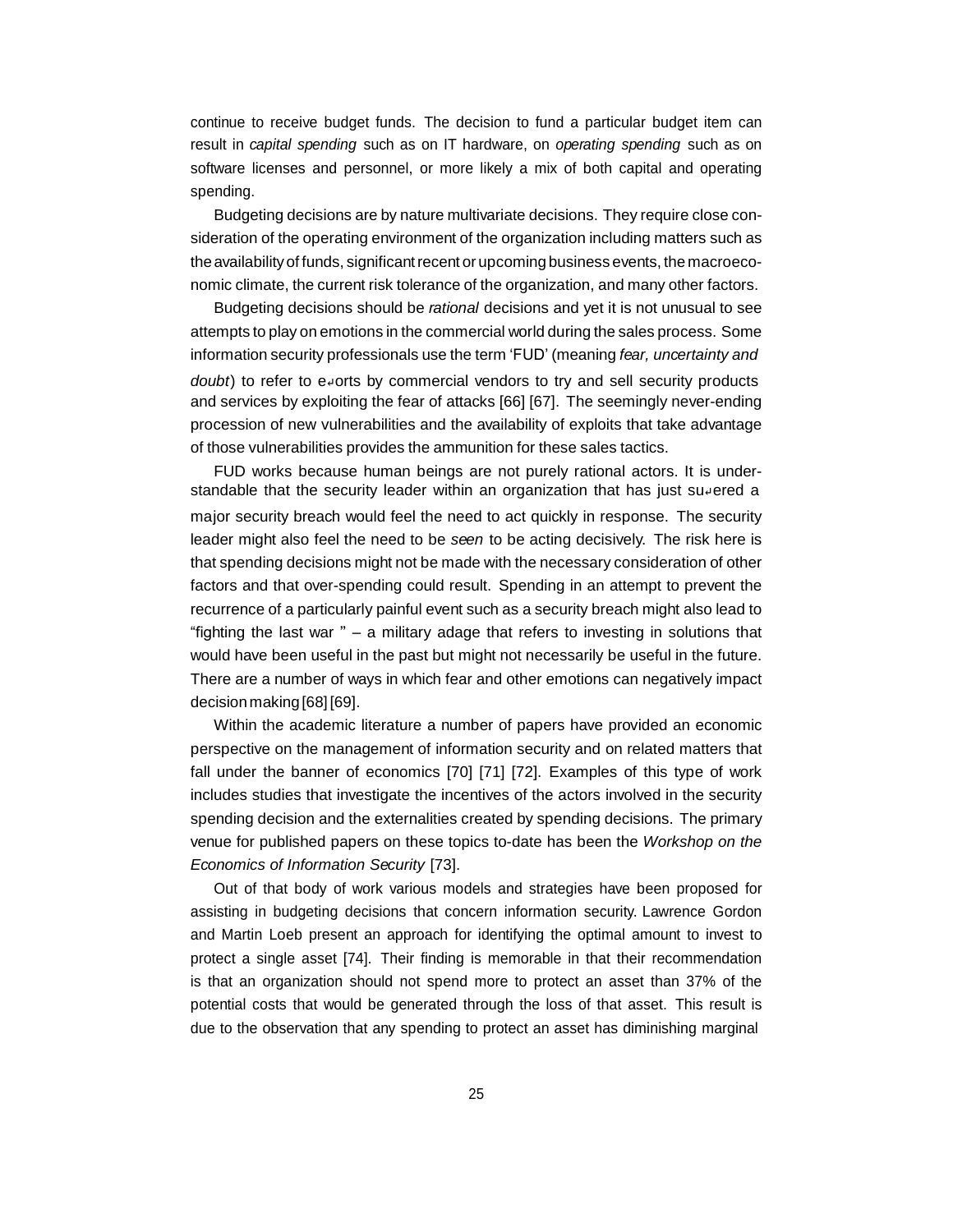returns. Subsequent work has suggested enhancements to the Gordon & Loeb model and has extended the model [75] [76]. W. Sonnenreich et al. introduce the term ROSI or Return on Security Investment [77]. ROSI is similar to the traditional accounting technique of ROI or Return on Investment but is focused on security spending. K. Hoo provides an analysis of decision making within information security including the topic of security spending decisions [78]. Hoo analyzes decision making through the lens of risk management. Adrian Mizzi describes an approach to security spending using accounting techniques that attempts to identify an upper bound on expenditures [79]. M. Al-Humaigani and D. Dunn propose a model that focuses on costs in which the maximum return that can be obtained from spending on information security is achieved when the total operational cost of security measures is minimized [80]. A number of other models exist. Rachel Rue et al. provide a useful review and assessment of various published models [81].

Security management within a very large organization is necessarily a practical exercise: budget decisions *must* be made and usually within a specified timeframe (the period of the year sometimes colloquially referred to as 'budget season'). Although the increasing number of academic papers being published on the topic of security spending is welcome, there are a number of hurdles that have not yet been crossed that would allow these various models to be used in a real-world setting. We will describe these challenges below.

The first issue is that the published work tends to focus on models that implement spending strategies but not on how to *select* the most appropriate spending model. A manager must select one model from amongst the many models that have been published. (The manager could potentially use a number of dieerent models and compare their output, but even using that approach they would likely still have to select a subset of all available spending models.) This has not been a focus of published work to-date, with the exception of one paper by Lukas Demetz and Daniel Bachlechner [82].

The second issue concerns the fact that many of the models for implementing spending strategies assume the availability of data to populate the model. Examples include data describing the probability of an attack, the probability of an attack being successful, the cost of a successful attack, and so on. Actuarial data that describes these various parameters is not yet widely available [83]. Other parameters that are required for various models are perhaps less straightforward to obtain than it might initially appear. An example is in attempting to determine the cost of security measures. Within an enterprise-scale organization the initial purchase price represents only one part of the total cost of ownership, as noted in *§*3.1.

The third and perhaps most significant issue is that the various published models tend to use relatively complex mathematics. Unless the model is incorporated into some usable abstraction such as a spreadsheet it is unlikely that the average general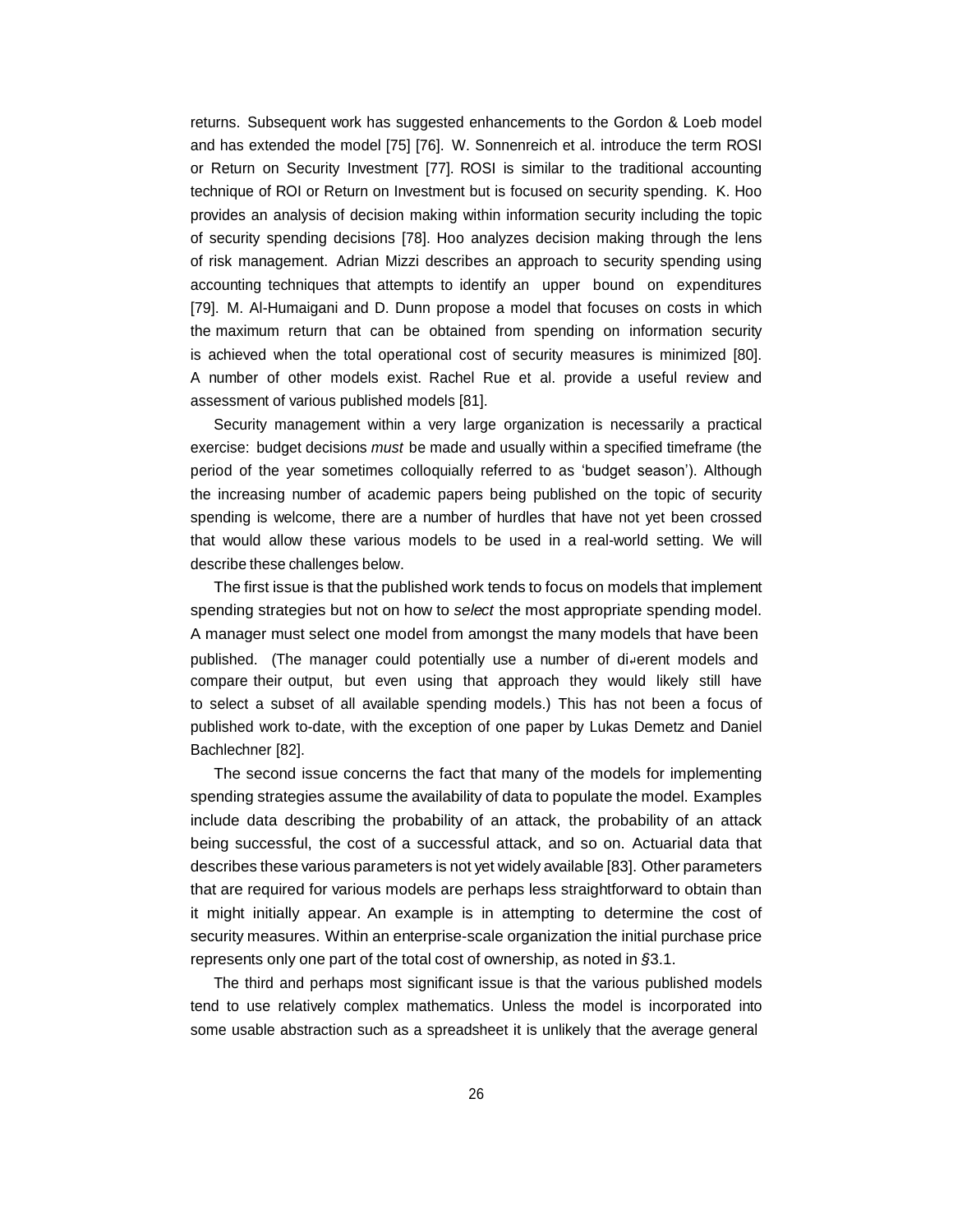manager will be able to use it in a practical setting. Ph.D-level mathematics is not a typical skill within the ranks of general management. It might be possible to locate those skills within the total population of workers within a very large organization, but this poses its own budgeting challenges such as with cross-department billing.

Given the presence of these issues it appears that it will be some time before spending models from the academic literature will be widely employed in the professional world. There are however a number of approaches to the challenge of security spending that are in active use. One approach is to try and match the spending level within the organization to other organizations that operate in the same vertical market [84]. The rationale for this approach is the belief that if the organization matches common levels of spending then the organization will not be at a disadvantage in comparison to competitors. This approach does not work if the various organizations are all spending their funds on di↵erent things, but the question of on *what* to spend can potentially be resolved through further benchmarking or perhaps by consulting with analyst firms. This strategy of matching spending levels to your peers is perhaps only useful if the number of 'free riders' is low. In the situation where every organization attempts to free ride there is the possibility of mean reversion. The e⊌ect would be that every organization settles on the same spending level, but that spending level is inefficient for every organization! [85].

There are a number of other structural problems that a↵ect security budgeting decisions and that we will note.

A key structural problem with spending decisions is in proving a negative – how can it be shown that a security breach did *not* occur because of security spending?

When security measures fail this might indicate that there is insufficient spending on security within the organization. On the other hand, a breach might simply indicate that it has become easier to detect security failures. Perversely, spending on certain security technologies such as security monitoring makes it easier to detect security

problems – which then increases the known number of failures! The e↵ect of this uncertainty as to whether spending on security is creating value could conceivably drive a cycle of over-investing then under-investing in security. For example, a security breach creates the desire to spend; time passes after the breach and the memory of the event begins to recede; the amount of spending on security decreases as the organization becomes complacent, which results in weakened controls; another breach occurs and the cycle repeats.<sup>2</sup>

A second and perhaps more subtle set of structural problems emerge from the incentives that surround the security leader within the organization. As noted in *§*5.4, the security leader might employ the 'security mind set' in a manner that does not take into consideration important factors such as the cost of security measures. The extreme example here is spending a large amount of budget to eliminate a small

<sup>&</sup>lt;sup>2</sup>Based on personal experience, the period with which this oscillation tends to occur is approximately three to five years if the budget process occurs annually.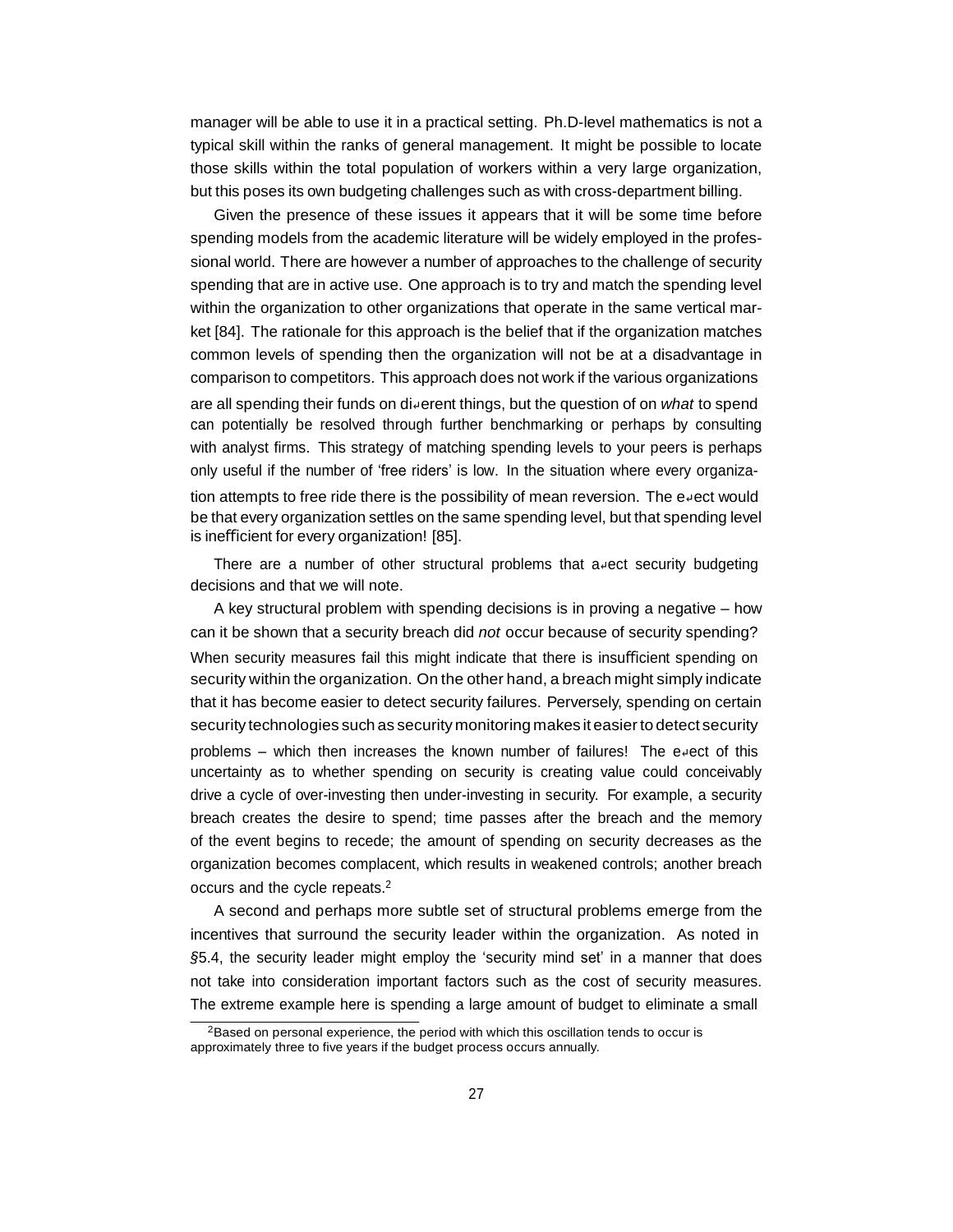risk. Some people are diverted by the niggling fact that a risk exists, no matter how small that risk might be [68].

It would be an atypical security leader that makes the claim that their organization is *overspending* on information security. We intuitively expect that the security leader will request an ever-increasing amount of budget funds; that they will hold the view that the amount spent on security should increase. We should confront this assumption. The key security challenges that are faced by enterprise-scale organizations and that are described in *§*3.1 are largely not addressed through pure security spending. Rather, they are challenges of managing people and technology at scale. As a result, it would be a wise security leader that makes the statement that tackling those fundamental problems is a better use of budget funds than purchasing yet another security product or service.

There are two apparent reasons why in the general case this does not seem to happen. First, it is probably more difficult for the security leader to 'sell' projects such as configuration management, entitlement management, and change management than to sell the need for a new security product. New security products and services have marketing to promote them. They might also claim to protect against a vulnerability or a threat that is currently receiving attention in the popular press. Large projects that attack fundamental problems are more likely to be more expensive, cut across functional silos, and be multi-year endeavors. Purchasing and deploying a new security product or service can provide the security leader with quick, visible achievements and therefore might be inherently more attractive. Along similar lines, the act of doing something can sometimes be perceived as having intrinsically more value than the decision to *stop* doing something. Consider the parallel example of the healthcare industry. The most profitable portion of the healthcare industry is the production of pharmaceutical products (drugs) for conditions such as diabetes and heart disease. There is considerably less money to be made by telling people to stop eating unhealthy food, even though that measure would have more overall benefit for substantially less cost. There is less glory to be had in trying to stop bad habits than in producing something that allows people to continue their bad habits.

There are an absence of models and techniques that would assist in enabling good security budgeting decisions. There are perverse incentives that push on the security leader within an organization. These factors would seem to have the e↵ect of guiding security budgeting decisions in directions that might not be the most beneficial. Such problems are compounded in very large organizations because it is much easier to successfully deliver projects that are contained within one functional silo compared to projects that cut across multiple silos or across the entire organization. Implementing a pure IT security project such as deploying a new security monitoring product is much less challenging than changing a core business process that involves disparate groups within the organization such as human resources, software development teams,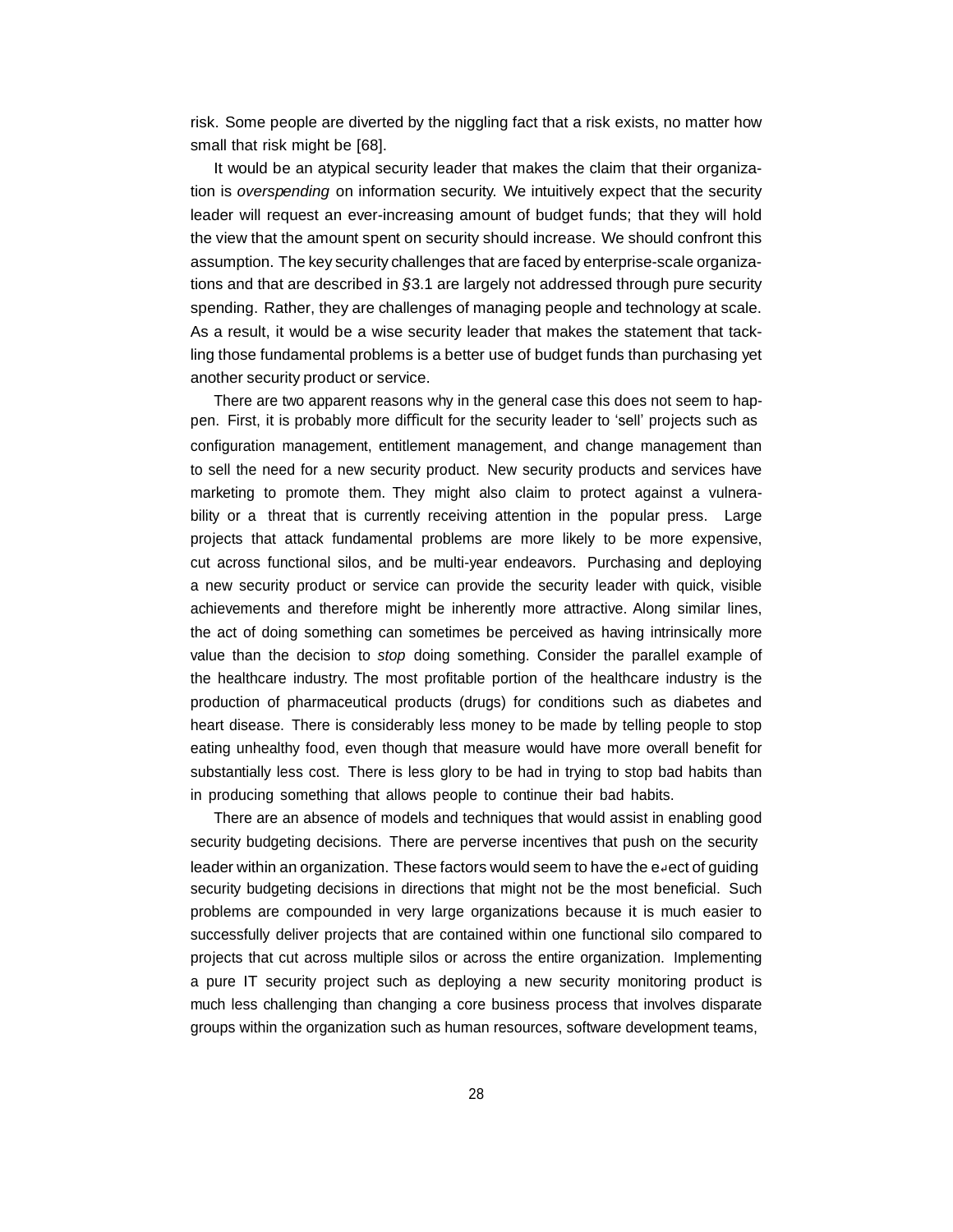the legal department, and so on. Because cross-silo projects are more difficult they are less likely to succeed. The institutional memory of those failures then makes the organization less likely to pursue those types of project in the future – even if they represent the best choice.

The changes that an organization would need to make to enable better security budgeting decisions are non-trivial. Those changes would require the consideration of questions such as the short-term versus long-term incentives and compensation model for managers, the balance between quantitative versus qualitative techniques for making budget decisions, matters of cross-silo collaboration, and questions of culture: how does the organization treat managers that attempt high-risk but highreward projects and fail in the attempt?

We began *§*3 with an evaluation of a number of specific topics within the management of information security: the use of security management frameworks, the use of security policies, and the use of end-user security awareness training. In *§*5.4 we moved up one conceptual level and considered a number of questions at the level of the security organization. The budgeting discussion above has now moved us up to the final level which is the unit of the entire organization. As such, we have seen that there are challenges and opportunities within security management at the level of individual policy decisions all the way up to the macro level of the organization. The study of security management would seem to provide the opportunity to substantially improve the level of information security within organizations and therefore within the world at large. It is also an area that appears quite immature and yet paradoxically also strangely neglected. This is certainly true in comparison to the hubbub that surrounds the discovery of a new vulnerability or the release of the latest security technology. As a field we must carefully consider why this is the case and try to rationally apportion our e⊌orts where they can provide the most value. In the next section we provide a number of short guidelines that summarize the analysis above and that can be used by enterprise-scale organizations in their security management e<sup>↓</sup>orts.

### **6 New directions**

In this section we propose a number of aphorisms regarding the management of information security within very large organizations. These observations and recommendation are derived from the analysis provided in the previous sections.

i. As described in *§*3.1, an enterprise-scale organization faces a number of structural challenges. Many of these challenges have their root in the complexity that exists within enterprise environments and in the high rate of change within those environments. *§*3.2 described a number responses to those challenges, specifically *configuration management*, *change management*, and *entitlement management*.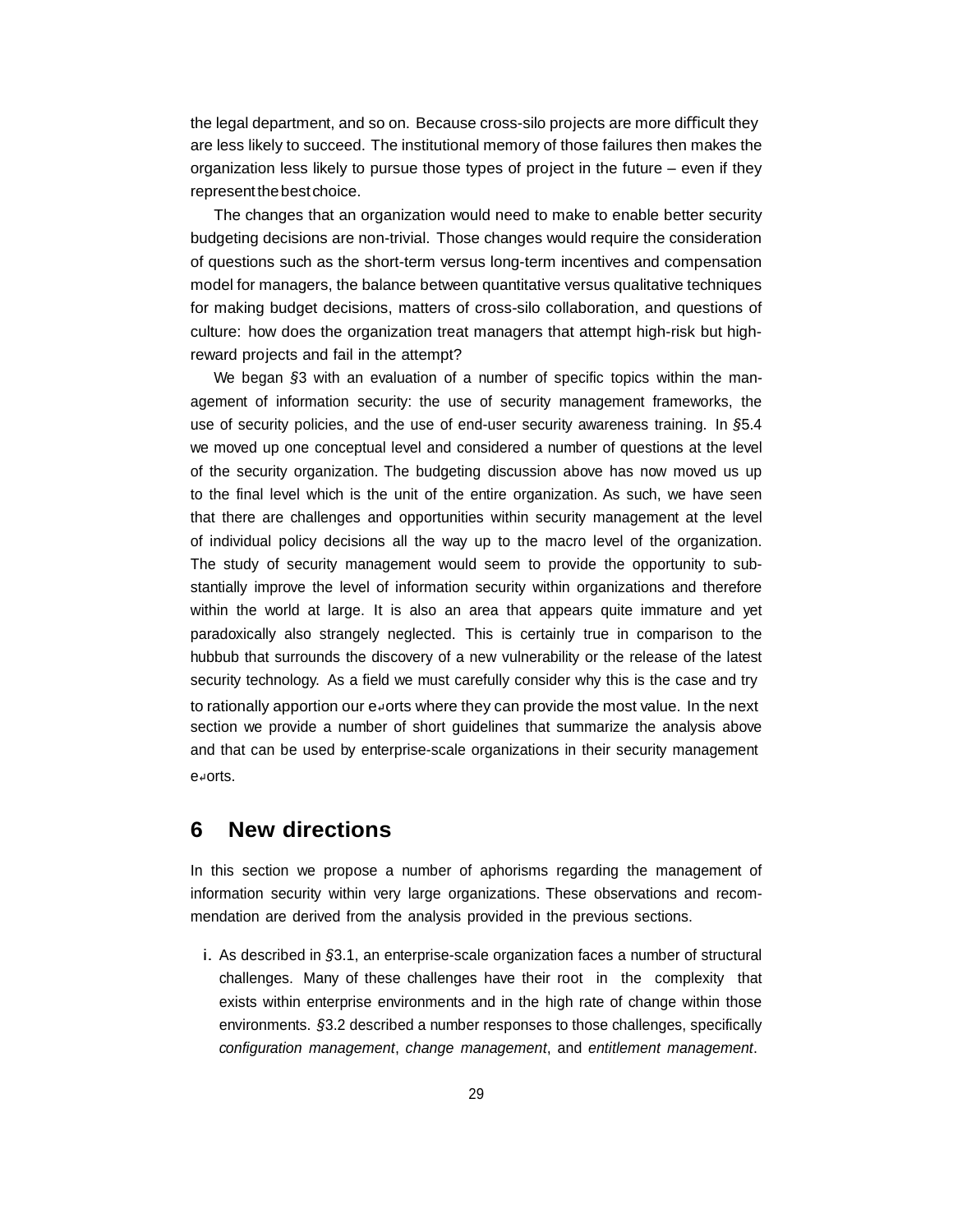These various activities have technical components but also managerial aspects and therefore should be considered as key activities within the portfolio of security management activities.

- ii. In *§*5.4 it was observed that it is challenging for a strongly centralized security team to understand the needs of the business. This is the reason why some security teams within large organizations employ a coverage model in which Business Unit Information Security Officers (BUISOs) are embedded in business units to act as the eyes and ears of the security team. There are potential benefits to extending this approach to other functional areas. For example, a firewall engineer can probably be most e↵ective when working within the part of the organization that has responsibility for the network infrastructure. A Unix security engineer is likely to be most e↵ective working directly within the Unix engineering team within the organization. Skills such as firewall and Unix engineering that perhaps begin by being owned by the security team can be transitioned into the relevant functional area as they become more widely understood and commoditized. In this regard, one goal of security management is to *shrink* the security team!
- iii. *§*5.1 discussed the use of security management frameworks such as BS <sup>7799</sup> / ISO/IEC 27001 and NIST Special Publication 800-100. It was identified that general frameworks such as these attempt to please all of the people all of the time. This is by-design on the part of the authors of such documents in order to broaden the base of potential users to the greatest possible extent. An organization that believes itself to be substantially di∉erent from the norm – such as with a very large organization – should be wary of the guidance provided within such security management framework documents. The further an organization is from the general case that is assumed by the authors of the framework document, the higher the probability that the value received from following the guidance in the document shrinks to zero or even passes through zero and becomes negative. An example of the latter case is where the expense of implementing a generic security control within the specialized environment is greater than the possible losses that would occur if no control existed. The focus should ultimately be on how to achieve the desired *outcome* and not in the first instance on the *mechanism* employed.
- iv. We have seen in *§*5.2 and *§*5.3 that common security management practices that might be useful in the general case can encounter various problems when attempts are made to implement those practices within very large organizations. At the root of these problems is the fact that a small fraction of a very large number is itself a large number. A small failure rate at enterprise-scale can result in a large number of failures that must then be handled by compensating controls or supporting processes. Those secondary measures might be both expensive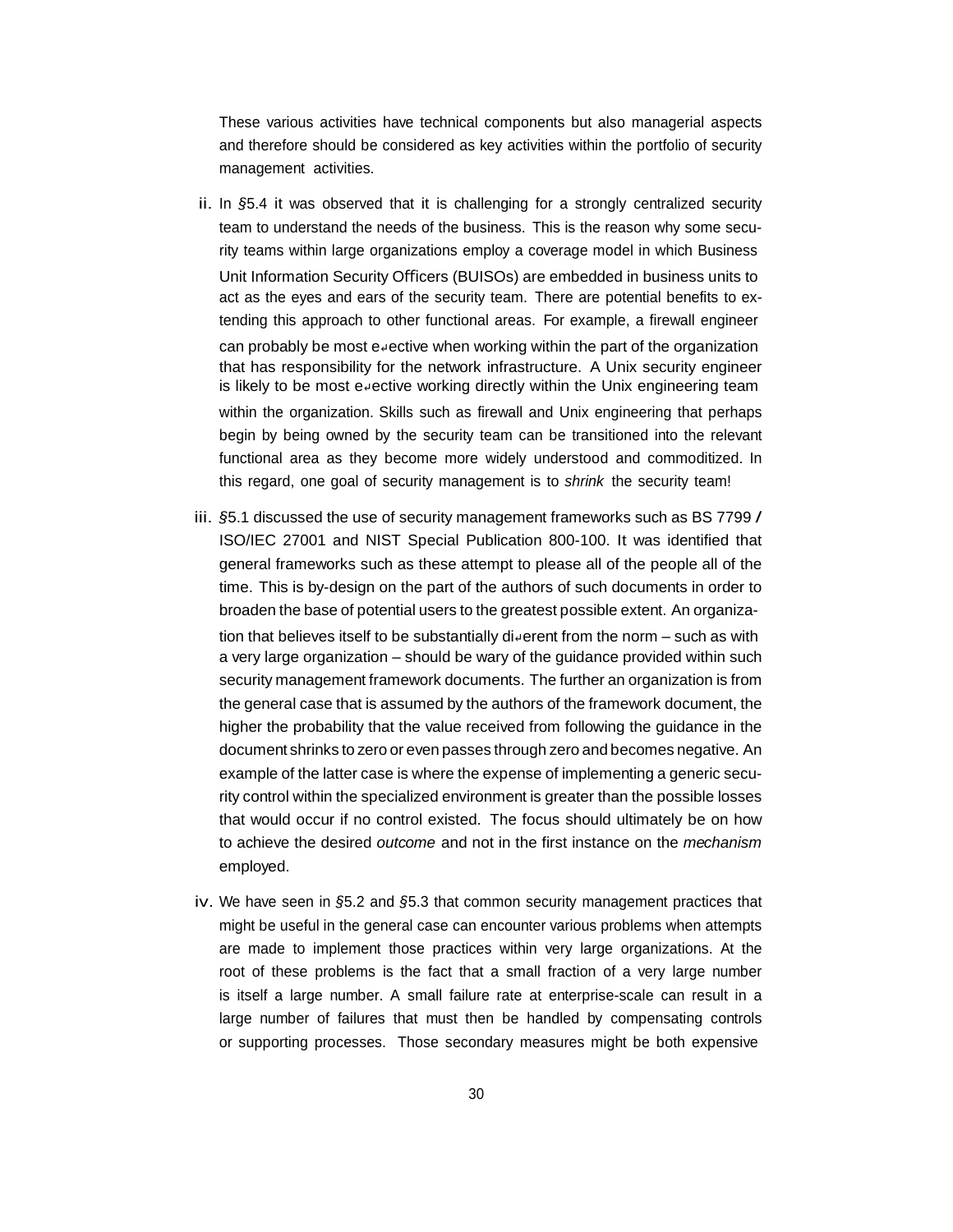and time-consuming to carry out, and therefore the value of the original practice becomes diminished in comparison to alternative approaches.

- v. As identified in *§*5.4, within a large organization the security leader who has management responsibility for information security will require a strong general management skill set. This is necessary to e↵ectively manage the hundreds of workers within the security organization, optimize the structure of that organization, manage the finances, and so on. Within a very large organization it is unlikely that the security leader will be part of the management committee and report to the CEO, even with the CSO title.
- vi. *§*5.5 described an absence of models that could assist with making budgeting decisions and that are practical for use in a real-world setting. Alternative approaches such as attempting to set the level of spending to the level that exists within peer organizations are clumsy and risk inefficient spending. There are also a number of factors that can make it hard for the security leader to think rationally about security spending decisions. An example is the emotional e↵ects of reacting to recent events such as a security breach. As noted in *§*3.1, the complicating factor of *scale* makes tasks such as identifying projects upon which to spend funds more difficult within enterprise-scale organizations. For example, it is much more challenging to perform projects that cut across multiple silos within a very large organization. Such projects might provide the opportunity to deliver the most value, but they can be forsaken for projects that are considered more tractable. Inside the information security field there is the well-known idea of 'defense-in-depth' where one security control buttresses another. Organizations should consider applying the idea of defense-in-depth to the process by which security spending decisions are made, with layers of decision-making to flush out the e↵ects of perverse incentives and to enable better decisions at the unit of the organization as a whole.

## **7 Opportunities for future work**

There are a number of opportunities for further work to be carried out.

It would be useful to further investigate the process and timeline by which security technologies transition from being operated by specialists to becoming more widely understood and able to be used in a production setting by generalists, even when those generalists do not have security expertise. There are a number of implications here for the management of information security technologies within organizations of all sizes.

The decision to use a security management framework is perhaps not a binary one, i.e. to either use a framework or not. An organization might determine that there are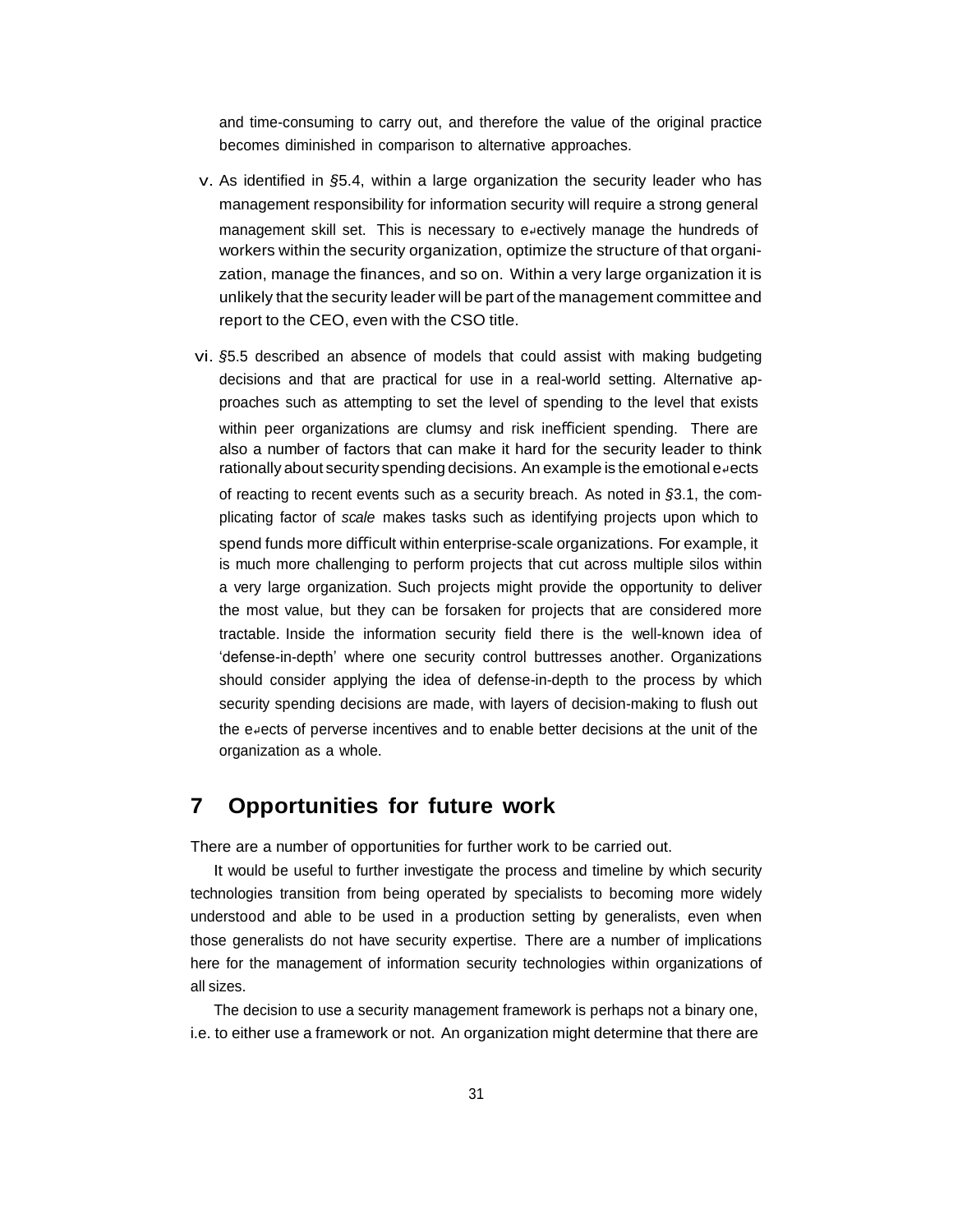certain aspects of a security management framework that provide value forthe specific circumstances of their environment. Most security management frameworks such as BS <sup>7799</sup> / ISO <sup>27001</sup> and COBIT are flexible in terms of the specific controls that can be implemented but are not flexible about the core process within the framework (the ISMS process and the 'Plan-Do-Check-Act' cycle in the case of BS <sup>7799</sup> / ISO 27001, for example). It would be interesting to research the flexibility (or rigidity) of individual frameworks and determine to what extent they can bend to function in atypical environments before they lose their 'conceptual integrity' [86].

If security management practices that are common today such as the use of enduser security awareness training and security policies have problems at enterprisescale because of their error rate, then this suggests the need to develop alternative approaches. Identifying techniques that have a smaller error rate is an obvious research direction to pursue. It would also be useful to investigate other types of solution such as systems that fail closed or that activate a fail-safe mode when an error occurs. Think of permissive action link systems such as those used in nuclear missile silos, for example. These systems require two separate individuals to perform certain actions simultaneously – such as each opening a separate safe to which only they have the combination. Such a system reduces the possibility that any single person will perform a damaging action.

An even more fundamental way to solve the problems that can occur when endusers make decisions that negatively a↵ect security is to not put end-users in situations where they can make those decisions! To use an intentionally dramatic example: when we enter an elevator we do not worry that pushing the wrong button will send us plummeting to our deaths. Technology should ideally only expose those aspects that allow the user to operate it and not enable the user to compromise the security of the entire organization by making a bad decision.

We have noted the need for models that can help managers make better budgeting decisions and that are practical. This latter aspect is as important as the former. The 37% rule provided by Gordon & Loeb is a good example of a heuristic that could be easily applied by a manager. In addition to a lack of usable models there is also an absence of quidance concerning how to di⊌erentiate between various models and therefore select a spending model that is most appropriate for the circumstances of a particular organization. The opportunity exists for work to be carried out on this topic.

A very large organization is one particular context in which the management of information security takes place. It would be valuable to identify and categorize the various other major use-cases of security management techniques and the extent to which they are served by published research. Small businesses seem to receive relatively good amounts of research, such as the papers by Debasis Bhattacharya [87] and Ladislav Beranek [88]. Small businesses are probably attractive to researchers in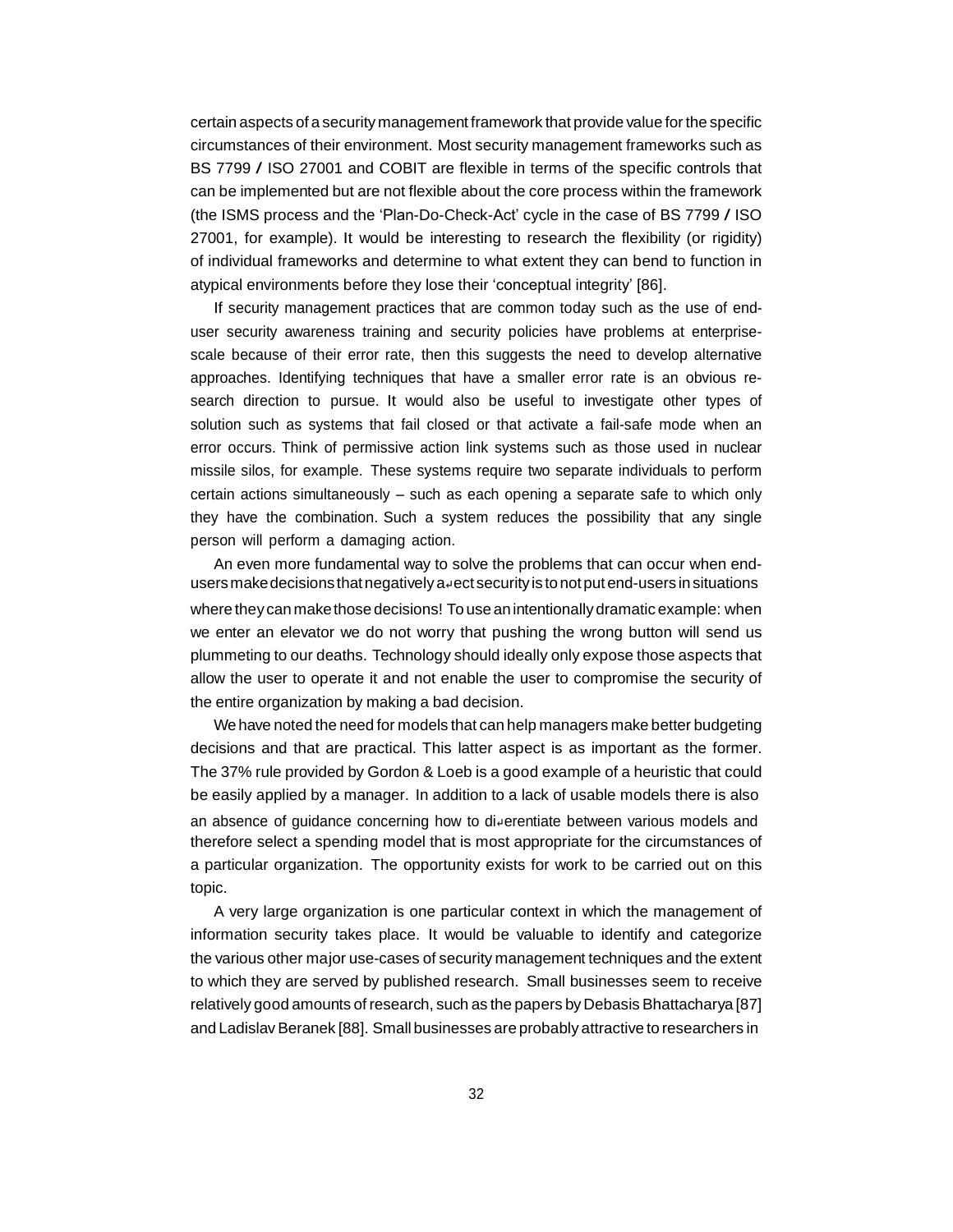comparison to larger organizations because it is presumably easier to obtain access to managers and other decision makers within a small business. The task of obtaining relevant data from within a smaller organization must also be easier because the types of challenges described in *§*3.1 are less present in smaller organizations.

When considering various use-cases for security management techniques there is the interesting question as to what extent the techniques that are shown to have value in one use-case are applicable to other use-cases. The analysis in this paper would seem to suggest that techniques that represent "best practice" in the general case become problematic when an attempt is made to use them within very large organizations. In other words, security management techniques that are e↵ective within small businesses are probably not portable to very large organizations and vice-versa. Our focus in this paper has been on the dimension of size but there are multiple other dimensions in which organizations can dieer and this would benefit from further study.

The most significant threat to validity for the findings presented in this paper is that the specific security management practices that were discussed were self-selected. There was *a priori* knowledge based on professional experience that these practices break down when an attempt is made to implement them at the scale of a very large organization. Subsequent research by separate authors should attempt to duplicate these findings and therefore validate them (or not). There is therefore an opportunity for other researchers to carry out that work.

We will note that in addition to opportunities for further academic work there are also potential commercial opportunities. Given the results of the gap analysis performed in this paper, organizations might conceivably pay a consulting firm for guidance regarding these various aspects of their securitymanagement activities. Reviewing the description of consulting services provided by major security companies, major technology consulting firms, and major management consulting firms, there appears to be minimal provision of consulting services that would assist an organization with these types of challenges [89] [90] [91] [92] [93].

## **8 Conclusion**

In this paper we have examined the topic of the management of information security from a new perspective, namely the point of view of very large organizations.

The fiduciary duty of management is to maximize shareholder value. (In the case of non-profit organizations and governments the goal of management is to be the best possible steward of the resources of the organization. We can consider this to be essentially the same goal for the purposes of our argument.)

To that end, each professional field has "best practices" that represent the conventional wisdom as to how to achieve this goal. A best practice is intended to be an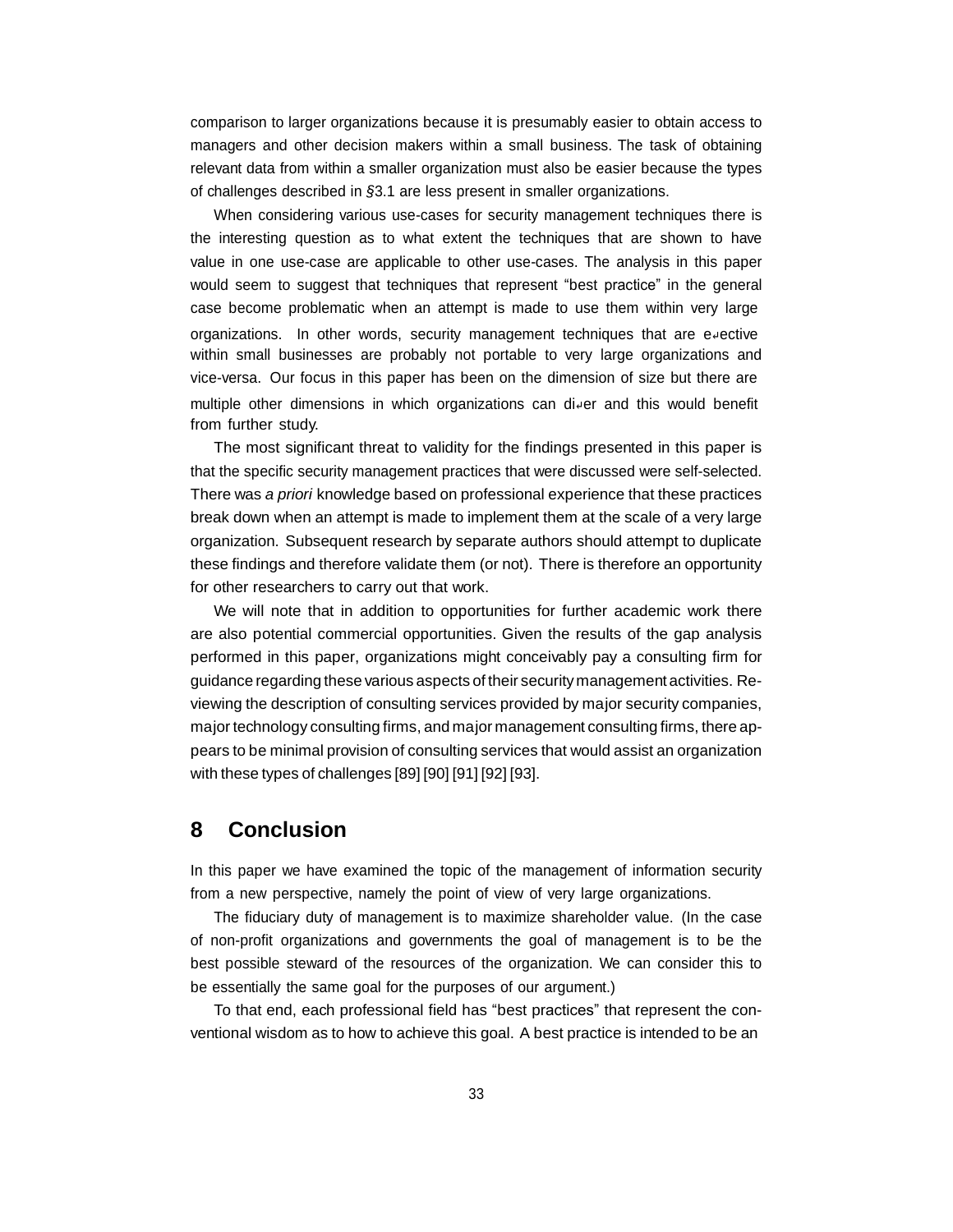activity that adds value in the general case. We have seen in our analysis within this paper that some best practices can experience what economists refer to as diminishing marginal utility. As the target organization drifts from the typical use-case the amount of value-added declines and can potentially enter negative territory.

We have also examined the degree of innovation in the practice of security management and the extent to which the literature can support practical, real-world activities. In both areas we have identified a number of opportunities to perform further work.

As a field we should be wary of the false sense of comfort that comes from doing things the way they have always been done. Organizations are dynamic, living entities and like humans they can become entrenched in particular ways of working. A preference for the status quo can lead to stagnation and worse. A living thing can only survive if it evolves, if only because it is surrounded by an environment that is itself evolving. If there are inefficiencies they should be identified and rooted out.

It is in this spirit of self-improvement that this paper is o↵ered. Our hope is that this contribution can help to make the management of information security more successful.

## **9 Acknowledgements**

I would like to thank my project advisor John Austen. I would also like to thank the module leader, tutors, and students from the winter 2010 IC01 Security Management module from the M.Sc in Information Security course at Royal Holloway, University of London.

### **10 References**

- [1] European Union, "Small and medium-sized enterprises (SMEs); What is an SME?", available: *http:// ec.europa.eu/ enterprise/ policies/ sme/ facts-figures-analysis/ sme-definition/ index en.htm*, 2003.
- [2] U.S. Small Business Administration, "Statistics of U.S. Businesses, Business Dynamics Statistics, Business Employment Dynamics, and Nonemployer Statistics", available: *http:// archive.sba.gov/ advo/ research/ data.html* , 2012.
- [3] Inland Revenue Service, "Instructions for Form 1120-W", available: *<http://www.irs.gov/pub/irs-pdf/i1120w.pdf>*, 2012.
- [4] U.S. Census Bureau, "Statistics about Business Size (including Small Business)", available: *http:// [www.census.gov/](http://www.census.gov/) econ/ smallbus.html* , 2012.
- [5] Christopher Avery, Judith Chevalier, and Richard Zeckhauser, "The CAPS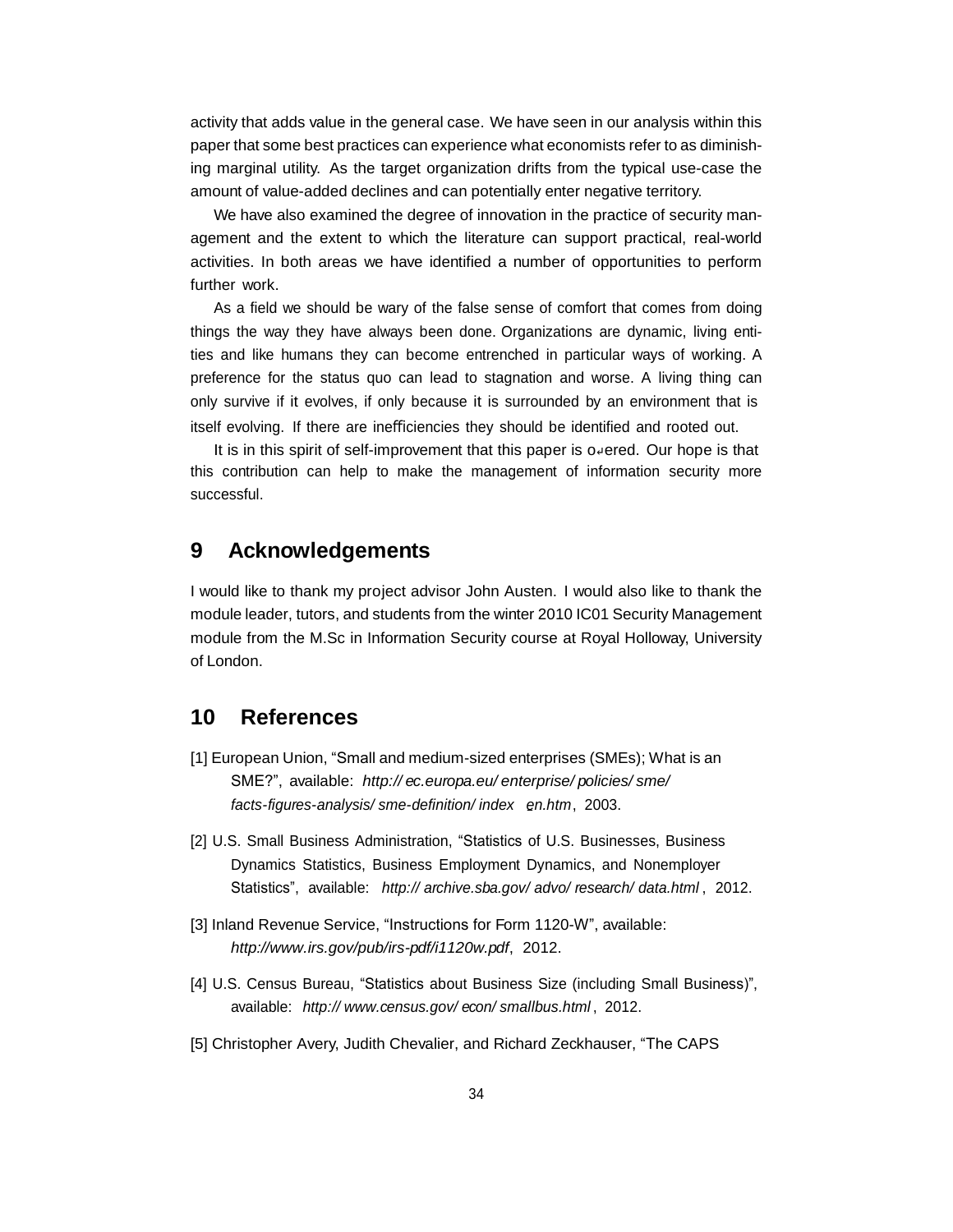Prediction System and Stock Market Returns", John F. Kennedy School of Government, Harvard University, Faculty Research Working Papers Series (RWP09- 011), available:

*http:// [www.hks.harvard.edu/](http://www.hks.harvard.edu/) fs/ rzeckhau/ CAPS.pdf* , April 2009.

- [6] Laree Kiely and Terry V. Benzel, "Systemic security management", *IEEE Security & Privacy*, pp. 74-77, Nov-Dec, 2006.
- [7] Microsoft, "MSDN Library, Considerations for Enterprise-Scale Applications", available: *http:// msdn.microsoft.com/ en-us/ library/ ↵647734.aspx* , 2012.
- [8] IBM, "Sametime 7.5.1 Best Practices for Enterprise Scale Deployment", available: *http:// [www.redbooks.ibm.com/](http://www.redbooks.ibm.com/) abstracts/ sg247410.html* , 2012.
- [9] Avishai Wool, "A quantitative study of firewall configuration errors", *IEEE Computer*, Volume 37, Issue 6, pp. 62-67, available: *http:// waterfallsecurity.com/ wp-content/ uploads/ 2009/ 11/ computer2004 Firewall MisconfigurationJune04.pdf*, June 2004.
- [10] MyungKeun Yoon, Shigang Chen, and Zhan Zhang, "Reducing the Size of Rule Set in a Firewall", *IEEE International Conference on Communications 2007* (ICC), pp. 1274-1279, 2007.
- [11] MyungKeun Yoon, Shigang Chen, and Zhan Zhang, "Minimizing the Maximum Firewall Rule Set in a Network with Multiple Firewalls", *IEEE Transactions on Computers*, Volume 59, Issue 2, pp. 218-230, February 2010.
- [12] Daniel Geer, Rebecca Bace, Peter Gutmann, Perry Metzger, Charles P. Pfleeger, John S. Quarterman, and Bruce Schneier, "CyberInsecurity: The Cost of Monopoly; How the Dominance of Microsoft's Products Poses a Risk to Security", available: *http:// cryptome.org/ cyberinsecurity.htm*, 2003.
- [13] Swiss Federal Data Protection and Information Commissioner (FDPIC), "Swiss Federal Data Protection Act (DPA)", available: *http:/[/www.edoeb.admin.ch/o](http://www.edoeb.admin.ch/)rg/00828/index.html?lang=en*, 1993.
- [14] United Kingdom, "Data Protection Act", available: *http:/[/www.legislation.gov.uk/](http://www.legislation.gov.uk/) ukpga/1998/ 29*, 1998.
- [15]InternationalOrganizationforStandardization/InternationalElectrotechnical Commission, "ISO/IEC11179 Metadata Registry (MDR) standard", available: *http://metadata-standards.org/11179/*, 2004.
- [16] Phil Venables, "Directories, inventories and the power of triangulation", *Information Security Now*, a publication of The British Computer Society,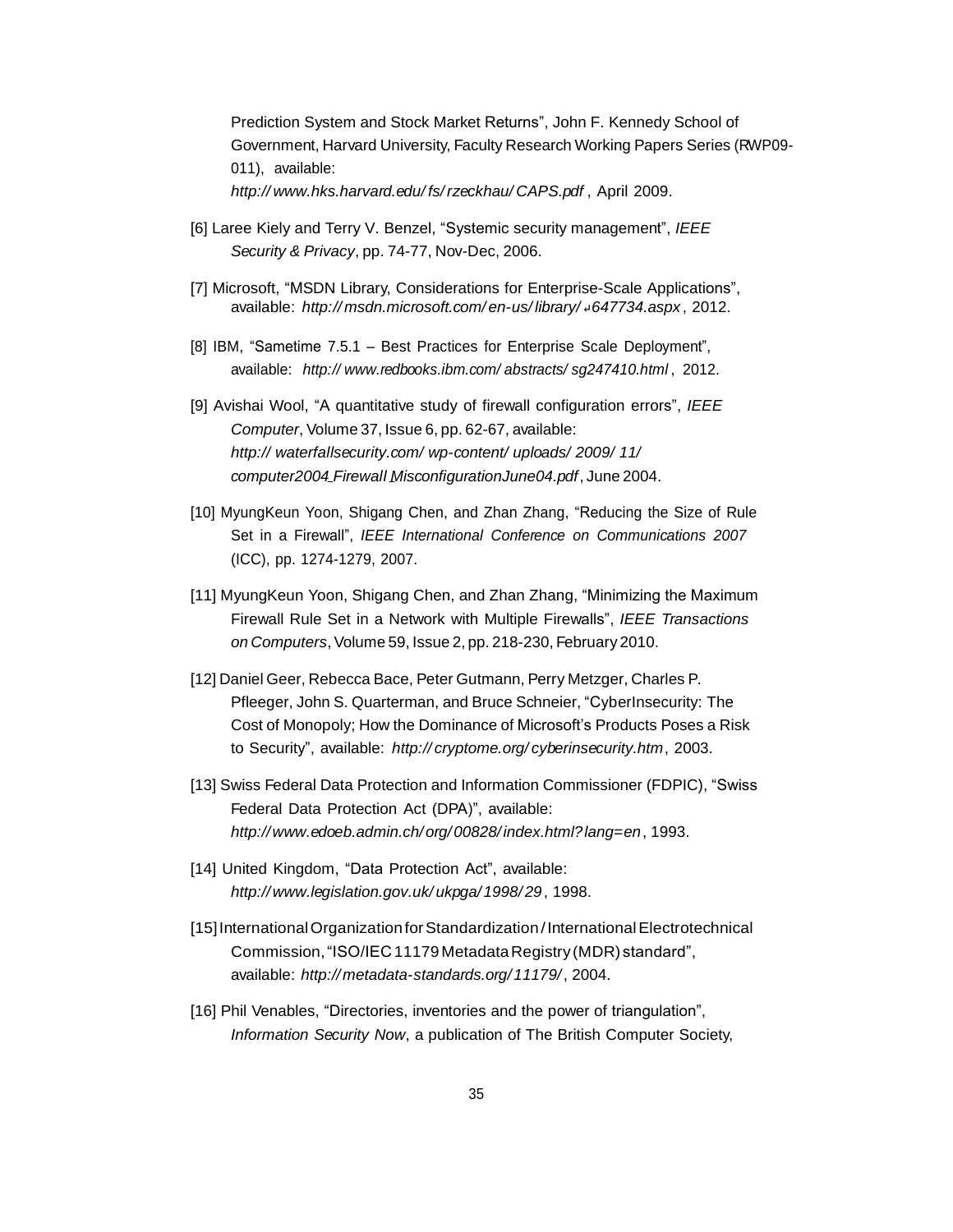Autumn 2006.

- [17] Alec Mu↵et, "WAN-hacking with AutoHack Auditing security behind the firewall", *5th USENIX Unix Security Symposium*, available: *http:// 131.106.3. 253/ publications/ library/ proceedings/ security95/ full papers/ mu↵ett.pdf* , 6th June, 1995.
- [18] Steve Beattie, Seth Arnold, Crispin Cowan, Perry Wagle, Chris Wright, and Adam Shostack, "Timing the Application of Security Patches for Optimal Uptime", *USENIX 16th Systems Administration Conference* (LISA 2002), Philadelphia, PA, available: *http:/[/www.homeport.org/](http://www.homeport.org/)⇠adam/time-to-patch-usenix-lisa02.pdf*, December 2002.
- [19] Gery Menegaz, "Enterprise Entitlements Management: Moving beyond authentication", *ZDNet*, available: *http:// [www.zdnet.com/](http://www.zdnet.com/) blog/ btl/ enterprise-entitlements-management-moving-beyond-authentication/ 79516* , June 7, 2012.
- [20] Microsoft Academic Search, available: *http://academic.research.microsoft.com/*, 2013.
- [21] Elsevier, available: *http:/[/www.journals.elsevier.com/c](http://www.journals.elsevier.com/)omputers-and-security/*, 2012.
- [22] Rolf Moulton, "Data security is a management responsibility", *Computers & Security*, Volume 3, Issue 1, pp. 3-7, February 1984.
- [23] James A. Schweitzer, "How security fits in a management view", *Computers & Security*, Volume 6, Issue 2, pp. 129-132, April 1987.
- [24] William A. J. Bound, "Discussing security with top management" , *Computers & Security*, Volume 7, Issue 2, pp. 129-130, April 1988.
- [25] Larry Stevens, "Security systems: getting management to shell out", *Computers & Security*, Volume 7, Issue 2, pp. 220-221, April 1988.
- [26] Martin Plant, "Getting management buy-in to IT Security", *Computers & Security*,Volume 12, Issue 7, pp. 623-626, November 1993.
- [27] Richard Baskerville, "New organizational forms for information security management", *Computers & Security*, Volume 16, Issue 3, 1997.
- [28] Thomas Finne, "A conceptual framework for information security management", *Computers & Security*, Volume 17, Issue 4, pp. 303-307, 1998.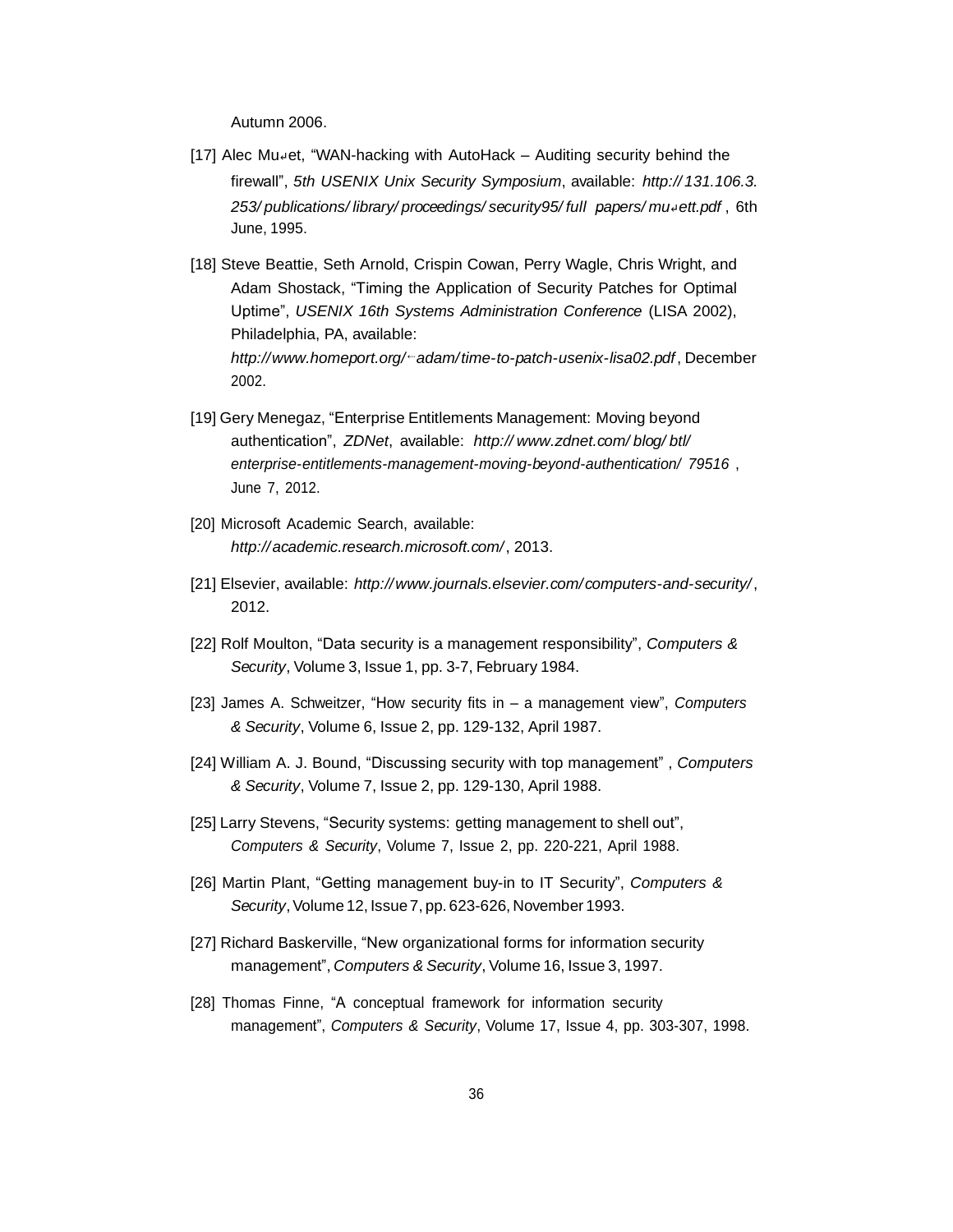- [29] M.M. Elo↵a and S.H. von Solms, "Information security management: a hierarchical framework for various approaches", *Computers & Security*, Volume 19, Issue 3, pp. 243-256, March 2000.
- [30] Denis Treek, "An integral framework for information systems security management", *Computers & Security*, Volume 22, Issue 4, pp. 337-360, May 2003
- [31] Steve A. Purser, "Improving the ROI of the security management process", *Computers & Security*, Volume 23, Issue 7, pp. 542-546, October 2004.
- [32] Albin Zuccato, "Holistic security management framework applied in electronic commerce", *Computers & Security*, Volume 26, Issue 3, pp. 256-265, May 2007.
- [33] Information Systems Audit and Control Association, "COBIT (Control Objectives for Information and Related Technologies)", available: *http:// [www.isaca.org/](http://www.isaca.org/)* , 2012.
- [34] British Standards Institution, "Information Security Management Systems -Specification with guidance for use", (BS 7799-2:2002), 2002.
- [35] Basie Von Solms, "Information Security governance: COBIT or ISO 17799 or both?", *Computers & Security*, Volume 24, Issue 2, pp. 99-104, March 2005.
- [36] Boehmer, W., "Appraisal of the E↵ectiveness and Efficiency of an Information Security Management System Based on ISO 27001", *Second International Conference on Emerging Security Information, Systems and Technologies* (SECURWARE), Cap Esterel, France, August 25-31, 2008.
- [37] Gene Kim, "Prioritizing Processes and Controls for E↵ective and Measurable Security", CERIAS Security Seminar, available: *http:/[/www.youtube.com/w](http://www.youtube.com/)atch?v=38eQMQLJwn8*, September 20, 2006.
- [38] National Institute for Science and Technology, "NIST Special Publication 800-100 (Information Security Handbook: A Guide for Managers)", available: *http: // csrc.nist.gov/ publications/ nistpubs/ 800-100/SP800-100-Mar07-2007.pdf* , 2007.
- [39] Mike Usher, "Complying with BS7799" presentation from M.Sc course in Information Security, Royal Holloway, University of London, 2011.
- [40] Mikko T. Siponen, "A conceptual foundation for organizational information security awareness", *Information Management & Computer Security*, Volume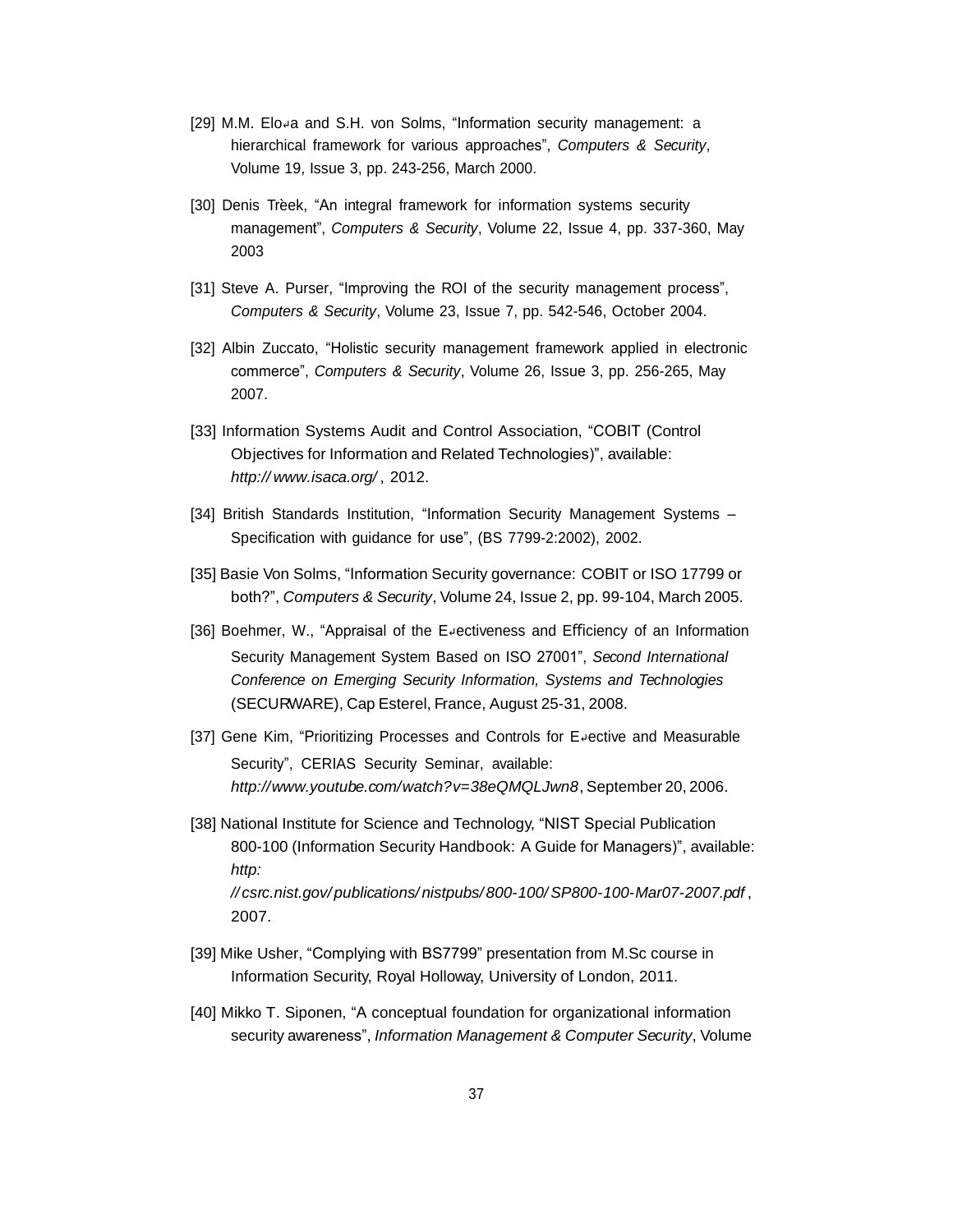8, Issue 1, pp. 31-41, 2000.

- [41] H.A. Kruger and W.D. Kearney, "A prototype for assessing information security awareness", *Computers & Security*, Volume 25, Issue 4, pp. 289-296, June 2006.
- [42] Eric Savitz, "Humans: The Weakest Link In Information Security", *Forbes*, available: *http:// [www.forbes.com/](http://www.forbes.com/) sites/ ciocentral/ 2011/ 11/ 03/ humans-theweakest-link-in-information-security/* , 2011.
- [43] Douglas Schweitzer, "How to toughen the weakest link in the security chain", *Computerworld*, available: *http:/[/www.computerworld.com/s](http://www.computerworld.com/)/article/77360/*, January8,2003.
- [44] U.S. Office of Management and Budget, "Appendix III to OMB Circular No. A-130 Security of Federal Automated Information Resources", available: *http:/[/www.whitehouse.gov/o](http://www.whitehouse.gov/)mb/circulars a130 a130appendix iii*, 1996.
- [45] Gary McGraw, "Data supports need for security awareness training despite naysayers", available: *http:// searchsecurity.techtarget.com/ news/ 2240162630/ Data-supports-need-for-awareness-training-despite-naysayers*, 2012.
- [46] Ponnurangam Kumaraguru, Steve Sheng, Alessandro Acquisti, Lorrie Faith Cranor, and Jason Hong, "Teaching Johnny Not to Fall for Phish", *ACM Transactions on Internet Technology* (TOIT), Volume 10, Issue 2, available: *http:// [www.heinz.cmu.edu/](http://www.heinz.cmu.edu/) ⇠acquisti/ papers/ johnny paper.pdf* , May 2010.
- [47] Bob Blakley, Ellen McDermott, and Dan Geer, "Information security is information risk management", Proceedings of the *2001 Workshop on New security Paradigms* (NSPW), pp. 97-104, Cloudcroft, New Mexico, USA, September2001.
- [48] Lawrence D. Bodin, Lawrence A. Gordon, and Martin P. Loeb, "Information security and risk management", *Communications of the ACM*, Volume 51, Issue 4, pp. 64-68, April 2008.
- [49] Rachna Dhamija, J.D. Tygar, and Marti Hearst, "Why Phishing Works", proceedings of the *2006 Conference on Human Factors in Computing Systems*, Montreal,Quebec, Canada, available: *http: /[/www.cs.berkeley.edu/](http://www.cs.berkeley.edu/) ⇠tygar/papers/Phishing/why phishing works.pdf* , April 22-27, 2006.
- [50] Cisco, "Email Attacks: This Time Its Personal", Cisco Whitepaper, available: *http:// [www.cisco.com/](http://www.cisco.com/) en/ US/ prod/ collateral/ vpndevc/ ps10128/ ps10339/*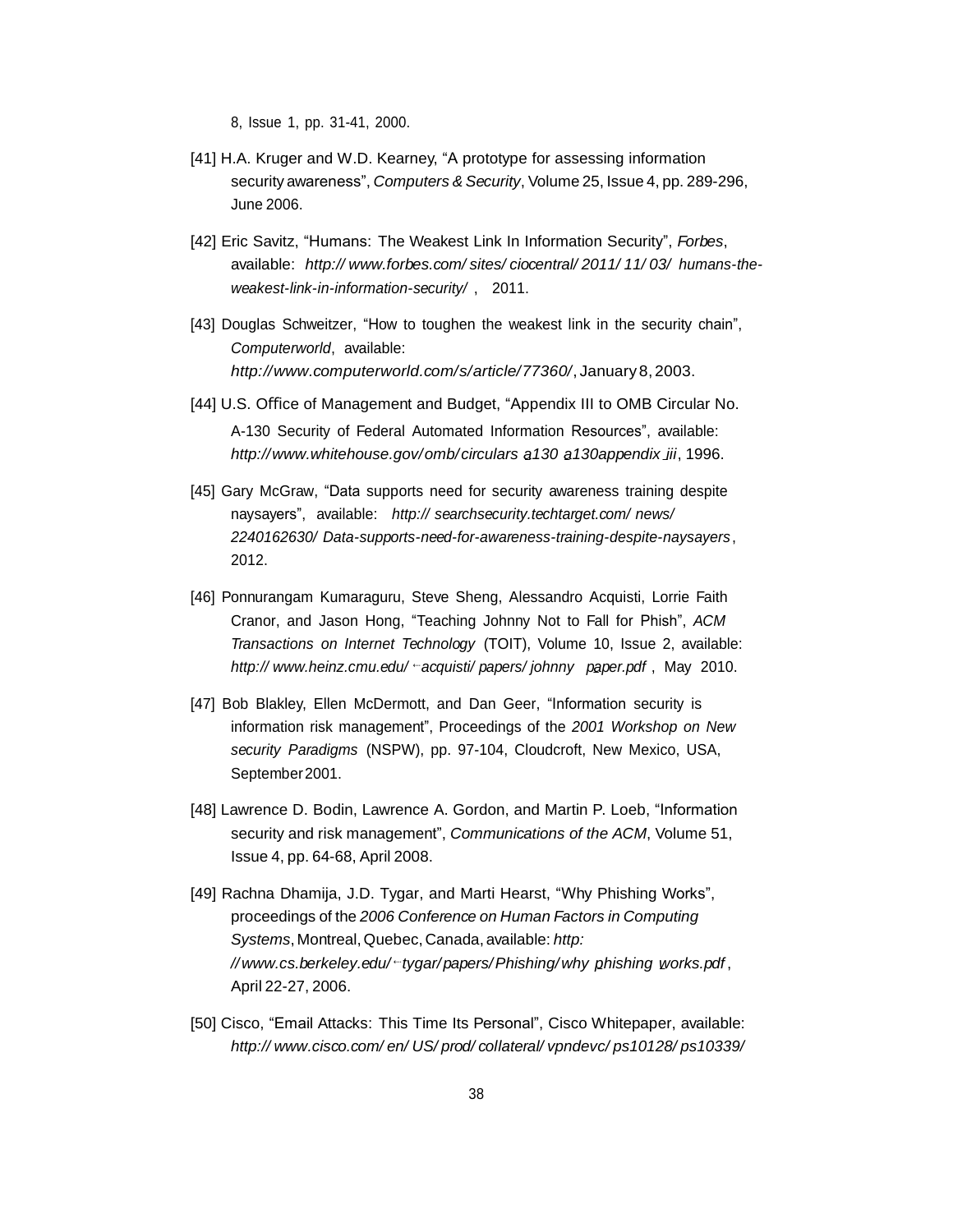*ps10354/ targeted attacks.pdf* , 2011.

- [51] Michael Whitman and Herbert Mattord, *Principles of Information Security*, Course Technology, 2011.
- [52] Kerry-Lynn Thomson and Rossouw von Solms, "Information security obedience: a definition", *Computers & Security*, Volume 24, Issue 1, pp. 69-75, 2005.
- [53] Basie von Solms, "Information Security The Fourth Wave", *Computers & Security*, Volume 25, Issue 3, pp. 165-168, May 2006.
- [54], SANS Institute, "Information Security Policy Templates", available: *http:/[/www.sans.org/](http://www.sans.org/) security-resources/ policies/* , 2012.
- [55] Joan Goodchild, "Security Tools, Templates, Policies", *CSO Magazine*, available: *http:/[/www.csoonline.com/](http://www.csoonline.com/) article/ 486324/ security-tools-templates-policies*, 2013.
- [56] U.S. Securities & Exchange Commission, "Sarbanes Oxley Act of 2002", available: *http:/[/www.sec.gov/a](http://www.sec.gov/)bout/laws/soa2002.pdf* , 2002.
- [57] GPO, "Health Insurance Portability and Accountability Act of 1996", available: *http:/[/www.gpo.gov/f](http://www.gpo.gov/)dsys/search/pagedetails.action?granuleId= CRPT-104hrpt736&packageId=CRPT-104hrpt736* , 1996.
- [58] Payment Card Industry Security Standards Council, *https:/[/www.pcisecuritystandards.org/](http://www.pcisecuritystandards.org/)*, 2012.
- [59] John Kirkwood, "Who should the CISO report to?", *CSO Magazine*, available: *http:/[/www.csoonline.com/](http://www.csoonline.com/) article/ 702330/ who-should-the-ciso-report-to-?*, March 16, 2012.
- [60] Ruth Walker, "Life at C-level: too many chiefs?", *Christian Science Monitor*, available: *http:// [www.csmonitor.com/](http://www.csmonitor.com/) The-Culture/ Verbal-Energy/ 2012/ 1109/ Life-at-C-level-too-many-chiefs*, November 9, 2012.
- [61] Edward Ferrara, "Nine Managed Security Service Providers (MSSPS) Compete in the North American Market", *Forrester Research*, available: *http://blogs.forrester.com/edward ferrara/ 12-04-04-nine managed security services providers mssps compete in the north american market*, April 4, 2012.
- [62] Online listing of IBM managed security services, available: *http://www-935. ibm.com/services/us/en/it-services/managed-security-services.html*, 2013.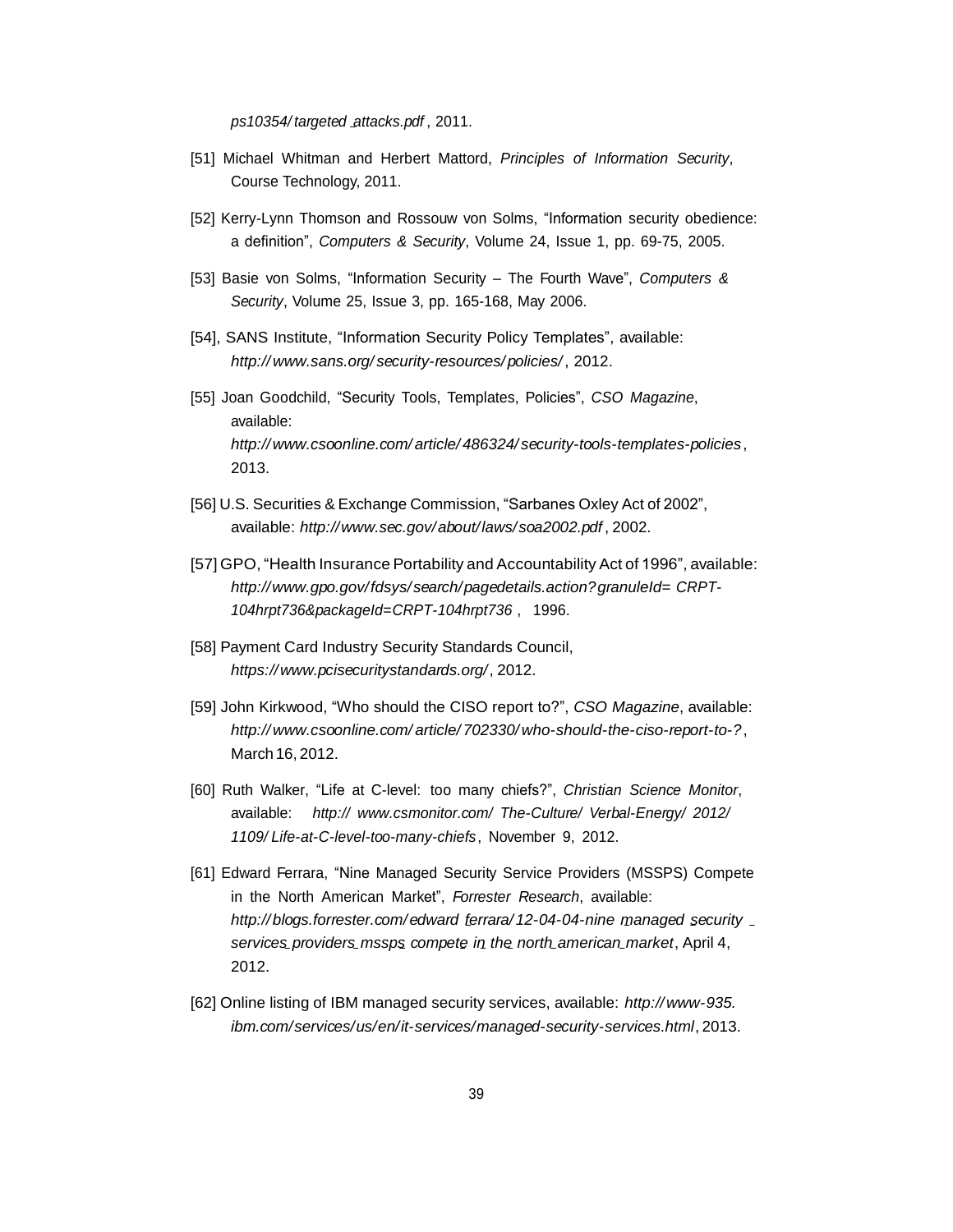- [63] Online listing of Dell managed security services, available: *http:/[/www.secureworks.com/e](http://www.secureworks.com/)nterprise/managed security/*, 2013.
- [64] Online listing of Symantec managed security services, available: *http:// [www.symantec.com/](http://www.symantec.com/) managed-security-services*, 2013.
- [65] Christos Ioannidis, David Pym, and Julian Williams, "Fixed Costs, Investment Rigidities, and Risk Aversion in Information Security: A Utility-theoretic Approach", *2011 Workshop on the Economics of Information Security* (WEIS), available: *http: // homepages.abdn.ac.uk/ d.j.pym/ pages/ IoannidisPymWilliams-Utility.pdf* , 2011.
- [66] Daintry Du↵y, "The FUD Factor: Fear, uncertainty and doubt (FUD) may help scare your company into short-term compliance, but CSOs say that's a shortsighted strategy", *CSO Magazine*, available: *http:// [www.csoonline.com/](http://www.csoonline.com/) article/ 217983/ the-fud-factor*, April 2003.
- [67]Bruce Schneier, *Schneier on Security*,Wiley, September 2008.
- [68] Barry Glassner, "The Culture of Fear: Why Americans Are Afraid of the Wrong Things", Basic Books, March 2000.
- [69] Andrew Stewart, "On risk: perception and direction", *Computers & Security*, Volume 23, Number 5, pp. 362-370, available: *http:/[/www.andrewinfosec.com/A](http://www.andrewinfosec.com/)ndrewStewart-02.pdf* , July 2004.
- [70] Ross Anderson, "Why information security is hard an economic perspective", proceedings of the *17th IEEE Annual Computer Security Applications Conference*, pp. 358-265, available: *http:/[/www.cl.cam.ac.uk/](http://www.cl.cam.ac.uk/) ⇠rja14/Papers/econ.pdf* , December 10-14, 2001.
- [71] Ross Anderson, Rainer Boehme, Richard Clayton, and Tyler Moore, "Security Economics and the Internal Market", European Network and Information Security Agency, available: *http:/[/www.enisa.europa.eu/p](http://www.enisa.europa.eu/)ublications/archive/economics-sec*, January 31, 2008.
- [72] Ross Anderson and Tyler Moore, "The Economics of Information Security: A Survey and Open Questions", available: *http:/[/www.cl.cam.ac.uk/](http://www.cl.cam.ac.uk/) ⇠rja14/Papers/ toulouse-summary.pdf* , 2006.
- [73] *Workshop on the Economics of Information Security*, available: *http://econinfosec.org*, 2013.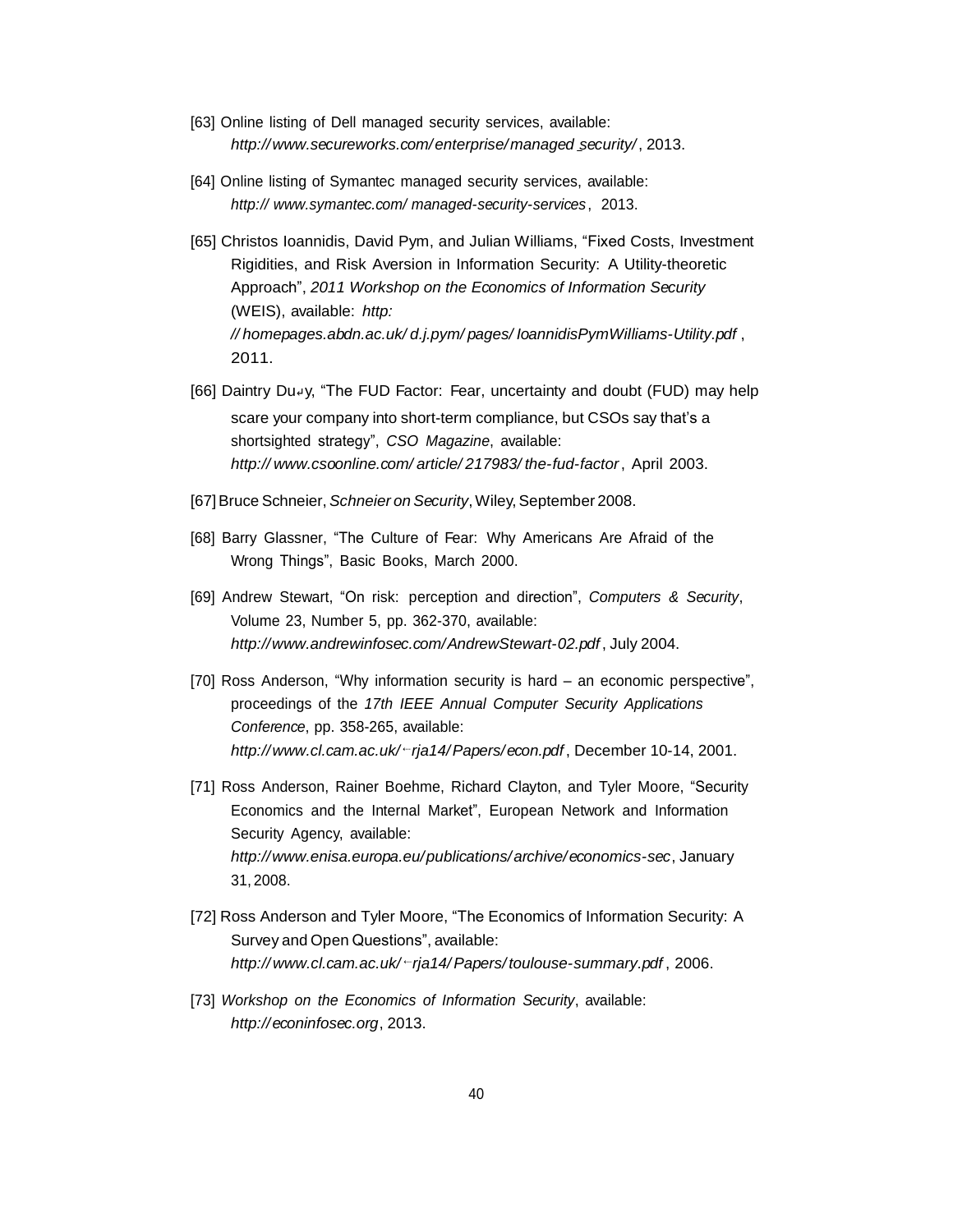- [74] Lawrence A. Gordon and Martin P. Loeb, "The economics of information security investment". *ACM Transactions on Information and System Security* (TISSEC), Volume 5, Issue 4, pp. 438-457, available: *http:// ns1.geoip.clamav.net/ ⇠mfelegyhazi/ courses/ BMEVIHIAV15/ readings/ 04 GordonL02economics security investment.pdf* , November 2002.
- [75] Kanta Matsuura, "Productivity Space of Information Security in an Extension of the Gordon-Loeb's Investment Model", *2008 Workshop on the Economics of Information Security* (WEIS), available: *http://weis2008.econinfosec.org/papers/Matsuura.pdf*, 2008.
- [76] Jan Willemson, "On the Gordon & Loeb Model for Information Security Investment", *2006 Workshop on the Economics of Information Security* (WEIS), available: *http:// weis2006.econinfosec.org/ docs/ 12.pdf* , 2006.
- [77] W. Sonnenreich, J. Albanese, and B. Stout, "Return On Security Investment (ROSI) – A Practical Quantitative Model", *Journal of Research and Practice in Information Technology*, volume 31, issue 1, pp. 239-252, available: *http:// [www.ra.cs.uni-tuebingen.de/](http://www.ra.cs.uni-tuebingen.de/) lehre/ uebungen/ ss09/ introsec/ ROSI-Practical Model.pdf* , 2005
- [78] K. J. S. Hoo, "How Much Is Enough? A Risk Management Approach to Computer Security", PhD thesis, Stanford University, 2000.
- [79] Adrian Mizzi, "Return on information security investment the viability of an anti-spam solution in a wireless environment", *International Journal of Network Security*, Volume 10, Issue 1, pp. 18-24, *http:// ijns.femto.com.tw/ download paper.jsp? PaperID= IJNS-2006-07-16-1&PaperName=ijns-v10-n1/ ijns-2010-v10-n1-p18-24.pdf* , January 2010.
- [80] Al-Humaigani M. and Dunn D. B. "A model of return on investment for information systems security", proceedings of the *46th IEEE International Midwest Symposium on Circuits & Systems*, Volume 1, pp. 483-485, 2003.
- [81] Rachel Rue, Shari Lawrence Pfleeger and David Ortiz, "A Framework for Classifying and Comparing Models of Cyber Security Investment to Support Policy and Decision-Making", *2007 Workshop on the Economics of Information Security* (WEIS), available: *http://weis2007.econinfosec.org/papers/76.pdf*, 2007.
- [82] Lukas Demetz and Daniel Bachlechner, "To invest or not to invest? Assessing the economic viability of a policy and security configuration management tool", *2012 Workshop on the Economics of Information Security* (WEIS),